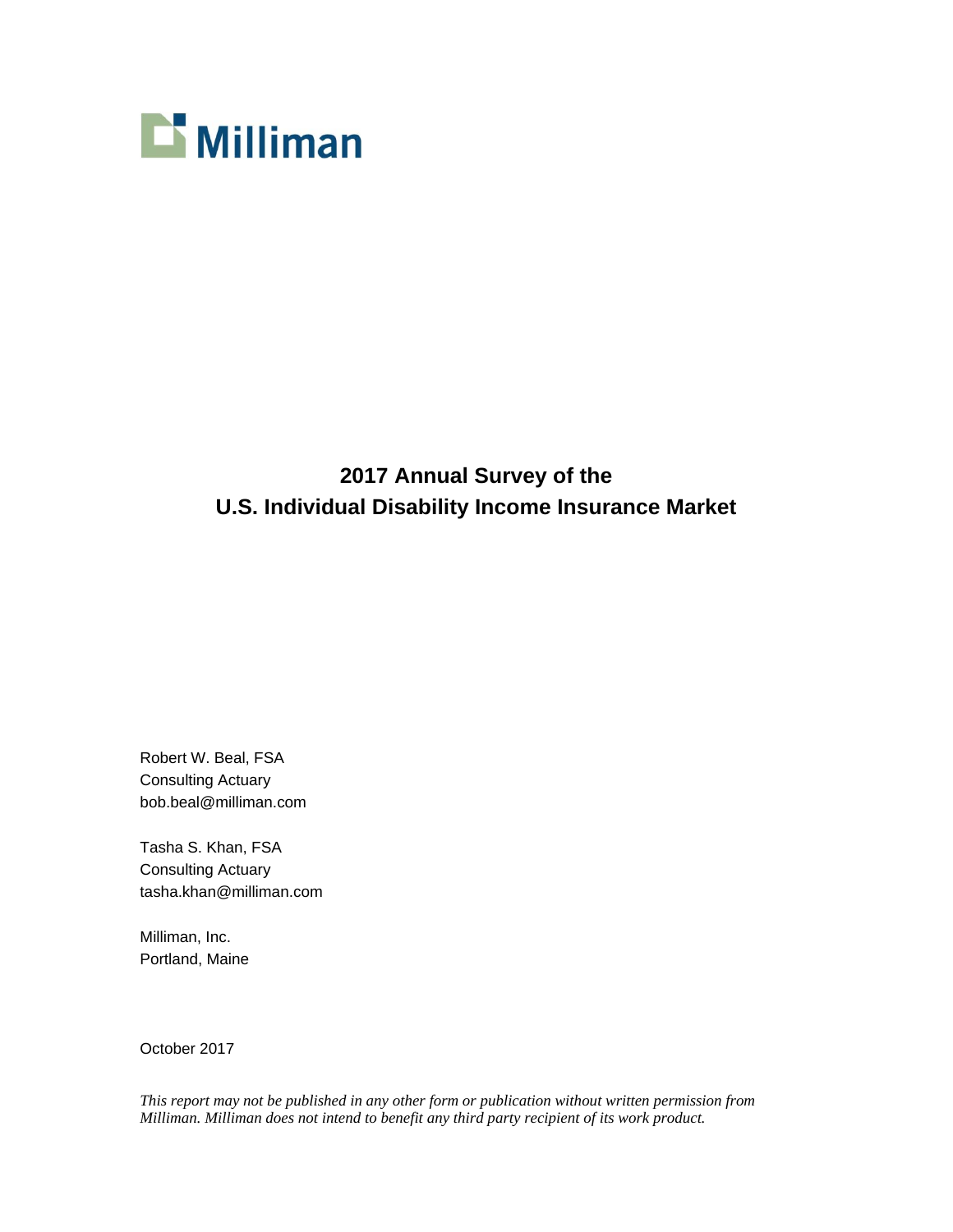| When does your company plan to implement the 2013 IDI Valuation Table? 41                       |  |
|-------------------------------------------------------------------------------------------------|--|
| Does your company plan to implement the retroactive provision of the new regulation that allows |  |
| Describe the current status of the 2013 IDI Valuation Table implementation process at your      |  |
| Describe issues your company is having regarding the implementation of the 2013 IDI Valuation   |  |

## **Table of Contents**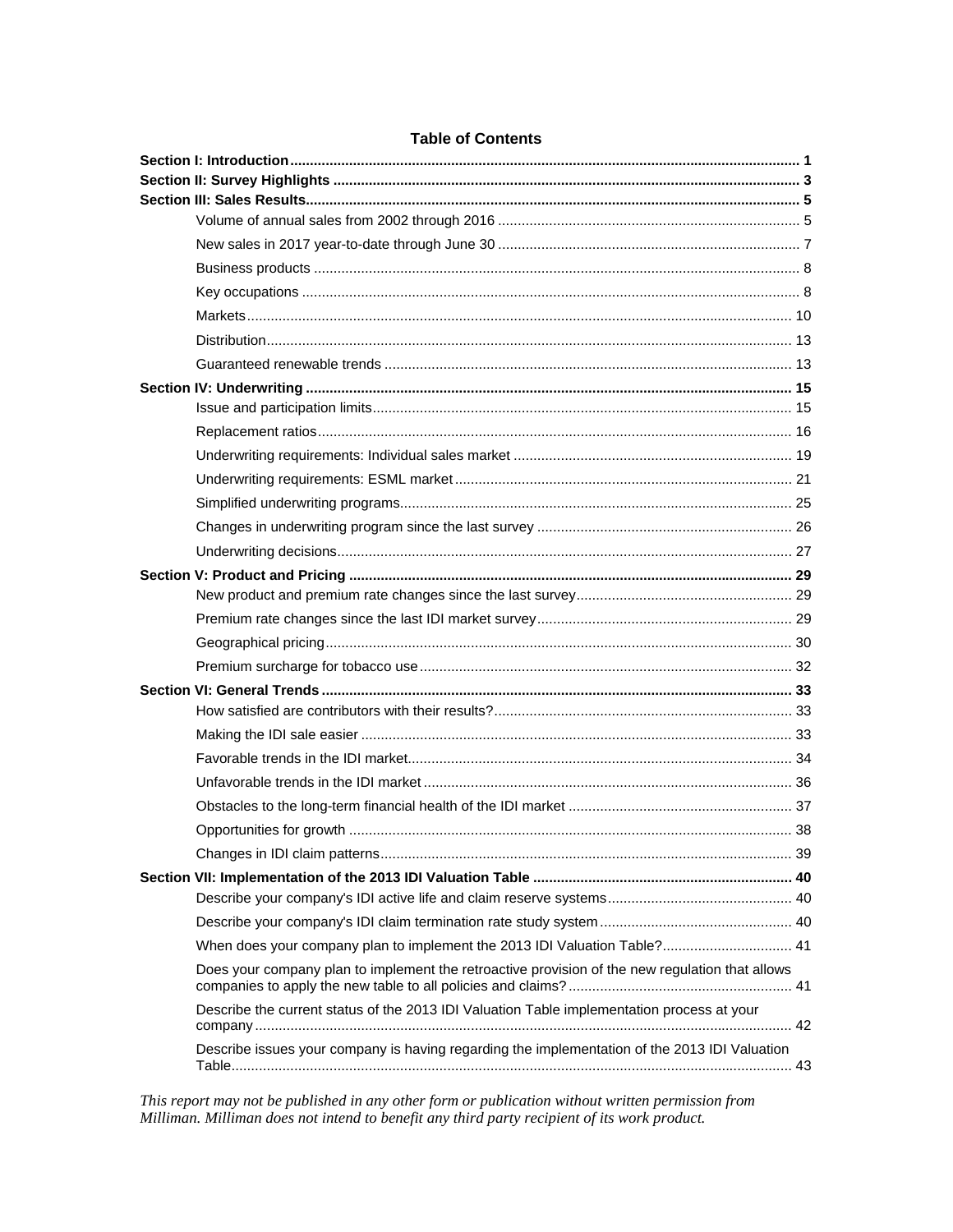## **Section I: Introduction**

This report presents the results of Milliman's 2017 Annual Survey of the U.S. Individual Disability Income (IDI) Insurance Market. Milliman first conducted this survey in 2007 and has annually conducted IDI surveys and published the results since then, except for 2015. Fourteen insurance companies that are active in the U.S. IDI market were surveyed about new business sold from 2002 through 2016, sales distributions, underwriting requirements, product offerings and pricing, favorable and unfavorable trends, and opportunities and obstacles affecting the IDI market. In addition, a new section has been added this year that discusses the progress IDI companies are making in implementing the 2013 IDI Valuation Table. This new valuation table was approved by the National Association of Insurance Commissioners (NAIC) in 2016 to replace the 1985 Commissioner's Individual Disability A and C tables (1985 CIDA and CIDC) as the basis for statutory minimum reserves for IDI policies and claims.

Prior Milliman IDI market surveys included 15 insurance companies. However, this year MetLife decided not to participate, citing its exit from the IDI individually sold market in 2016. As a result, all historical statistics presented in this report no longer include MetLife. The report focuses on trends pertaining to the remaining 14 survey participants.

The scope of the IDI market in this survey includes traditional noncancelable and guaranteed renewable IDI policies. Policies are generally individually underwritten, with the exception of policies sold in the employersponsored multilife market, where guaranteed standard issue (GSI) underwriting is common. Although the maximum benefit periods may be as short as 12 months, the most prevalent maximum benefit periods are to age 65 or longer.

The survey excludes the type of IDI plans sold at worksites to employees, where policies seldom have benefit periods longer than two years and often pay disability benefits that are due to accident only. In the worksite disability insurance (DI) market, the application typically involves a short health questionnaire and simplified underwriting, unlike the traditional IDI market, where the applications and medical underwriting are more extensive. Worksite disability policies are one of a number of insurance coverages sponsored by employers and made available to employees on a voluntary basis.

#### **Contributors**

The table below lists the 14 contributors to the survey.

| <b>Contributors to the 2017 IDI Market Survey</b> |                      |  |  |  |  |
|---------------------------------------------------|----------------------|--|--|--|--|
| Ameritas                                          | <b>Ohio National</b> |  |  |  |  |
| <b>Assurity</b>                                   | Principal            |  |  |  |  |
| Guardian                                          | <b>RiverSource</b>   |  |  |  |  |
| <b>Illinois Mutual</b>                            | <b>State Farm</b>    |  |  |  |  |
| <b>MassMutual</b>                                 | <b>The Standard</b>  |  |  |  |  |
| <b>Mutual of Omaha</b>                            | <b>Thrivent</b>      |  |  |  |  |
| Northwestern Mutual                               | Unum                 |  |  |  |  |

In total, these 14 contributing companies issued policies with \$359 million of new annualized premium in 2016. We estimate that their total premium represents 90% of the IDI market in terms of new sales.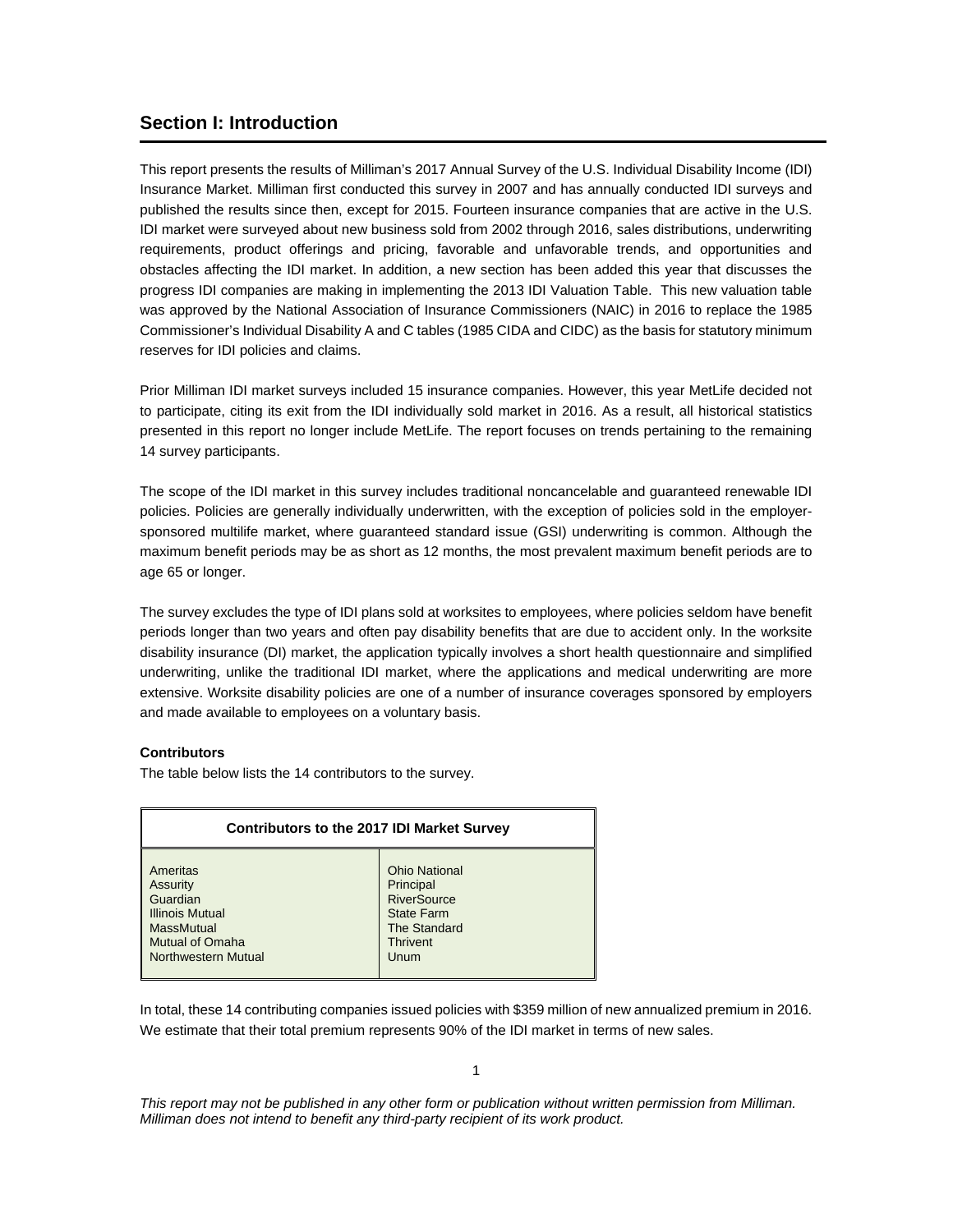#### **Reliance and limitations**

In conducting the 2017 IDI Market Survey and preparing this report, we have relied upon the information provided by the contributors. To the extent that this data is incomplete or inaccurate, our results may be materially affected.

This report is being made available to the general public. This report cannot be published in any other form or publication without written permission from Milliman. Milliman does not intend to benefit any third-party recipient of its work product.

#### **Qualifications**

We, Robert Beal and Tasha Khan, are consulting actuaries with Milliman. This report provides an opinion regarding trends in the individual DI market. Mr. Beal and Ms. Khan are Fellows of the Society of Actuaries and meet its qualification standards for rendering this opinion.

#### **About**

Milliman is among the world's largest providers of actuarial and related products and services. The firm has consulting practices in life insurance and financial services, property & casualty insurance, healthcare, and employee benefits. Founded in 1947, Milliman is an independent firm with offices in major cities around the globe.

milliman.com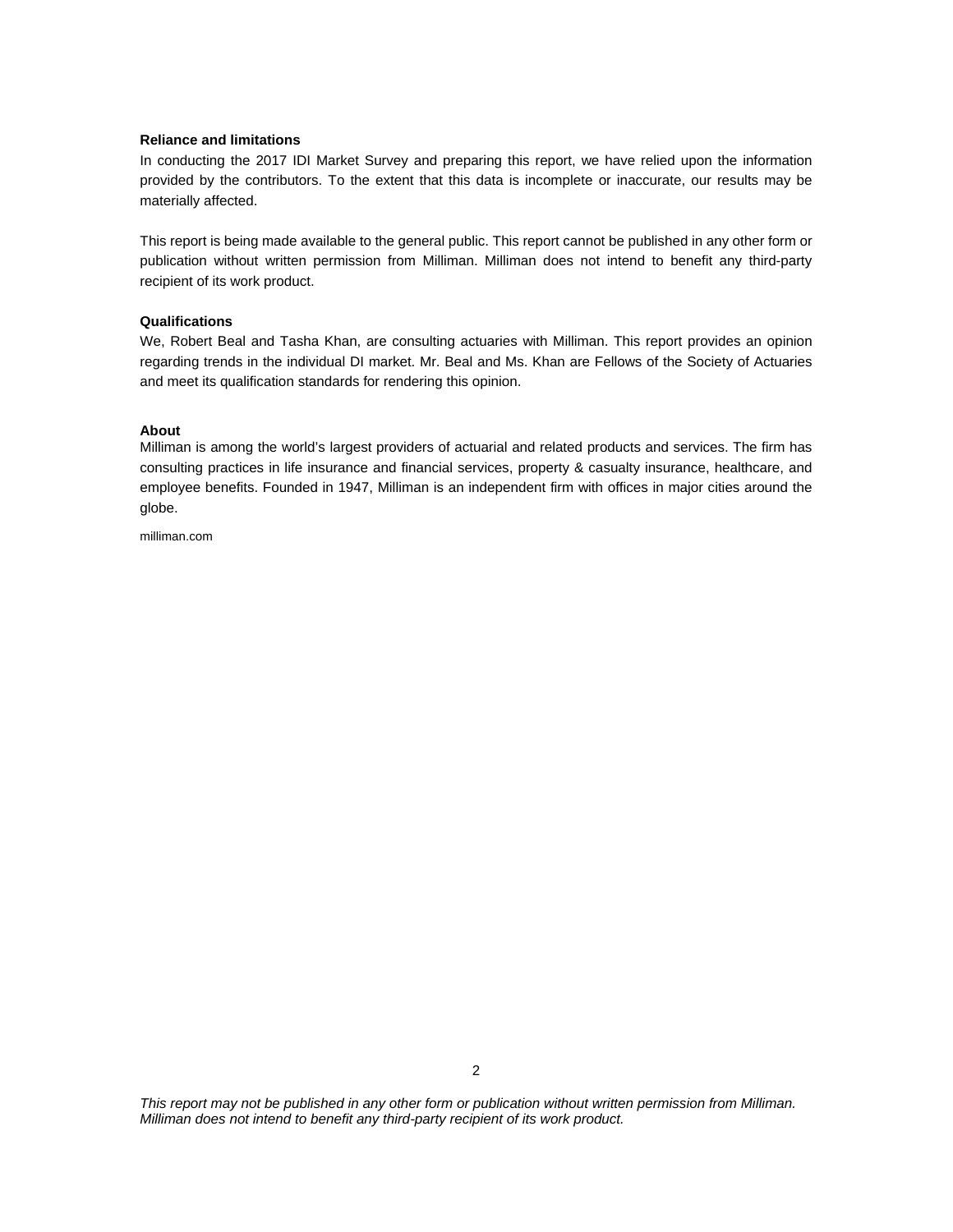## **Section II: Survey highlights**

This section summarizes highlights and observations from the report. This year's survey presents the results of 14 IDI carriers. (As noted above, while previous surveys included 15 IDI carriers, MetLife decided not to participate in this year's survey in light of its exit from the individually sold segment of the IDI market in 2016.)

## **Highlights**

- Combined IDI new premium from the 14 IDI companies increased in 2016 by 1.3%, compared to 5.7% in 2015.
- The volume of new policies decreased in 2016, reversing an increasing trend since 2011.
- Combined IDI new premium year-to-date through June 30, 2017, increased by 9.0% over the prior year, which reflects in large part companies benefiting from the exit of MetLife from the individually sold side of the IDI market.
- Doctors and surgeons have stabilized around 30% of the IDI new premium over the last five years.
- For the 14 companies combined, new premium from the individually sold segment averaged 54% of total new IDI premium over the last five years, the employer-sponsored multilife segment averaged 42%, and associations averaged 4%.
- The employee pay segment has remained close to 60% of the employer-sponsored multilife new premium during the last five years.
- The percentage of total new premium that was guaranteed renewable averaged 18% over the last five years. Individual sales business had a higher percentage of guaranteed renewable (28%) than the employer-sponsored multilife (6%).
- Replacement ratios increased modestly in 2017. Most activity appears focused on the employee pay policies with group long-term disability present, which is essentially the voluntary GSI segment of the employer-sponsored multilife market.
- Underwriting decisions have stabilized over the last five years, with the average percentage of policies issued as applied at 50% and the average decline percentage at 17%. However, there is considerable variation among companies.
- Twelve of the 13 contributors that responded to the pricing section of the survey charge premium surcharges in at least one state to reflect higher claim costs. California and Florida are the most common states to have premium surcharges, but four companies have surcharges in more than two states.
- Companies' satisfaction with the profitability of their IDI business continues to increase as the result of stable claim experience.
- Companies continue to be concerned with the ongoing slow growth in the IDI market, the impact of an aging distribution knowledgeable in IDI, and a general lack of interest in selling IDI policies by younger producers.
- Looking at potential opportunities for future growth, more companies appear to be focusing on the nonmedical occupations, in comparison to the medical occupations and the employer-sponsored multilife market, which were more prominently mentioned in prior IDI market surveys.
- Most of the 14 contributors have begun the difficult process of implementing the new 2013 IDI Valuation Table, which was adopted by the NAIC in 2016 to be the new statutory minimum reserve basis for IDI policies and claims. A number of the contributors mentioned that the process is hampered by other priorities and the availability of information technology (IT) resources.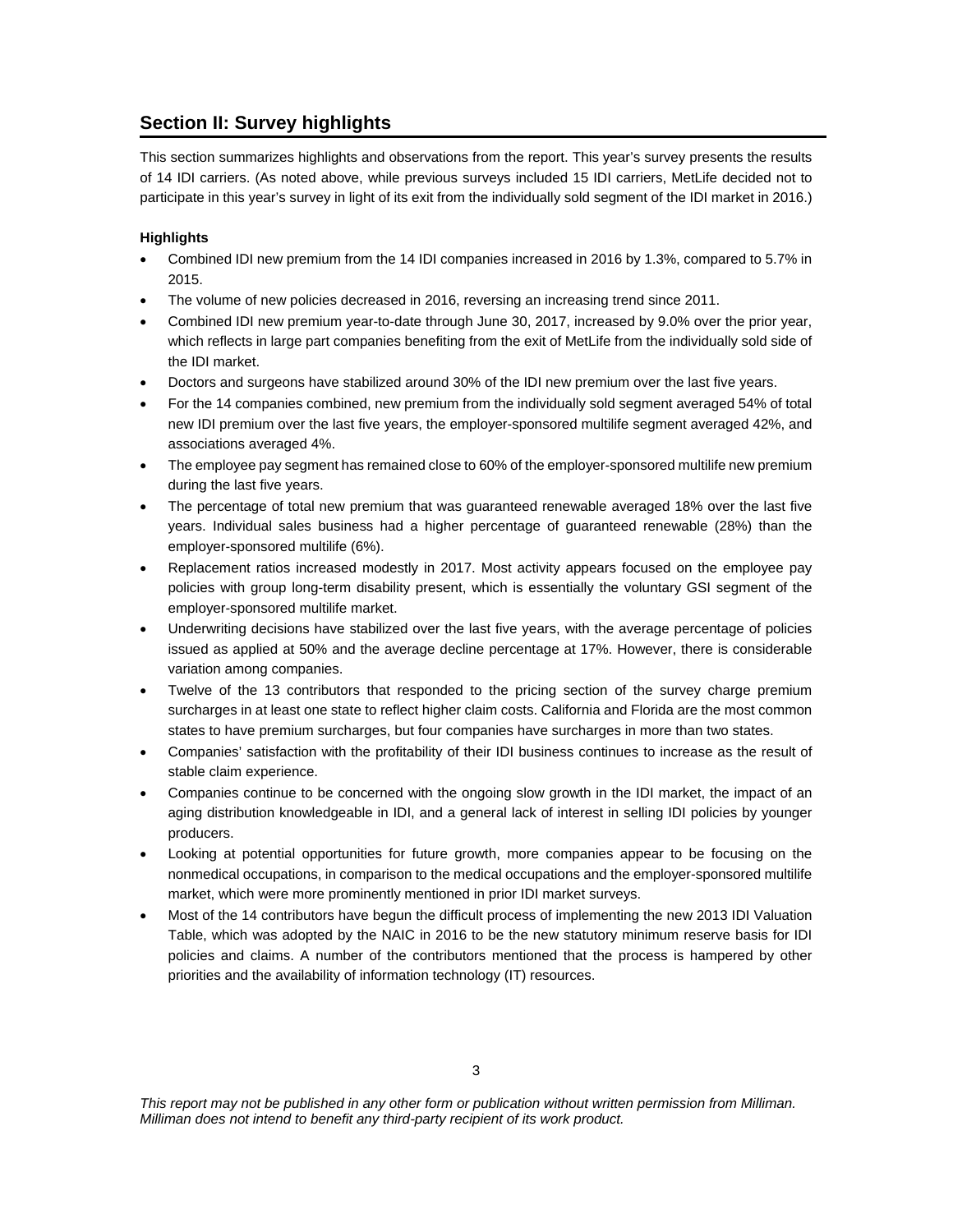## **Concluding observations**

The big news in 2016 was the decision by MetLife to exit the individually sold IDI market and focus only on the employer-sponsored guaranteed standard issue market. Other IDI companies appear to be benefiting in 2017 through higher sales that might otherwise have been issued by MetLife. However, this is a short-term impact. In the longer term, overall IDI market growth may be constrained by the loss of one of the larger writers of IDI business.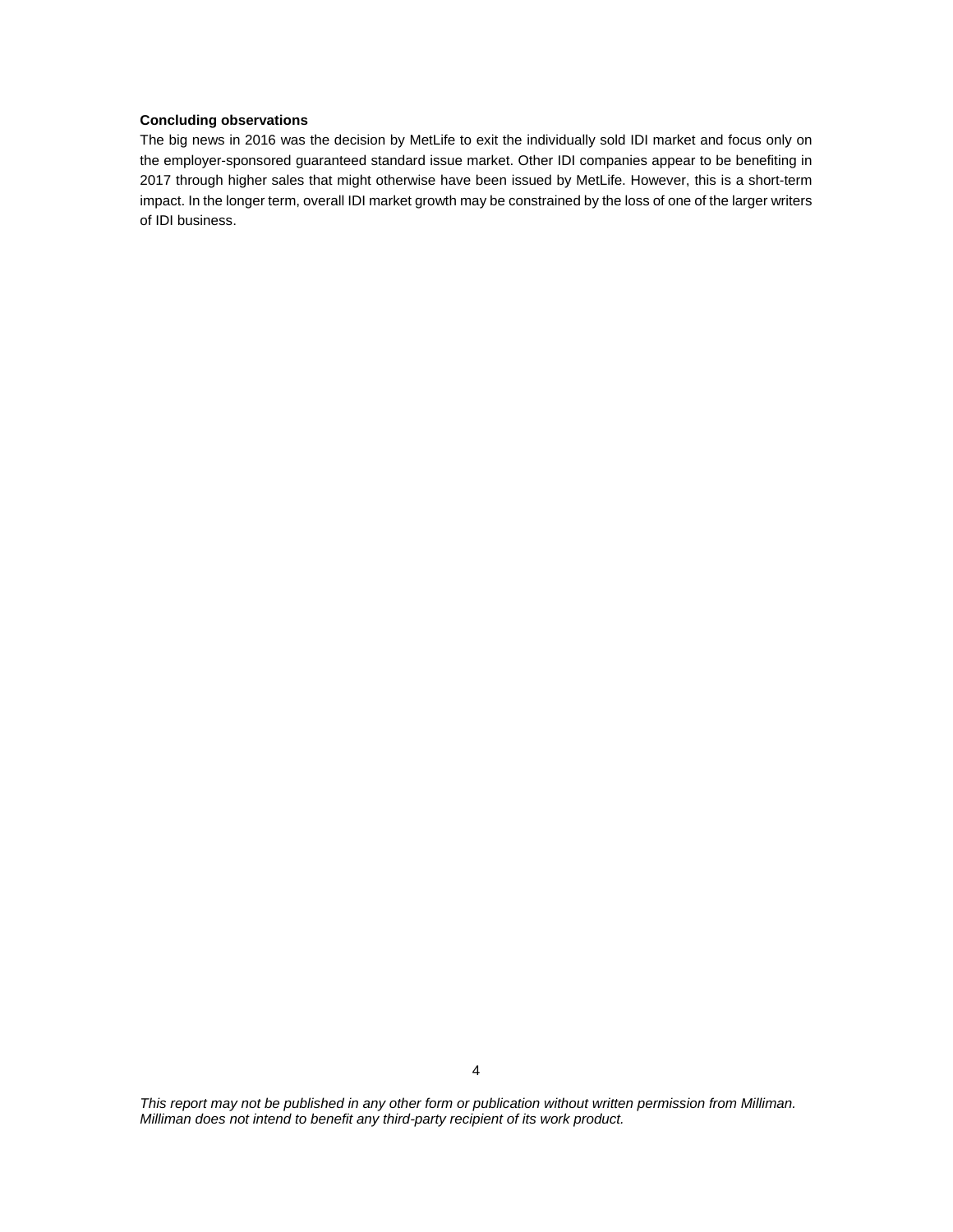## **Section III: Sales results**

This section analyzes trends in the new business sold by the 14 IDI contributors from 2002 through 2016.

#### **Volume of annual sales from 2002 through 2016**

The chart in Figure 1 shows total new policies and annualized premium sold by the 14 IDI contributors from 2002 through 2016. The combined new annualized premium for the 14 contributors has increased steadily since falling in 2009 and 2010, which were the years when the impact of the global financial crisis reversed seven years of steady growth from 2002 through 2008. Total annualized premium in 2016 was \$359 million, which is 1.3% higher than new sales reported in 2015. This is the highest volume of sales reported since 2002. The volume of new policies decreased slightly in 2016.



#### **Figure 1: New Policies and Annualized Premium Issue Year, 2002-2016**

The graph in Figure 2 shows the cumulative new premium by company as a percentage of total new premium in 2016 after contributors are ranked by their new premium (i.e., Company A had the largest volume of new premium in 2016). The top five IDI contributors in 2016 produced 82% of the total new annualized premium among the 14 contributors, and the top 10 IDI contributors produced almost 97% of the total premium.

5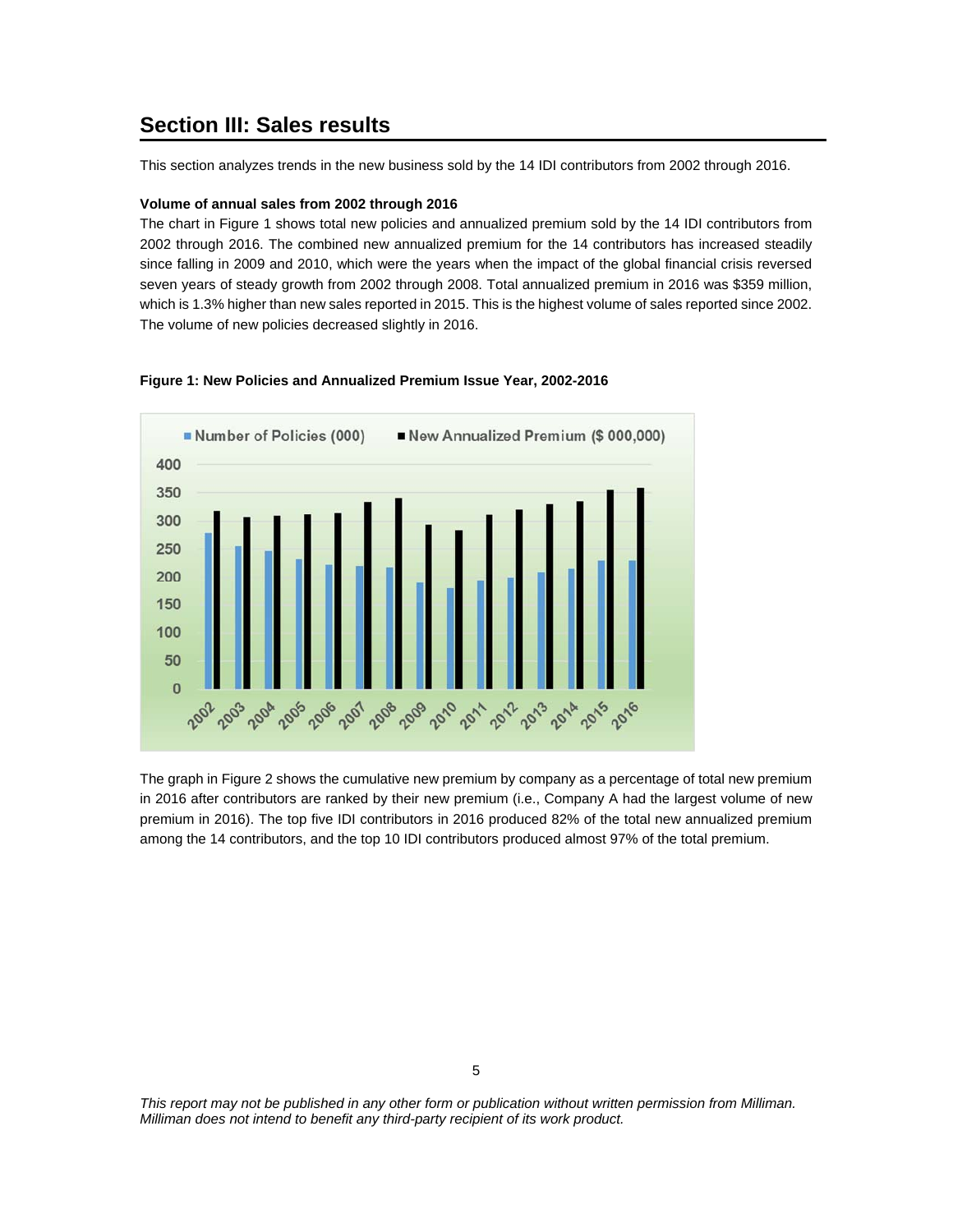

**Figure 2: Cumulative New Premium by Company in 2016, Percentage of Total Annualized Premium** 

Figure 3 shows the annual growth rates (AGRs) in new policies and new premiums since 2003. The AGRs for new premium have been positive since 2011. From 2009 through 2015, companies were able to increase new premium by selling more policies; in contrast, during the 2004-2008 period new premium was primarily achieved by selling larger policies while the number of new policies decreased. The AGRs in new policies turned slightly negative in 2016.



**Figure 3: Annual Growth Rates, 2003-2016** 

6

*This report may not be published in any other form or publication without written permission from Milliman. Milliman does not intend to benefit any third-party recipient of its work product.*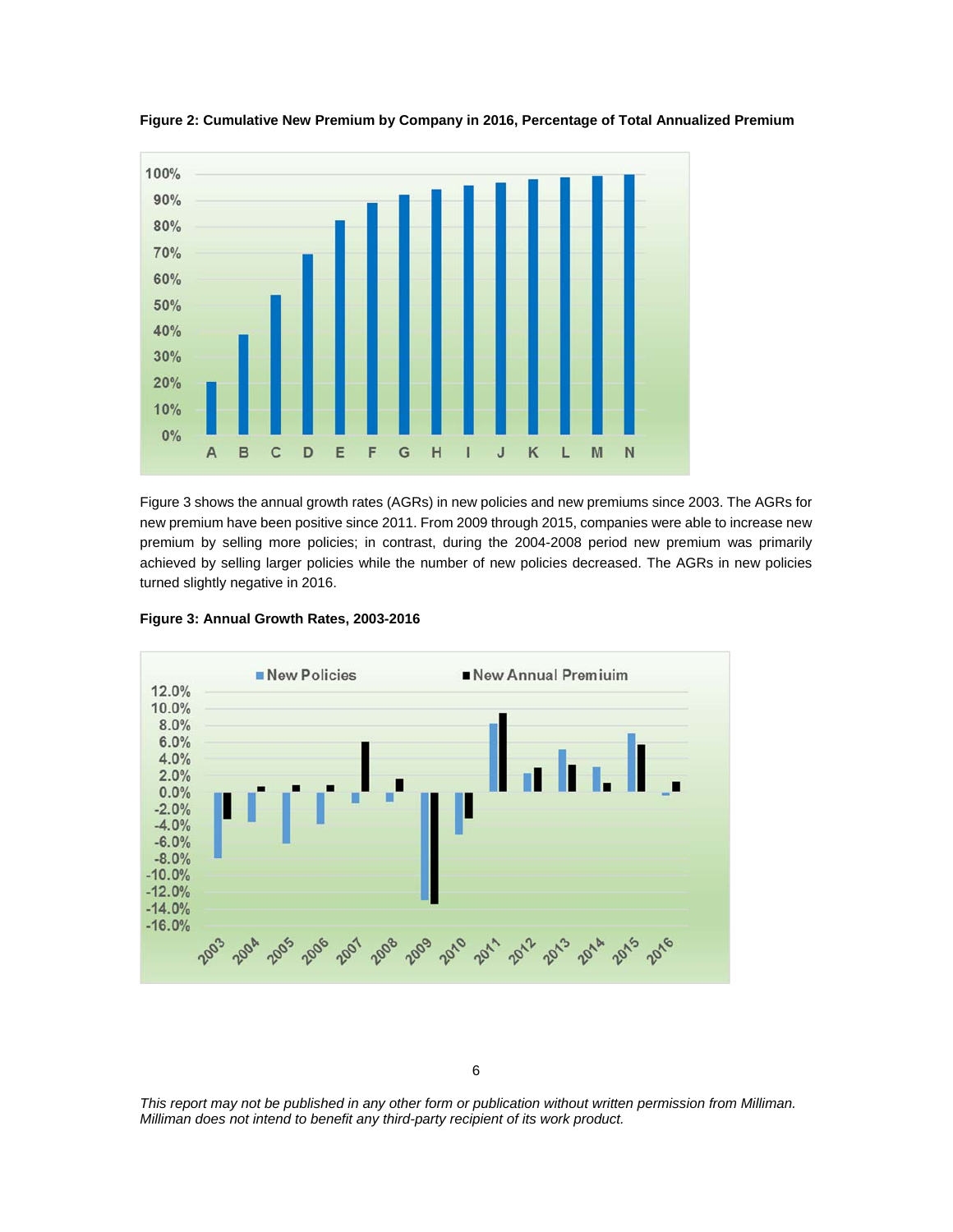Figure 4 compares the AGRs of the 14 contributors in 2015 and 2016, ordered by highest to lowest 2016 AGR. Six of the 14 contributors had growth in new premium in 2016, compared to 12 contributors with growth from 2015. The highest AGR in 2016 for any of the contributors was 10.6% compared to 20.5% in 2015.



#### **Figure 4: Average Annual Growth Rates by Company, 2015-2016**

#### **New sales in 2017 year-to-date through June 30**

The 14 contributors submitted their total new premium year-to-date (YTD) through June 30 in 2016 and 2017. Total YTD new premium in 2017 was \$182 million compared to a YTD of \$167 million in 2016. We estimate that approximately \$10 million of the increase in YTD new premium this year may have been business that producers would have placed with MetLife if MetLife had continued in the individually sold IDI market. The YTD AGR was 9.0% in 2017. Figure 5 compares the YTD 2017 AGR by company to the corresponding 2016 AGR (for the full year) in Figure 4 above. Ten companies have experienced positive YTD AGRs in 2017.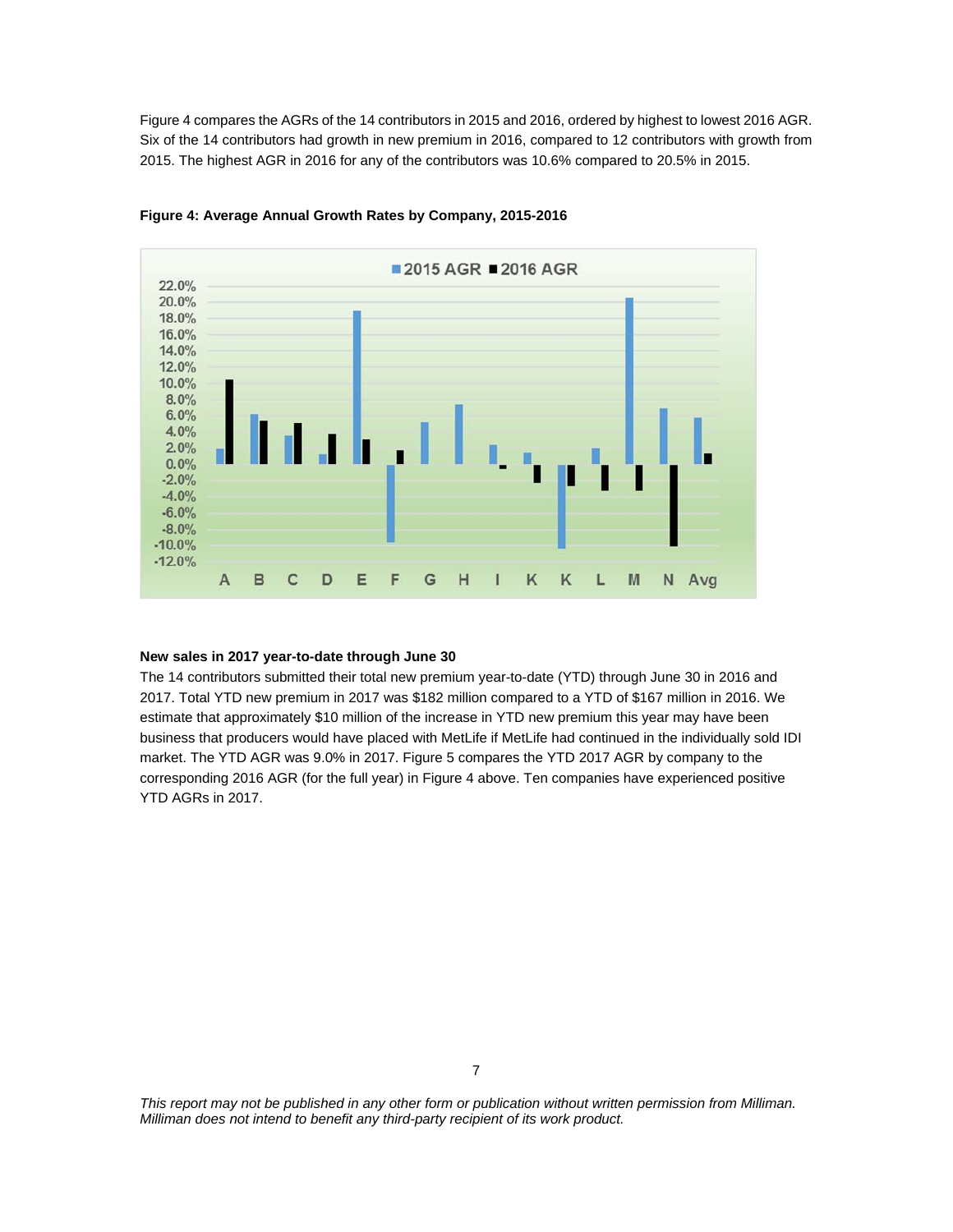

**Figure 5: Average Annual Growth Rates by Company, 2016 and YTD 2017** 

#### **Business products**

Two common IDI products offered by carriers for the business market are overhead expense (OE) policies, which reimburse insureds for business expenses incurred while they are disabled, and disability buyout (DBO) policies, which provide funds for buying out a disabled partner's share of the business.

Ten of the 14 contributors sold OE policies in 2016. The OE premium in 2016 represented 4.2% of total premium of these contributors. Six of the 14 contributors sold DBO policies in 2016. The DBO premium in 2016represented 1.5% of total premium of these contributors.

#### **Key occupations**

The table in Figure 6 shows the distribution of total new premium from 2012 to 2016 among certain key professional and executive occupations. The results are based on information from 10 contributors that were able to report their new premium split among these occupations. The combined new premium from these 10 contributors represented 95% of the combined new premium for the 14 contributors in 2016.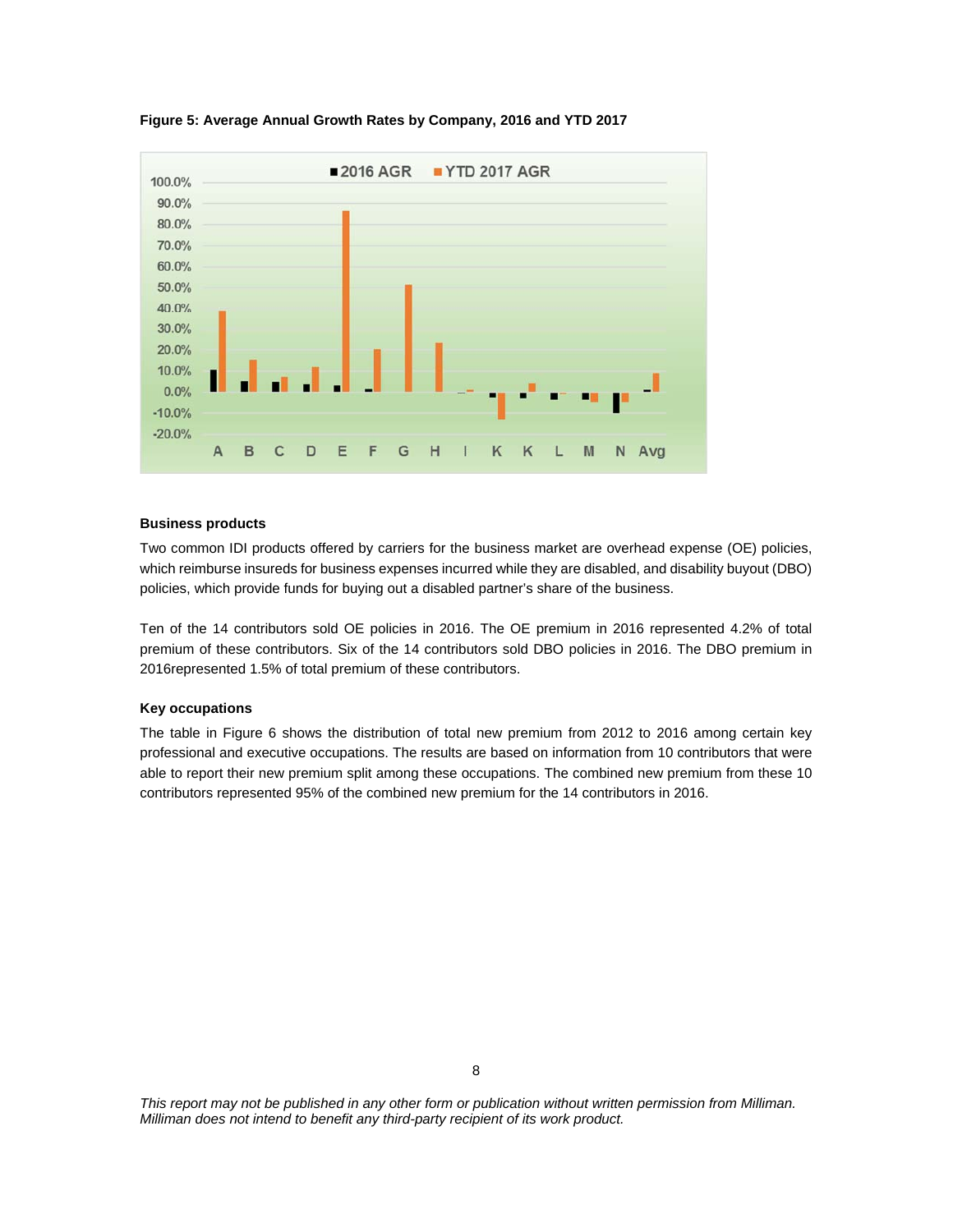| Figure 6: Percentage of New IDI Annualized Premium by Occupation Category, 2012-2016 |                                |                 |         |                   |                    |  |  |
|--------------------------------------------------------------------------------------|--------------------------------|-----------------|---------|-------------------|--------------------|--|--|
| Year                                                                                 | Doctors and<br><b>Surgeons</b> | <b>Dentists</b> | Lawyers | <b>Executives</b> | <b>Accountants</b> |  |  |
| 2012                                                                                 | 29.7%                          | 8.2%            | 7.5%    | 21.5%             | $2.4\%$            |  |  |
| 2013                                                                                 | 30.4%                          | 8.1%            | 7.1%    | 22.6%             | 2.5%               |  |  |
| 2014                                                                                 | 29.8%                          | 7.9%            | 7.5%    | 23.6%             | 2.4%               |  |  |
| 2015                                                                                 | 29.7%                          | 8.0%            | 6.6%    | 24.6%             | 2.2%               |  |  |
| 2016                                                                                 | 30.1%                          | 8.9%            | 6.3%    | 19.5%             | 1.9%               |  |  |
| Average<br>2012-2016                                                                 | 30.0%                          | 8.2%            | 7.0%    | 22.3%             | 2.3%               |  |  |

Figure 6 shows that the percentage of new premium from doctors and surgeons has stabilized around 30% over the last five years and represent the largest key occupation in terms of new premium. From 2002 through 2009, executives had the largest share of new premium among these five key occupations, although the share of new premium from doctors and surgeons continued to grow during this period. By 2010, new premium from doctors and surgeons exceeded new premium from executives.

Three of the 10 contributors combined—doctors, surgeons, and dentists—comprised over 50% of new premium in 2016. The percentage of executives increased from 21% in 2012 to 25% in 2015, but dropped to 20% in 2016.

Figure 7 shows the annual growth rates for new premium from 2012 through 2016. New premium issued to doctors, surgeons, and dentists increased in 2016, while new premium to lawyers, executives, and accountants decreased. Of particular note is the 13% AGR in new premium to dentists in 2016.

| Figure 7: Annual Growth Rates in New IDI Annualized Premium by Occupational Category Over<br>the Last Five Years |         |         |          |          |          |  |  |  |
|------------------------------------------------------------------------------------------------------------------|---------|---------|----------|----------|----------|--|--|--|
| Doctors and<br>Year<br><b>Dentists</b><br><b>Executives</b><br><b>Accountants</b><br>Lawyers<br><b>Surgeons</b>  |         |         |          |          |          |  |  |  |
| 2012                                                                                                             | $-0.4%$ | $-0.5%$ | 8.4%     | $-0.6%$  | 12.7%    |  |  |  |
| 2013                                                                                                             | 6.1%    | 2.7%    | $-1.5%$  | 9.1%     | 7.7%     |  |  |  |
| 2014                                                                                                             | $-0.5%$ | $-0.7%$ | 6.1%     | 5.7%     | $-4.2%$  |  |  |  |
| 2015                                                                                                             | 5.5%    | 6.4%    | $-6.1\%$ | 10.5%    | $-2.5%$  |  |  |  |
| 2016                                                                                                             | 2.7%    | 13.0%   | $-4.2%$  | $-19.8%$ | $-11.3%$ |  |  |  |

Eight of the 14 contributors, comprising 70% of the total premium in 2016, were able to track new premium issued to small business owners since 2012. The percentage of new premium from small business owners ranged from 17.0% in 2012 to 13.7% in 2016, and averaged 14.8% over the last five years.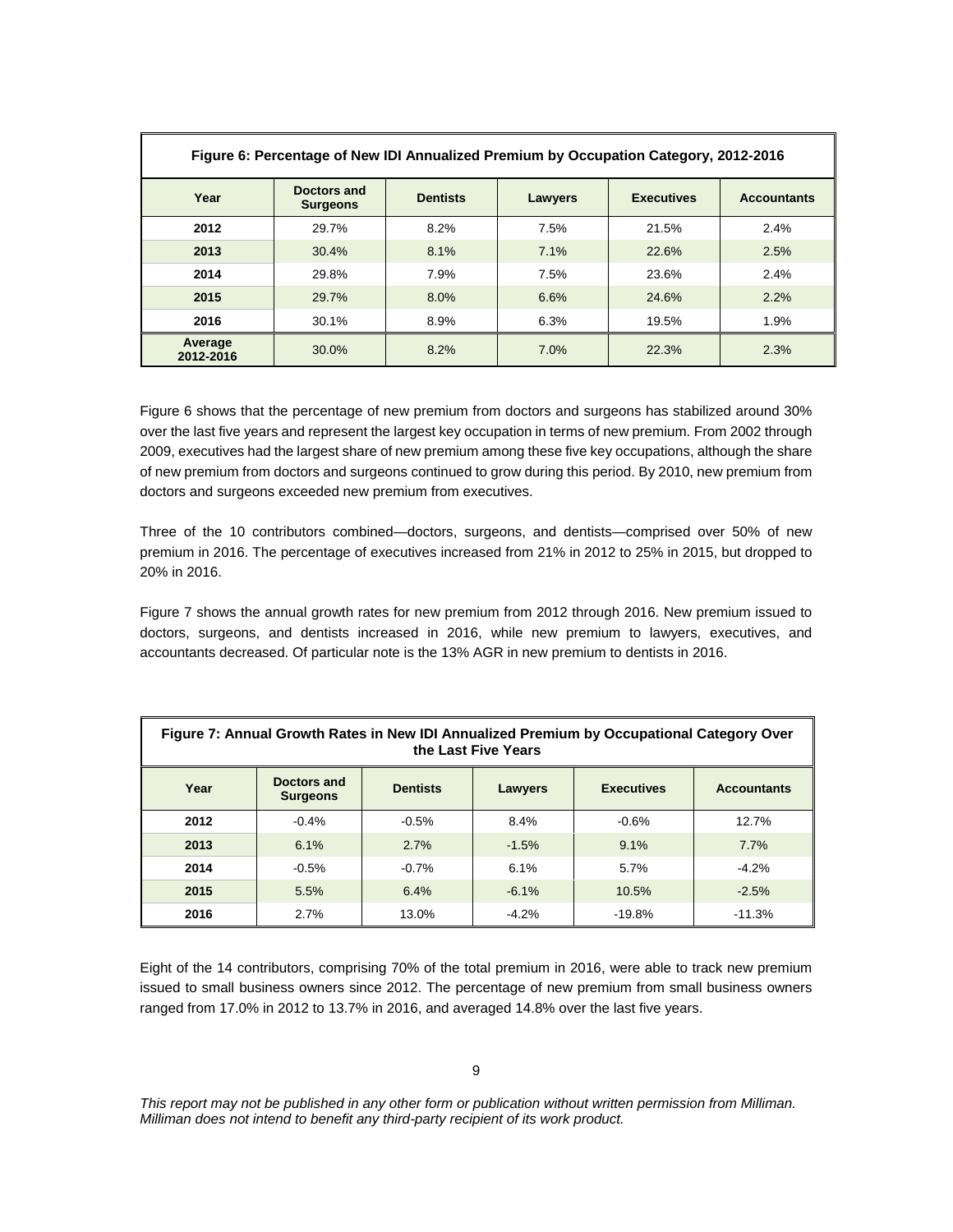## **Markets**

The following are definitions of the three key segments comprising the IDI market:

1. Individually sold business

This segment consists of policies sold to individuals, typically one-on-one through agents or brokers. The individuals' employers are not involved in the endorsement of the IDI product or the payment of the premiums. Normal individual medical and financial underwriting is typically involved.

2. Employer-sponsored multilife business

Employer-sponsored multilife (ESML) business is composed of two primary subsets. In the first, referred to as "employer pay DI," employers purchase IDI products for groups of employees in lieu of or as a supplement to group long-term disability (LTD) insurance. In the "voluntary" or "employee pay IDI" subset, employers allow insurers to offer IDI coverage to employees on-site and to collect premiums through payroll deductions or list billing. The latter situation differs from the worksite disability market described above in the Introduction of this report, because traditional IDI products, rather than short-term and simplified ones, are sold in the ESML market.

In both employer-pay and employee-pay cases, underwriting can vary from traditional medical underwriting to guaranteed standard issue, depending upon the size of the case and the level of participation among eligible employees. Premiums for ESML groups are typically discounted 15% to 35%, depending upon the size of the case, the premium payer, or other demographic factors.

3. Associations

In this segment, carriers seek endorsements from professional associations to provide IDI coverage to association members at discounted premiums. In general, traditional underwriting is used in the association market. However, as an incentive for purchasing coverage, IDI carriers will sometimes offer some form of guaranteed underwriting (i.e., guaranteed standard amounts up to a \$1,500 monthly benefit after the first 100 members sign up) in addition to a premium discount, typically 10%.

Many contributors have incurred more favorable claim experience in the ESML market when compared with the experience of either individually sold or association business. A major reason for this better claim experience is that there is less anti-selection in the ESML market than in the other markets. This is because the decision to purchase--in the case of employer-pay business--or to select available product options--in the case of employee-pay business--is made by the employer and not the insured. Because of its favorable claim experience and opportunities for additional sales, the ESML market has been the focus of more aggressive marketing efforts in the IDI industry in recent years.

Figure 8 shows the distribution of new premium for all contributors among the three market segments in the years 2012 to 2016.

10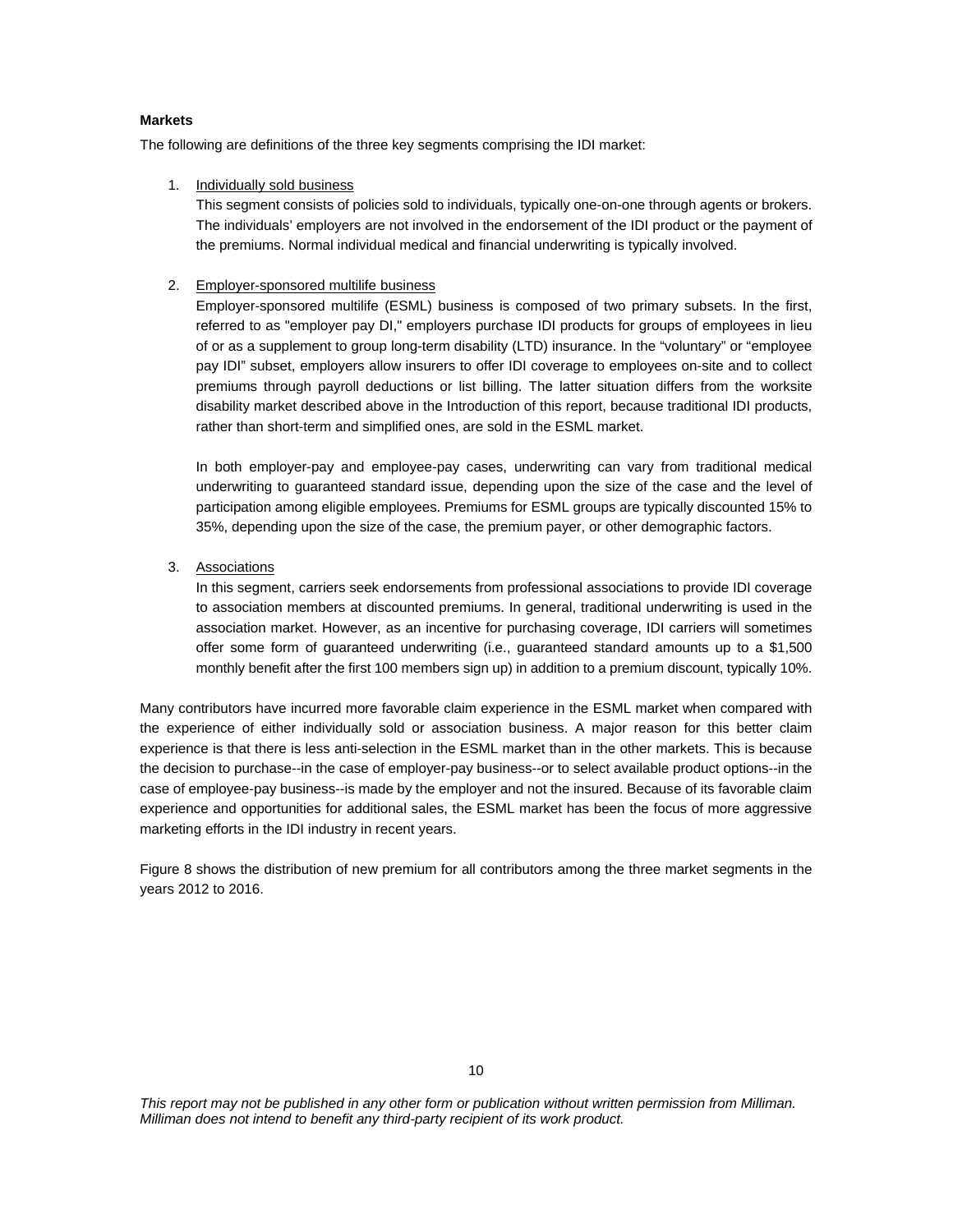| Figure 8: Distribution of New Premium by Market, 2012-2016 |                             |                                                          |                     |              |  |  |  |
|------------------------------------------------------------|-----------------------------|----------------------------------------------------------|---------------------|--------------|--|--|--|
| Year                                                       | <b>Individually</b><br>Sold | <b>Employer-</b><br><b>Sponsored</b><br><b>Multilife</b> | <b>Associations</b> | <b>Total</b> |  |  |  |
| 2012                                                       | 55.7%                       | 39.6%                                                    | 4.7%                | 100.0%       |  |  |  |
| 2013                                                       | 54.8%                       | 40.7%                                                    | 4.5%                | 100.0%       |  |  |  |
| 2014                                                       | 53.7%                       | 41.8%                                                    | 4.5%                | 100.0%       |  |  |  |
| 2015                                                       | 52.4%                       | 43.5%                                                    | 4.1%                | 100.0%       |  |  |  |
| 2016                                                       | 52.5%                       | 43.1%                                                    | 4.4%                | 100.0%       |  |  |  |
| Average<br>2012-2016                                       | 53.8%                       | 41.8%                                                    | 4.4%                | 100.0%       |  |  |  |

The mix of new premium by market in 2016 was very similar to that in 2015. The ESML share grew slowly over the last five years, exceeding 43% in 2015 and 2016.

Although the associations market represents a small percentage of total sales, the percentage of new premium sold through associations has remained between 4% and 5% over the last five years. The reader should be aware that the professional association market is primarily serviced by companies that specialize in this market by offering conditionally renewable disability products on either individual or group platforms. These companies are not included among the contributors to this survey.

Figure 9 compares the annual growth rates for the three markets.

| Figure 9: Annual Growth Rates in New IDI Annualized Premium by Market Over the Last<br><b>Five Years</b> |                                   |                                                          |                     |              |  |  |  |
|----------------------------------------------------------------------------------------------------------|-----------------------------------|----------------------------------------------------------|---------------------|--------------|--|--|--|
| Year                                                                                                     | <b>Individual</b><br><b>Sales</b> | <b>Employer-</b><br><b>Sponsored</b><br><b>Multilife</b> | <b>Associations</b> | <b>Total</b> |  |  |  |
| 2012                                                                                                     | 1.5%                              | 5.1%                                                     | 3.0%                | 3.0%         |  |  |  |
| 2013                                                                                                     | 1.6%                              | 6.4%                                                     | $-1.6%$             | 3.3%         |  |  |  |
| 2014                                                                                                     | $-0.8%$                           | 3.9%                                                     | 2.1%                | 1.2%         |  |  |  |
| 2015                                                                                                     | 3.3%                              | 10.1%                                                    | $-5.3%$             | 5.7%         |  |  |  |
| 2016                                                                                                     | 1.4%                              | 0.4%                                                     | 9.1%                | 1.3%         |  |  |  |

Annual growth rates in 2016 were positive for the three market segments, with the association market experiencing 9% growth and the ESML remaining largely flat. Because of the small size of the association market, the acquisition of a few associations by companies can produce large changes in growth rates.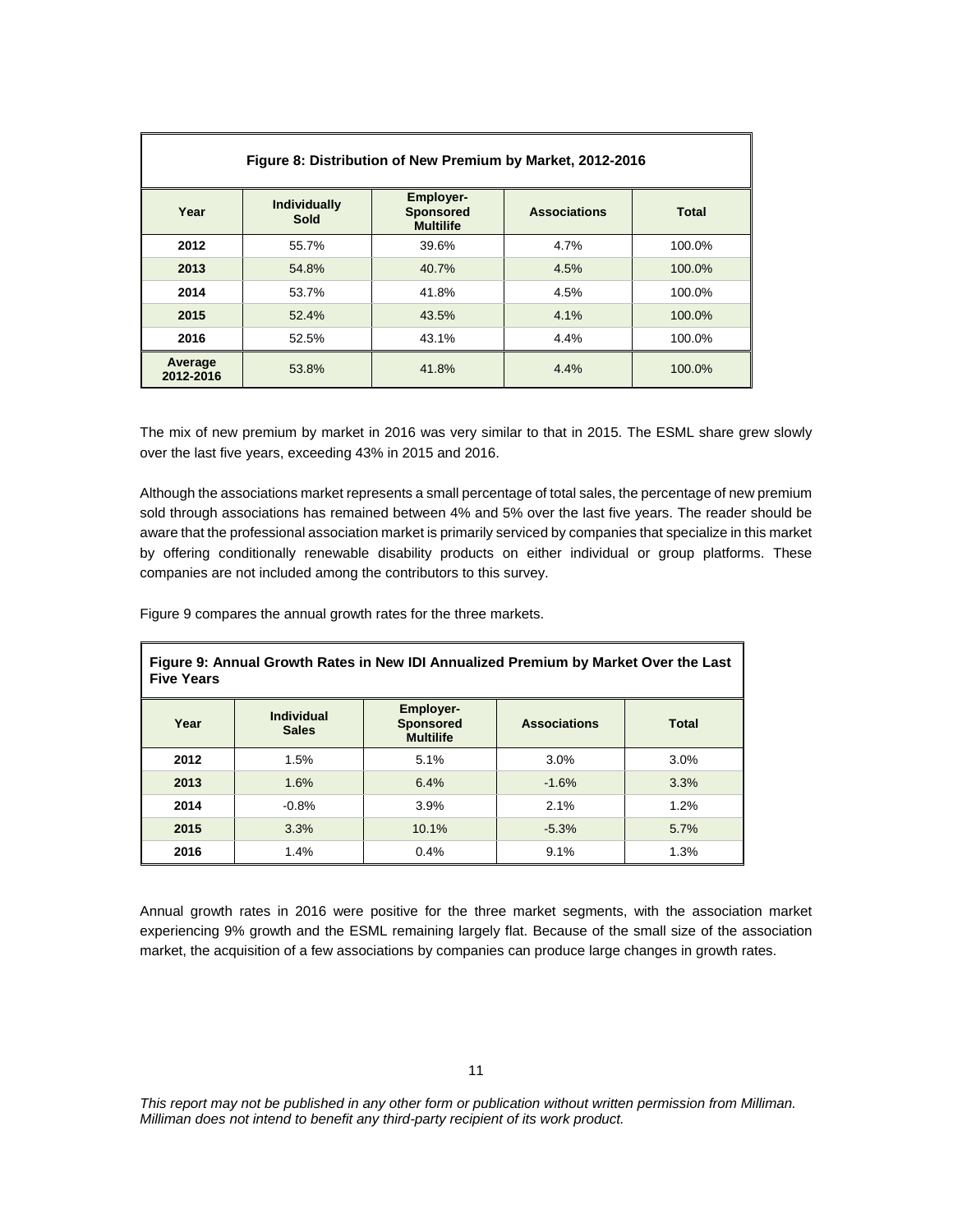Figure 10 groups contributors by their percentages of 2015 and 2016 new premium issued in the ESML market. Six of the 14 contributors sold at least 20% of their new premium in this market in 2016, of which six continued to sell at least 20% in 2016, with one dropping just below 20%. Three contributors consistently report no premium in the ESML market.





The chart in Figure 11 shows the split between employee-pay and employer-pay premium in the ESML market for the years 2012 through 2016.





The employee-pay segment has continued to make up approximately 60% of the employer-sponsored multilife new premium during the last five years.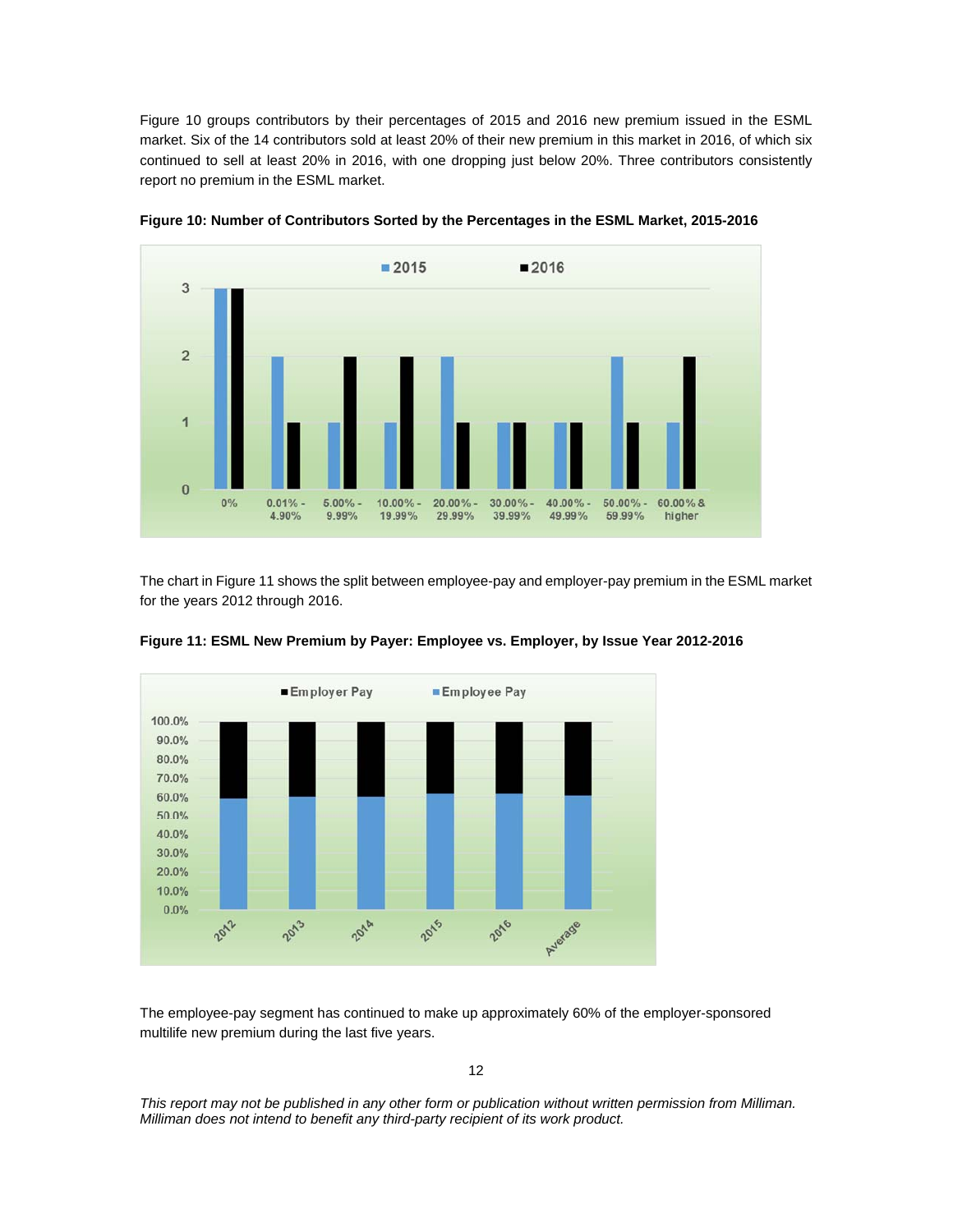## **Distribution**

Contributors were asked to split their new premium by the following four distribution channels:

1. Career agents

These producers are career agents of the companies whose IDI products they are selling.

2. Brokers

Brokers are either independent producers or career agents for companies that are different from the companies whose IDI products they are selling.

3. National accounts

National accounts are insurance companies that enter into marketing arrangements with IDI carriers whereby their agents sell either the products of the IDI carriers, and the companies typically receive compensation in the form of marketing allowances from the IDI carriers, or the agents sell privatelabel IDI products, which are administered by the IDI carriers under turnkey arrangements.

4. Other producers

Examples of other producers include personal producing general agents and members of producer organizations.

The table in Figure 12 shows the mix of new premium by distribution channel for the 14 contributors, combined, for the years 2012 through 2016.

| Figure 12: Mix of New Premium by Type of Distribution, 2012-2016 |                      |                |                                    |                           |              |  |  |  |
|------------------------------------------------------------------|----------------------|----------------|------------------------------------|---------------------------|--------------|--|--|--|
| Year                                                             | <b>Career Agents</b> | <b>Brokers</b> | <b>National</b><br><b>Accounts</b> | Other<br><b>Producers</b> | <b>Total</b> |  |  |  |
| 2012                                                             | 43.0%                | 43.2%          | 5.3%                               | 8.5%                      | 100.0%       |  |  |  |
| 2013                                                             | 44.5%                | 42.0%          | 4.8%                               | 8.8%                      | 100.0%       |  |  |  |
| 2014                                                             | 44.9%                | 39.9%          | 4.5%                               | 10.6%                     | 100.0%       |  |  |  |
| 2015                                                             | 43.7%                | 38.5%          | 4.1%                               | 13.6%                     | 100.0%       |  |  |  |
| 2016                                                             | 44.1%                | 39.1%          | 4.7%                               | 12.1%                     | 100.0%       |  |  |  |
| Average<br>2012-2016                                             | 44.1%                | 40.5%          | 4.7%                               | 10.8%                     | 100.0%       |  |  |  |

In prior IDI market surveys, which included MetLife, the shares of new premium issued by career agents and brokers were quite close. For the remaining 14 contributors combined, career agents sell more new premium than brokers do. Furthermore, the percentage of new premiums sold by brokers has dropped from 42% to 44% in the years 2012 to 2013 down to 38% to 40% in the years 2014 through 2016, with a corresponding increase in the proportion of business sold through other producers.

## **Guaranteed renewable trends**

Figure 13 shows the share of new IDI premium issued to guaranteed renewable (GR) policies over the last five years by market, key occupation, and distribution channel.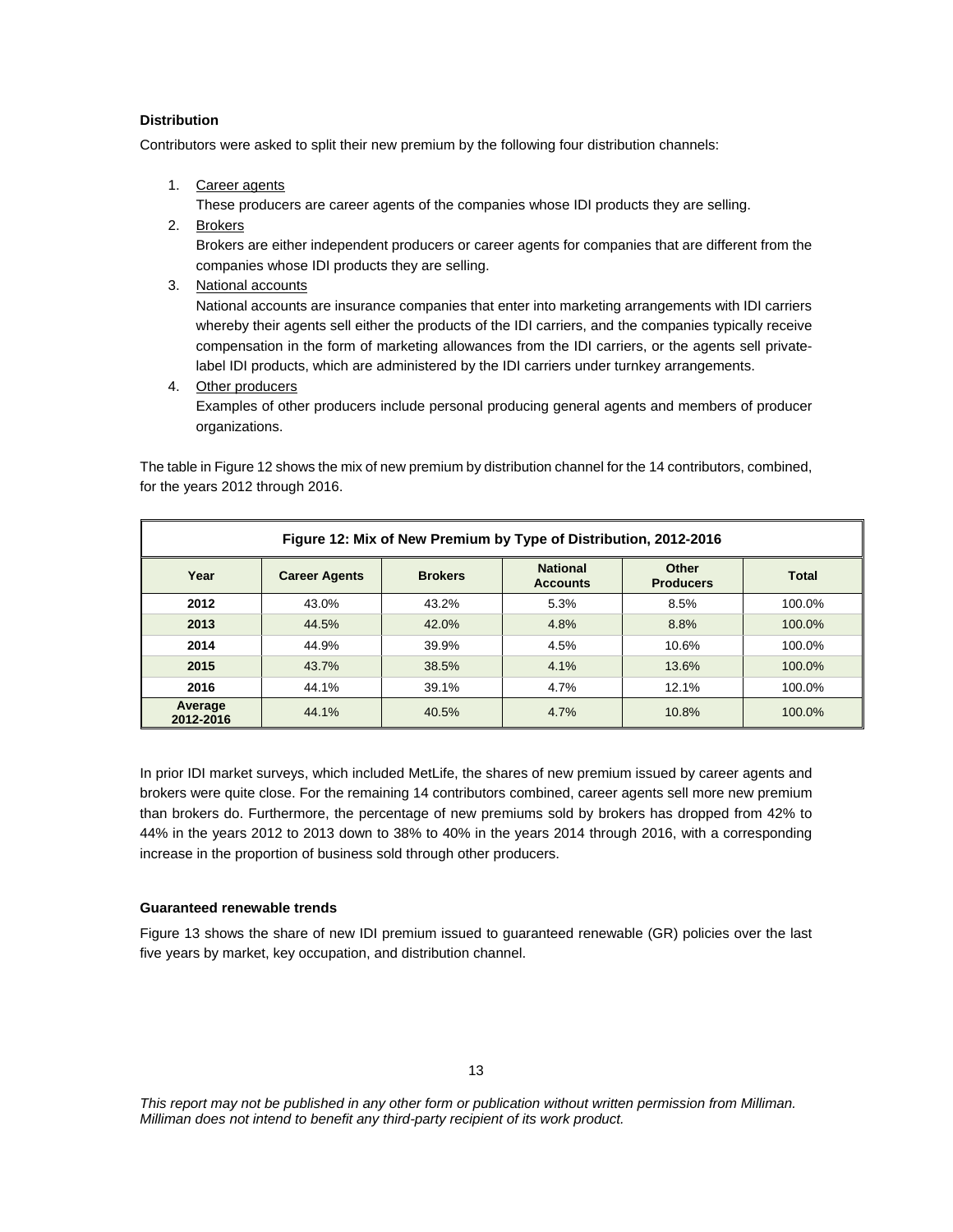| Figure 13: Percentage of New Premium Issued on Guaranteed Renewable Products<br>2012-2016 |       |       |       |       |       |                      |  |
|-------------------------------------------------------------------------------------------|-------|-------|-------|-------|-------|----------------------|--|
| <b>Issue Year</b>                                                                         | 2012  | 2013  | 2014  | 2015  | 2016  | Average<br>2012-2016 |  |
| <b>Total</b>                                                                              | 16.6% | 17.0% | 18.5% | 18.3% | 18.3% | 17.8%                |  |
| <b>By Market</b>                                                                          |       |       |       |       |       |                      |  |
| Individually sold                                                                         | 24.8% | 26.0% | 28.8% | 29.4% | 30.0% | 27.8%                |  |
| Association                                                                               | 12.0% | 9.5%  | 8.9%  | 6.5%  | 5.5%  | 8.5%                 |  |
| <b>ESML</b>                                                                               | 5.5%  | 5.7%  | 6.3%  | 6.1%  | 5.3%  | 5.8%                 |  |
| Employee pay                                                                              | 7.0%  | 7.2%  | 8.5%  | 7.9%  | 7.0%  | 7.5%                 |  |
| Employer pay                                                                              | 3.2%  | 3.4%  | 3.0%  | 3.1%  | 2.5%  | 3.0%                 |  |
| <b>By Key Occupation</b>                                                                  |       |       |       |       |       |                      |  |
| Doctors and surgeons                                                                      | 8.9%  | 8.9%  | 8.5%  | 8.6%  | 7.8%  | 8.5%                 |  |
| Dentists                                                                                  | 10.0% | 9.0%  | 7.7%  | 7.3%  | 6.0%  | 7.9%                 |  |
| Lawyers                                                                                   | 11.2% | 12.5% | 11.8% | 12.7% | 11.4% | 11.9%                |  |
| Executives                                                                                | 13.8% | 14.6% | 15.6% | 14.4% | 15.3% | 14.8%                |  |
| Accountants                                                                               | 14.8% | 14.8% | 19.0% | 22.0% | 18.2% | 17.7%                |  |
| <b>Business owners</b>                                                                    | 18.8% | 17.8% | 18.5% | 16.7% | 15.1% | 17.4%                |  |
| <b>By Distribution Channel</b>                                                            |       |       |       |       |       |                      |  |
| Career agents                                                                             | 25.9% | 27.3% | 29.6% | 30.4% | 30.7% | 28.9%                |  |
| <b>Brokers</b>                                                                            | 11.5% | 10.7% | 12.0% | 12.2% | 10.7% | 11.4%                |  |
| National accounts                                                                         | 9.3%  | 8.1%  | 8.5%  | 8.6%  | 12.3% | 9.4%                 |  |
| Other producers                                                                           | 0.0%  | 0.0%  | 0.0%  | 0.0%  | 0.0%  | 0.0%                 |  |

Over the last five years, GR policies have averaged 17.8% of total IDI premium. The individual sales market has the greatest percentage of GR premium (27.8% on average), which has been growing steadily over the five years. The percentage of GR premium in the ESML market averaged 5.8%, with a higher percentage of new premium for the employee-pay segment (7.5%) than the employer-pay segment (3.0%).

Among the key occupations listed in Figure 13, doctors and dentists have the lowest percentage of GR premium while accountants and business owners have the highest.

Among the different distribution channels, career agents have the largest percentage of GR premium, which has been increasing each year. The percentage of GR premium from national accounts is lower than that from career agents or brokers. The business issued by the "Other producers" distribution is virtually all noncancelable.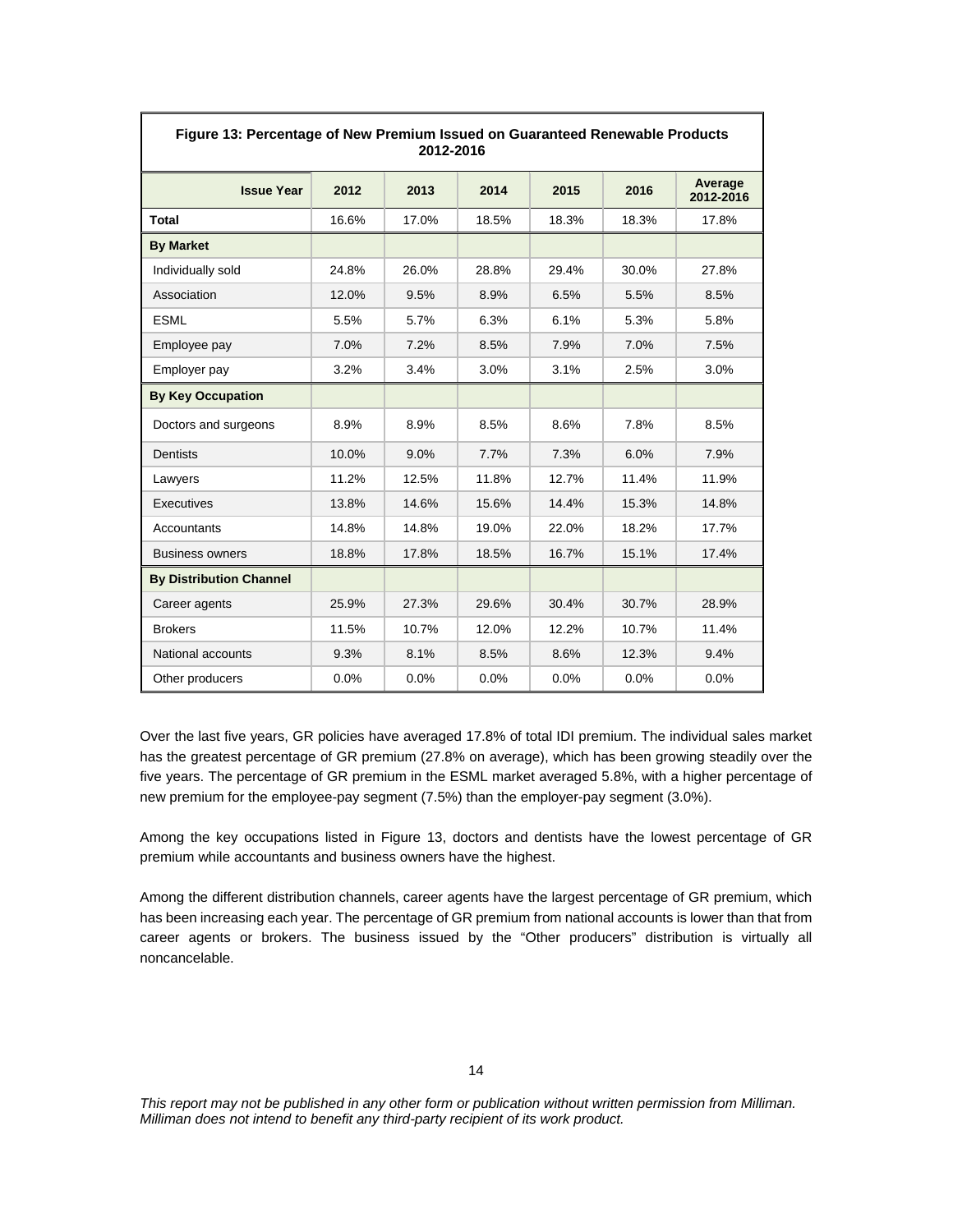## **Section IV: Underwriting**

This section discusses the current underwriting requirements of the 13 IDI carriers who contributed to this part of the survey.

## **Issue and participation limits**

The issue limit is the largest amount of monthly benefit that an IDI carrier will issue to an individual insured. The table in Figure 14 compares the highest, median, and lowest issue limits among the 13 contributors for the top nonmedical occupation class and for the top medical occupation class in 2015, 2016, and 2017. Figure 14 also shows the number of contributors that are at the highest limit.

| Figure 14: Maximum Issue Limits 2015-2017 |          |                                        |          |          |                                     |          |  |
|-------------------------------------------|----------|----------------------------------------|----------|----------|-------------------------------------|----------|--|
|                                           |          | <b>Top Nonmedical Occupation Class</b> |          |          | <b>Top Medical Occupation Class</b> |          |  |
| Year                                      | 2015     | 2016                                   | 2017     | 2015     | 2016                                | 2017     |  |
| Measure:                                  |          |                                        |          |          |                                     |          |  |
| <b>Highest Limit</b>                      | \$20,000 | \$20,000                               | \$20,000 | \$17,000 | \$18,000                            | \$20,000 |  |
| Median Limit                              | \$20,000 | \$20,000                               | \$20,000 | \$15,000 | \$16,000                            | \$17,000 |  |
| Lowest Limit                              | \$10,000 | \$10,000                               | \$10,000 | \$10,000 | \$10,000                            | \$10,000 |  |
| # Companies at<br><b>Highest Limit</b>    | 8        | 8                                      | 8        | 4        |                                     |          |  |

The highest maximum issue limit among the 13 contributors over the last three years has remained at \$20,000 for the top nonmedical occupation class, and jumped to \$20,000 in 2017 for the top medical occupation class. It is worthwhile to note that the median maximum issue limit for the top nonmedical occupation class is the same as the highest, because eight of the 13 contributors are at this limit. The median maximum issue limit for the top medical occupation class is lower than for the highest limit, but increased in both 2016 and 2017.

The participation limit is the largest total monthly benefit amount that an IDI carrier will permit an insured to have from all sources of IDI and group long-term disability (LTD). Most carriers are willing to participate at higher amounts when the insured has group LTD because the LTD benefits are often taxable and typically offset for Social Security and workers' compensation disability benefits.

Figures 15 (when group LTD is not present) and Figure 16 (when group LTD is present) compare the highest, median, and lowest participation limits among the 13 contributors in 2015, 2016, and 2017 for the top nonmedical occupation class and the top medical occupation class.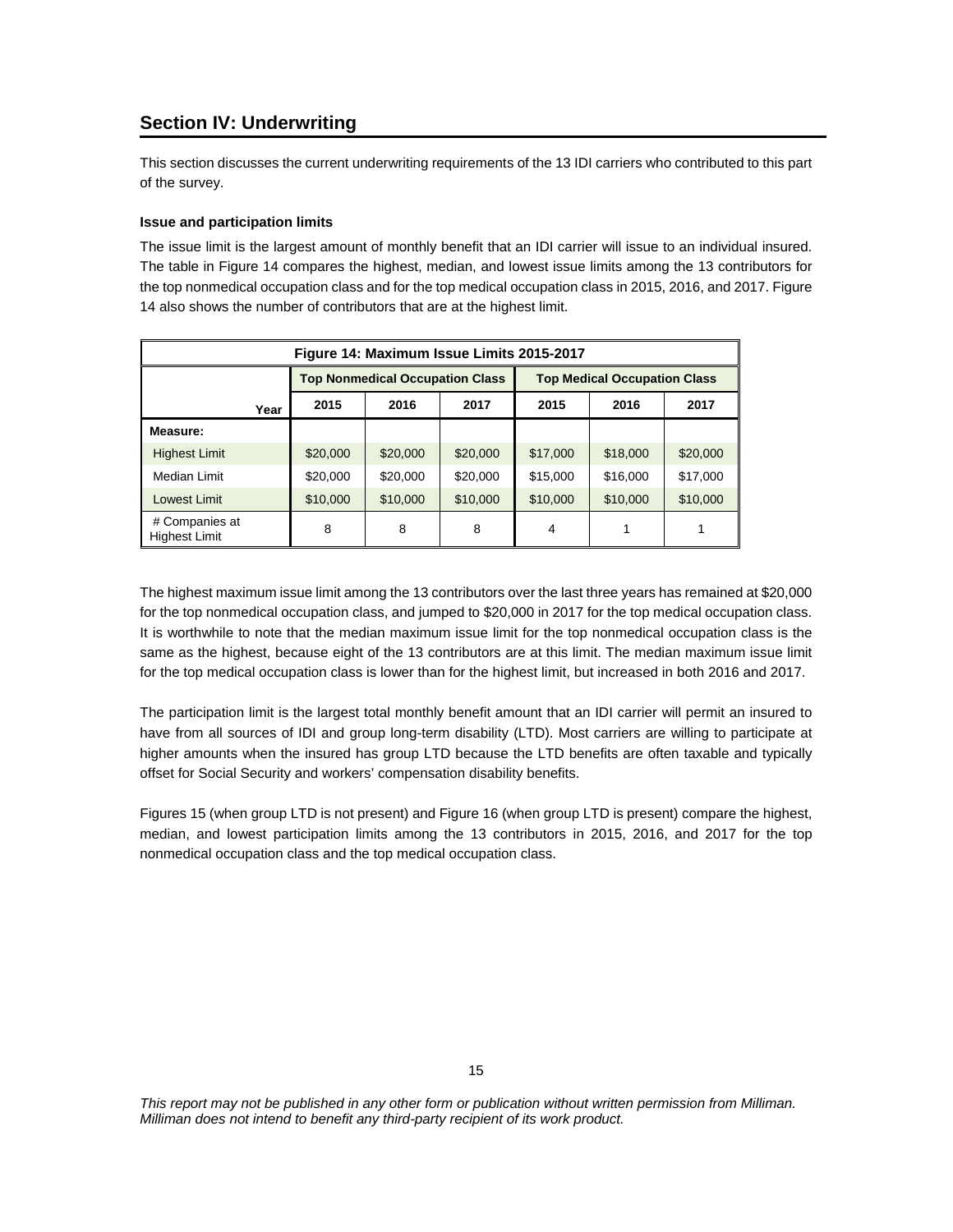| Figure 15: Maximum Participation Limits 2015-2017, Group LTD Not Present |          |                                        |          |                                     |          |          |  |
|--------------------------------------------------------------------------|----------|----------------------------------------|----------|-------------------------------------|----------|----------|--|
|                                                                          |          | <b>Top Nonmedical Occupation Class</b> |          | <b>Top Medical Occupation Class</b> |          |          |  |
| Year                                                                     | 2015     | 2016                                   | 2017     | 2015                                | 2016     | 2017     |  |
| Measure:                                                                 |          |                                        |          |                                     |          |          |  |
| <b>Highest Limit</b>                                                     | \$30,000 | \$35,000                               | \$35,000 | \$25,000                            | \$25,000 | \$25,000 |  |
| Median Limit                                                             | \$25,000 | \$25,000                               | \$25,000 | \$25,000                            | \$25,000 | \$25,000 |  |
| Lowest Limit                                                             | \$12,000 | \$12,000                               | \$12,000 | \$12,000                            | \$12,000 | \$12,000 |  |
| # Companies at Highest<br>Limit                                          | 5        | 1                                      | 1        | 7                                   | 7        | 7        |  |

| Figure 16: Maximum Participation Limits 2015-2017, Group LTD Present |                                        |          |          |          |                                     |          |
|----------------------------------------------------------------------|----------------------------------------|----------|----------|----------|-------------------------------------|----------|
|                                                                      | <b>Top Nonmedical Occupation Class</b> |          |          |          | <b>Top Medical Occupation Class</b> |          |
| Year                                                                 | 2015                                   | 2016     | 2017     | 2015     | 2016                                | 2017     |
| Measure:                                                             |                                        |          |          |          |                                     |          |
| <b>Highest Limit</b>                                                 | \$35,000                               | \$35,000 | \$35,000 | \$30,000 | \$35,000                            | \$35,000 |
| Median Limit                                                         | \$30,000                               | \$30,000 | \$30,000 | \$25,000 | \$25,000                            | \$30,000 |
| Lowest Limit                                                         | \$12,000                               | \$12,000 | \$12,000 | \$12,000 | \$12,000                            | \$12,000 |
| # Companies at Highest<br>Limit                                      |                                        | 2        | 3        |          | 2                                   |          |

When there is no group LTD present, only one company has offered the maximum participation limit of \$35,000 to the top nonmedical occupation class in 2016 and 2017. Five companies currently offer a maximum participation limit of \$30,000 to their top nonmedical occupation classes. When group LTD is present, three companies currently offer the maximum participation limit of \$35,000 to their top nonmedical occupation classes. Six companies currently offer \$30,000 to their top nonmedical occupation classes.

When there is no group LTD present, seven companies have offered the maximum participation limit of \$25,000 to their top medical occupation classes over the last three years. When there is group LTD present, only one company offers the maximum participation limit of \$35,000 to the top medical occupation class, while six companies are currently at \$30,000. One company reduced its maximum participation limit offered to its top medical occupation class when group LTD is present from \$35,000 in 2016 to \$30,000 in 2017.

#### **Replacement ratios**

Replacement ratios are the maximum percentages of monthly income that insurers will allow to be insured on an individual life (including all sources of IDI and group LTD). Because of the different tax treatments of disability benefits, replacement ratios vary based on whether the premiums are paid by the insured or by the employer. Disability benefits are taxable to the insured when the premiums are paid by the employer, but they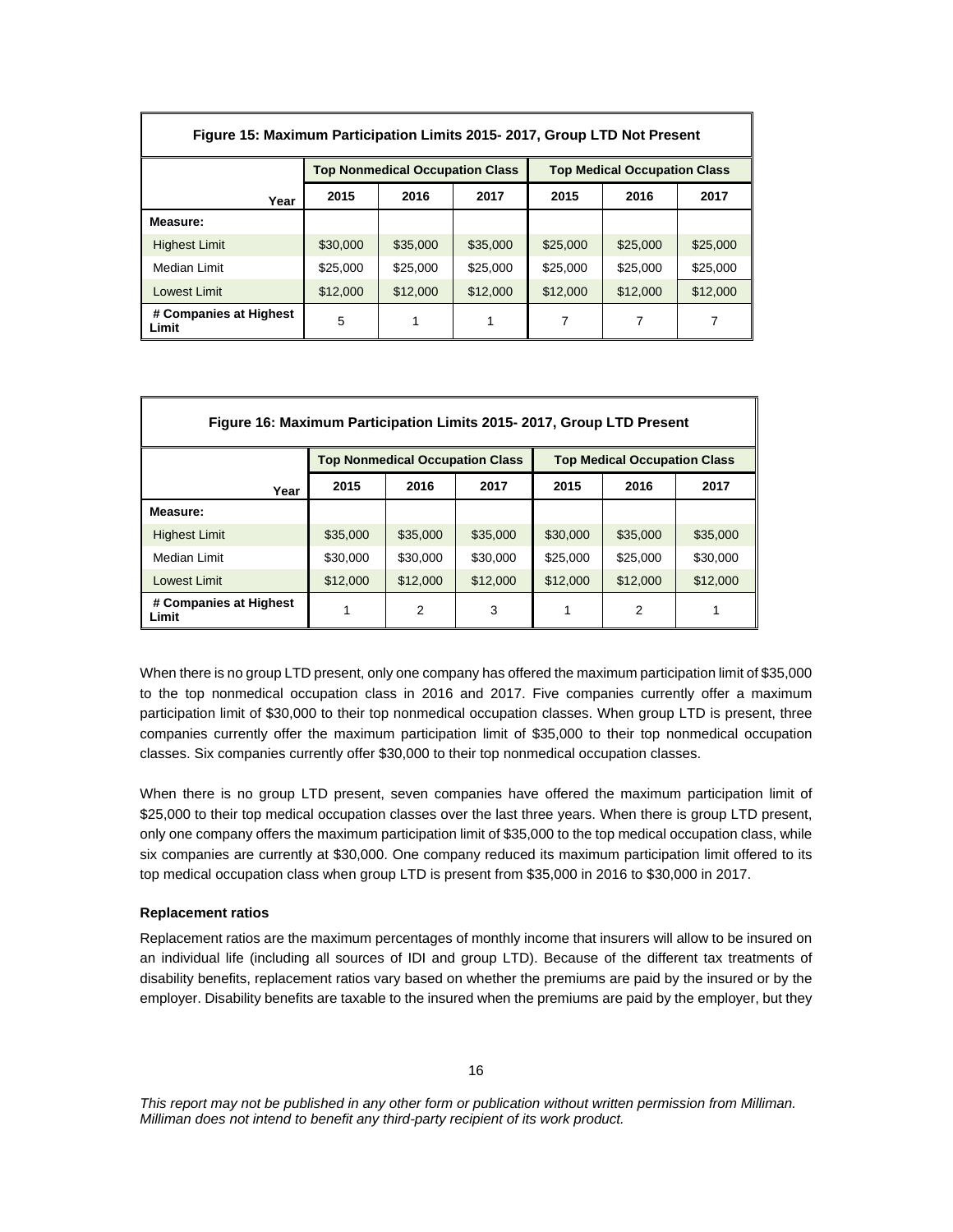are not taxable if the insured pays the premiums with after-tax income. Consequently, carriers offer higher replacement ratios in employer-pay cases than when the insured pays the premium.

Many insurers offer higher replacement ratios when the individual is also covered by group LTD because of the benefit offset provisions that are usually contained in the group LTD coverage and the taxable nature of LTD benefits when the employer pays the premiums. These replacement ratios have increased the past few years as competition in the ESML market has increased. Replacement ratios with LTD also tend to be flatter percentages of income levels in order to align better with LTD plan designs.

The next four sets of charts illustrate the current replacement ratios among the 13 survey contributors for a range of annual earned incomes:

- Figure 17 shows ratios for employee-pay policies with no group LTD
- Figure 18 shows ratios for employee-pay policies with group LTD
- Figure 19 shows ratios for employer-pay policies with no group LTD
- Figure 20 shows ratios for employer-pay policies with group LTD

The figure on the left of each set of charts compares the median and highest replacement ratios among the 13 contributors. The figure on the right shows the relationship of the highest and median 2017 replacement ratios among the survey contributors to the corresponding replacement ratios in 2016. Points in these graphs that are over 100% indicate where 2017 replacement ratios have increased and points under 100% show where they have decreased.



## **Figure 17: Ratios for Employee Pay Policies with No Group LTD**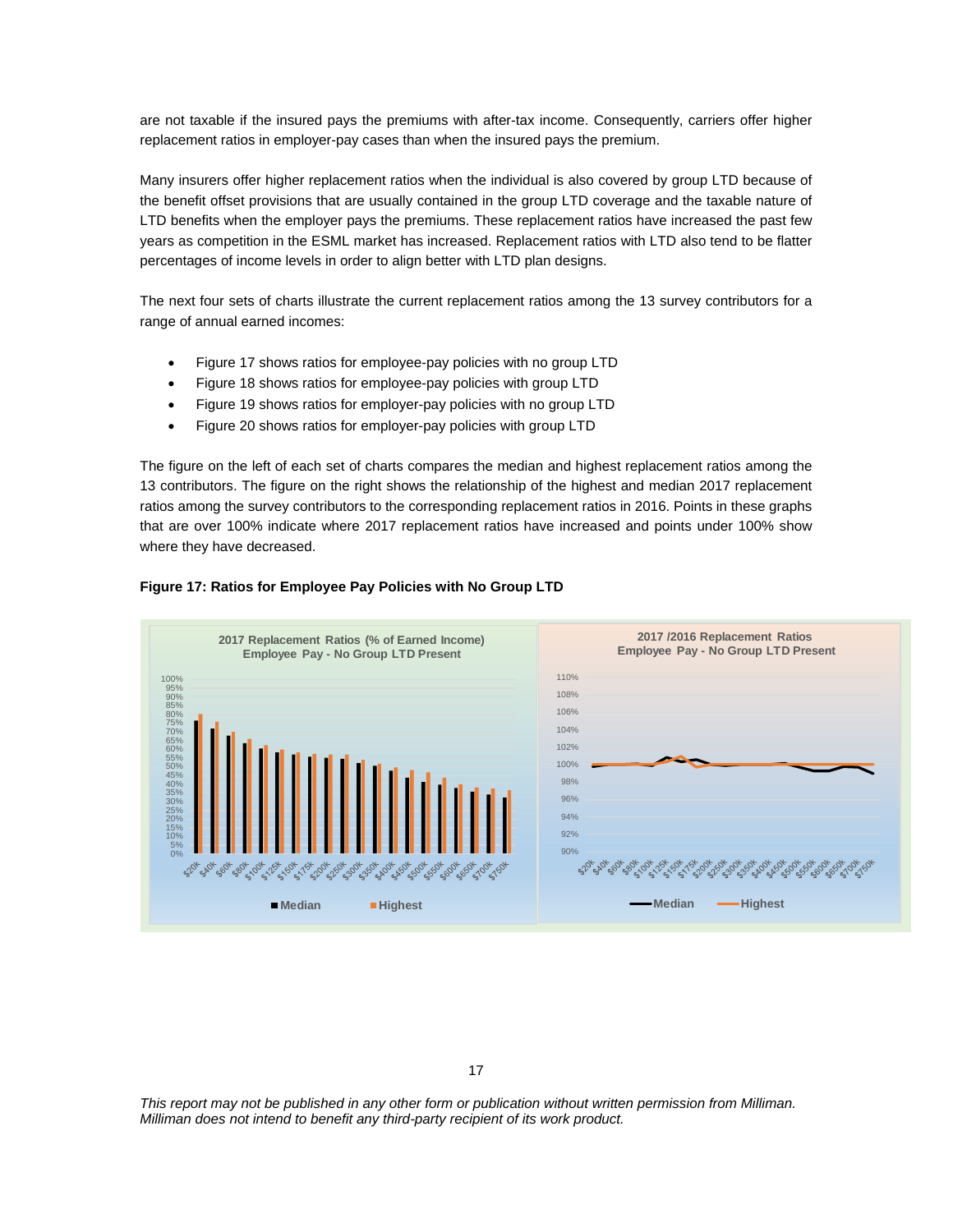



**Figure 19: Ratios for Employer Pay Policies with No Group LTD** 



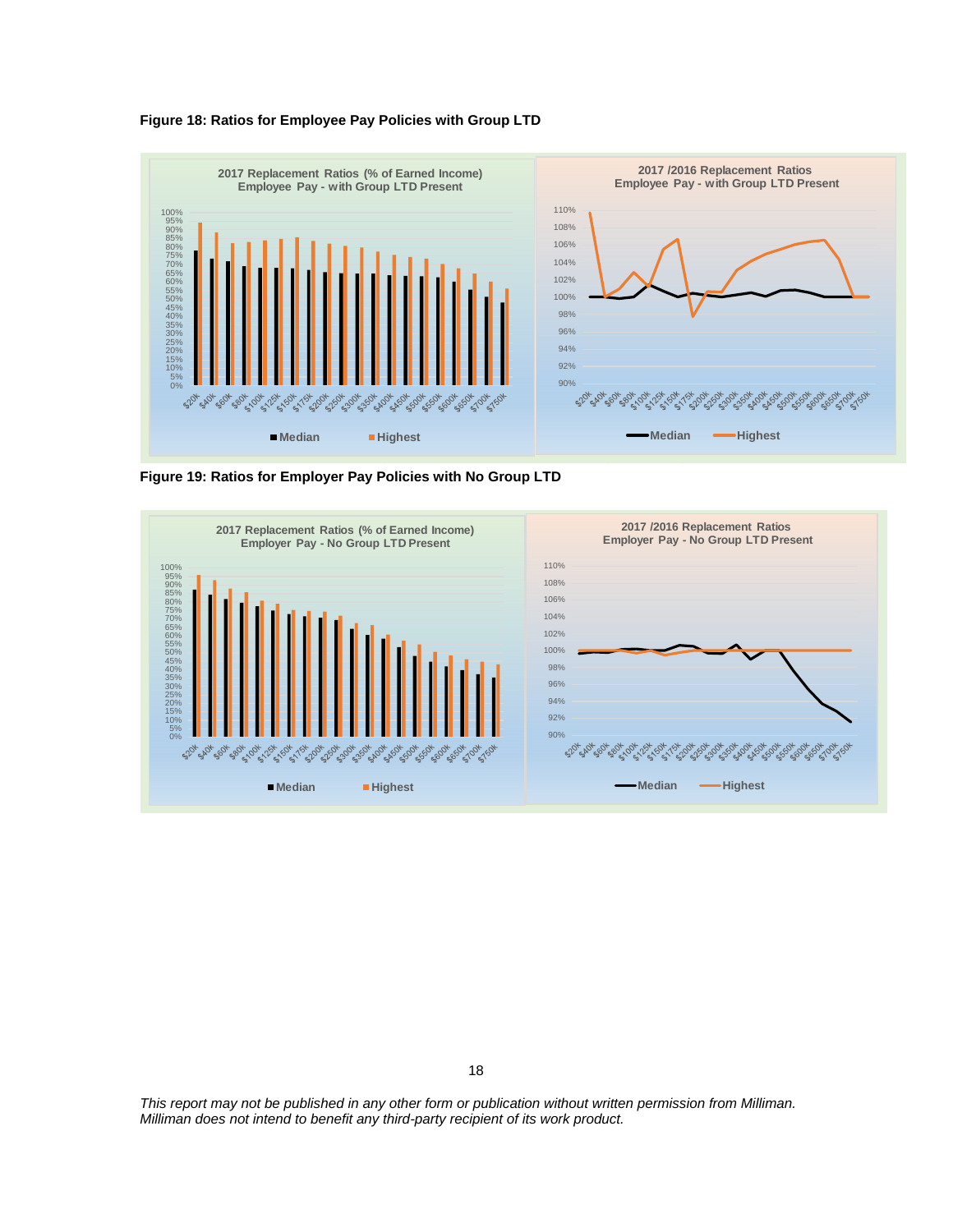



There was very little change in replacement limits for employee-pay with no group LTD from 2016 to 2017 (see Figure 17). The highest replacement limits for employee-pay with group LTD jumped significantly at most earned income levels in 2017 (see Figure 18), although the median remained stable between 2016 and 2017.

There was very little change in replacement limits for employer-pay, with no group LTD from 2016 to 2017 for annual earned incomes up to \$500,000 (see Figure 19). For incomes over \$500,000, the median replacement limits have decreased. For employer-pay with group LTD, the median replacement limits did not change materially between 2016 and 2017 (see Figure 20), while the highest replacement limits increased for annual earned incomes between \$300,000 and \$600,000.

#### **Underwriting requirements: Individually sold market**

Figure 21 shows the blood testing, financial documentation, paramedical examination, and electrocardiogram (EKG) requirements for the 14 contributors' normal underwriting rules in 2017. The requirements displayed in each column of Figure 21 have been sorted. As a result, no row represents the combined responses of any one contributor. The numbers in parentheses indicate how many contributors had the same response.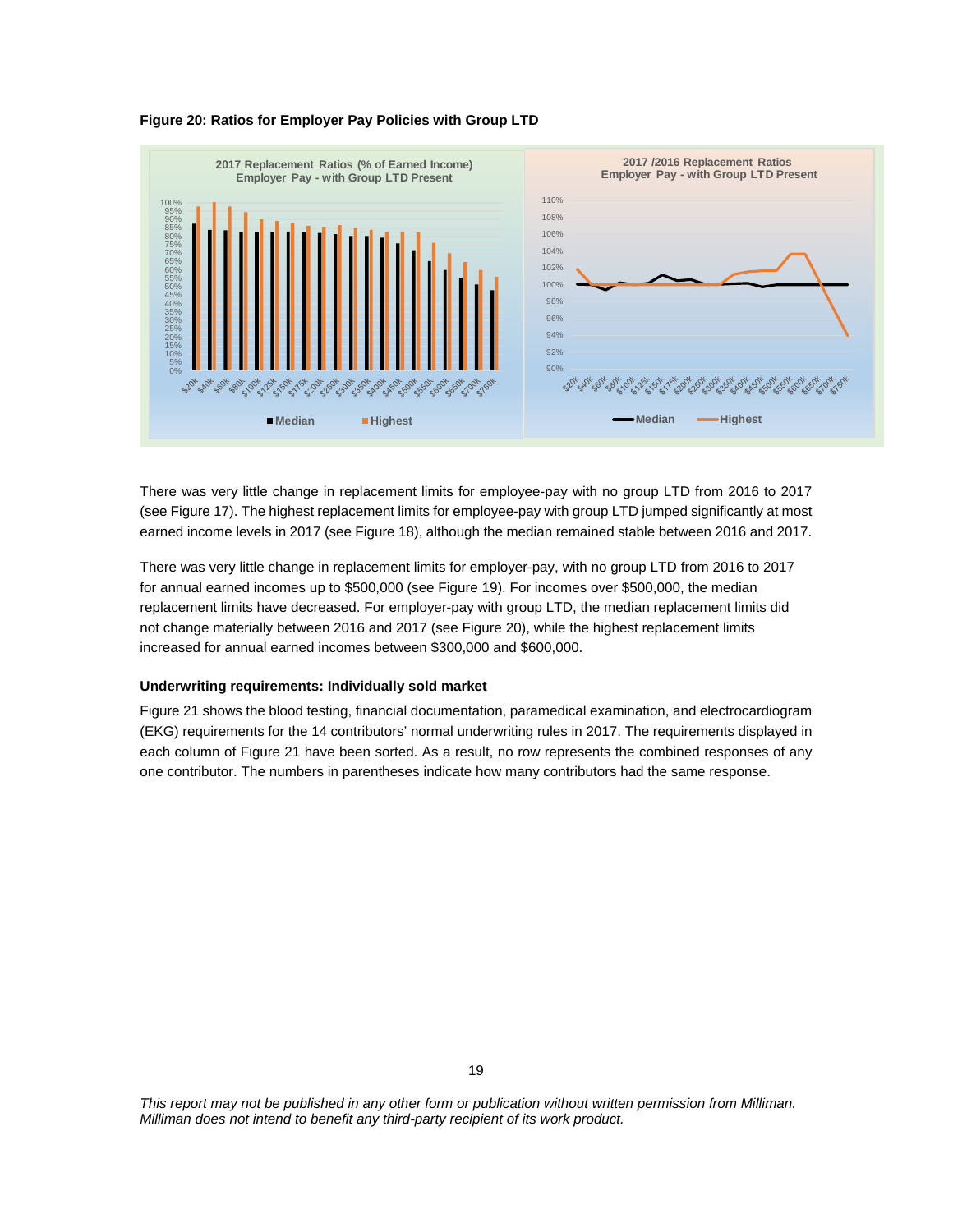| Figure 21: Blood Testing, Financial Documentation, Paramedical Exams, and EKG Limits in 2017                   |                                                                                                                               |                         |                                                                                     |  |  |  |  |
|----------------------------------------------------------------------------------------------------------------|-------------------------------------------------------------------------------------------------------------------------------|-------------------------|-------------------------------------------------------------------------------------|--|--|--|--|
| <b>Blood Testing</b>                                                                                           | <b>Financial Documentation</b>                                                                                                |                         | <b>Paramedical Exams</b><br>(specifically for ages 40-49)                           |  |  |  |  |
| \$2000                                                                                                         | All cases (3)                                                                                                                 | Not used                | \$2001                                                                              |  |  |  |  |
| \$2500                                                                                                         | Required except for Students,<br>Residents, & New<br>Professionals, and under<br>simplified underwriting                      | For cause only          | \$2500                                                                              |  |  |  |  |
| \$3000(3)                                                                                                      | \$3000(2)                                                                                                                     | \$5000                  | \$2501                                                                              |  |  |  |  |
| \$3001(2)                                                                                                      | None required for w-2<br>employees up to \$3,000 all else<br>\$1                                                              | $$8100 \& >age 45$      | \$3000(2)                                                                           |  |  |  |  |
| \$4000                                                                                                         | Employees up to \$5000 - not<br>required; employees > \$5000<br>and all self-employed<br>individuals require<br>documentation | For ages 51+, \$10,001+ | \$3000 to age 50; \$2000 ages 51<br>and over                                        |  |  |  |  |
| \$1000 and above depending<br>on age and BP. Some ages<br>we get blood on all.                                 | \$5001(2)                                                                                                                     |                         | \$3001                                                                              |  |  |  |  |
| $\epsilon$ =age 50 and $\epsilon$ =\$6000 = no<br>labs; >age 50 or >\$6000<br>require labs                     | \$5100                                                                                                                        |                         | \$5,001                                                                             |  |  |  |  |
| For ages 41-64 \$2500, for<br>ages 18-40 \$5001                                                                | Earned annual incomes ><br>\$150,000                                                                                          |                         | \$5001 to \$7500 is physical<br>measurements & paramedical ><br>\$7500 age 18 to 45 |  |  |  |  |
| For ages 18-50, blood &<br>urine required for amounts<br>$>= $5001$ ; for ages 51-60 for<br>amounts $>= $3001$ |                                                                                                                               |                         | \$5100                                                                              |  |  |  |  |
|                                                                                                                |                                                                                                                               |                         | Required only when Part B is<br>completed on benefit amounts<br>\$7501 and greater  |  |  |  |  |
|                                                                                                                |                                                                                                                               |                         | \$11000                                                                             |  |  |  |  |

There were relatively few changes in the underwriting limits between the 2016 and 2017 survey. One company increased its blood testing limit from \$2,501 to \$3,001 and its paramedical limit from \$1,501 to \$3,001.

Contributors were asked whether they are using or considering using tele-applications, pharmaceutical databases, motor vehicle records, and electronic underwriting engines in their underwriting. Figure 22 summarizes the responses of the 13 contributors.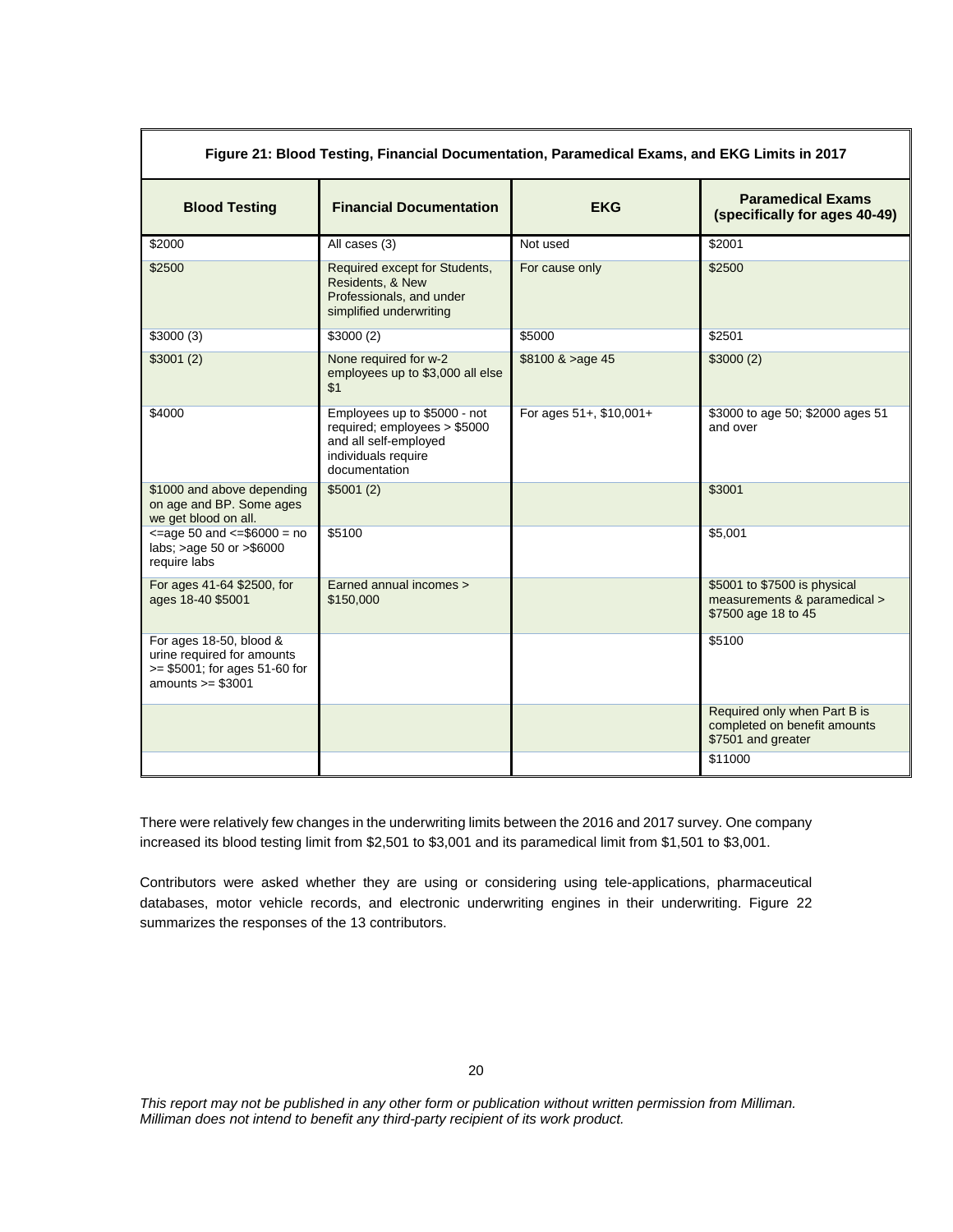| Figure 22: Utilization of Tele-applications, Pharmaceutical Databases, Motor Vehicle Records,<br>and Electronic Underwriting Engines |                  |                              |                                         |                           |
|--------------------------------------------------------------------------------------------------------------------------------------|------------------|------------------------------|-----------------------------------------|---------------------------|
| <b>Underwriting Tools</b>                                                                                                            | <b>Using now</b> | Have plans in<br>near future | <b>Just beginning</b><br>to think about | <b>Not</b><br>considering |
| Tele-applications                                                                                                                    | 9                |                              | 2                                       |                           |
| <b>Pharmaceutical databases</b>                                                                                                      | 13               | $\Omega$                     | 0                                       |                           |
| Motor vehicle records                                                                                                                | 10               | 0                            | 0                                       | 3                         |
| Electronic underwriting engines                                                                                                      |                  |                              | 8                                       |                           |

All 13 of the IDI contributors are now utilizing pharmaceutical databases in their underwriting. Ten contributors are utilizing motor vehicle records, although one of the 10 indicated that it is based on the underwriters' discretion. Nine are using tele-applications, and two have plans to use tele-applications in the near future. Four contributors are using electronic underwriting engines, and eight are beginning to think about using electronic underwriting engines in the future.

#### **Underwriting requirements: ESML market**

The ESML market has three categories of underwriting, depending upon case size, participation of eligible employees, and other demographic and risk factors:

- 1. Normal underwriting Normal underwriting involves traditional medical and financial underwriting. We include simplified underwriting in this category.
- 2. Guaranteed standard issue (GSI) GSI underwriting involves issuing policies to employer-sponsored cases on a standard basis for all actively-at-work applicants, up to a specified monthly amount limit, with no medical underwriting.
- 3. Guaranteed to issue (GTI) GTI underwriting involves traditional medical and financial underwriting of policies in employersponsored cases, with a guarantee that policies will be issued to eligible employees, albeit possibly rated and/or with waived impairments.

Figures 23 and 24 show the GSI underwriting requirements for ESML cases reported by nine contributors currently active in the ESML market. Figure 23 has the voluntary GSI requirements typical of employee-pay cases, and Figure 24 has the GSI requirements typical of employer-pay cases, which include 100% of eligible employees.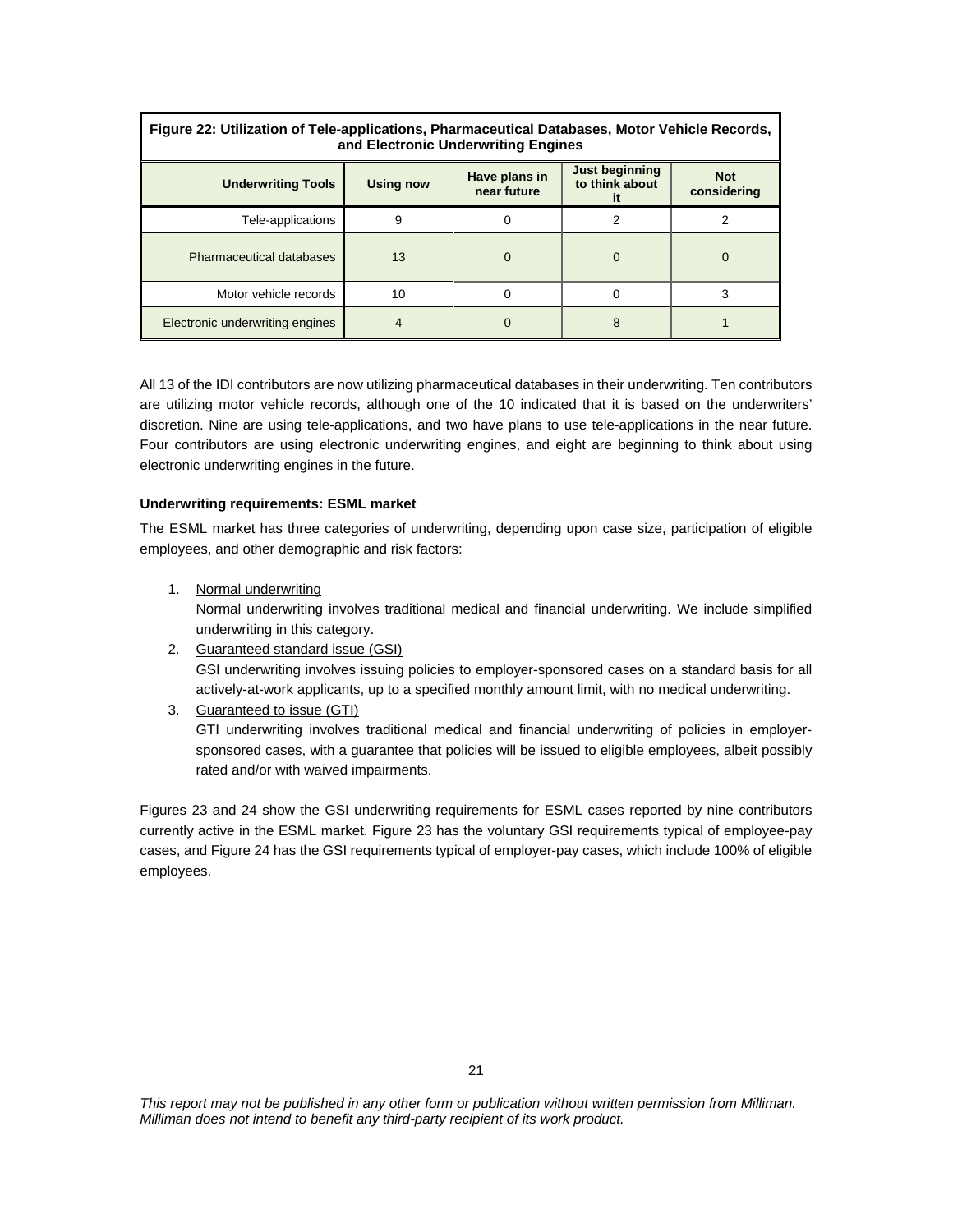| Figure 23: Employee Pay (voluntary) GSI Requirements                                                                                     |          |          |                                          |                    |                                                |           |           |                    |
|------------------------------------------------------------------------------------------------------------------------------------------|----------|----------|------------------------------------------|--------------------|------------------------------------------------|-----------|-----------|--------------------|
| <b>Minimum</b>                                                                                                                           |          |          | <b>Maximum Issue Limits by Case Size</b> |                    | <b>Participation Requirements by Case Size</b> |           |           |                    |
| Number of<br><b>Lives</b>                                                                                                                | 10 Lives | 50 Lives | 200 Lives                                | <b>1,000 Lives</b> | 10 Lives                                       | 50 Lives  | 200 Lives | <b>1,000 Lives</b> |
| 10                                                                                                                                       | \$5,000  | \$5,000  | \$5,000                                  | \$5,000            | 100%                                           | 30%       | 30%       | <b>NA</b>          |
| 10                                                                                                                                       | \$4,000  | \$5,000  | \$7,000                                  | \$8,000            | >25% or 10<br>lives                            | 25%       | 25%       | 25%                |
| 15                                                                                                                                       | \$5,000  | \$5,000  | \$5,000                                  | \$5,000            | 50%                                            | 20%       | 20%       | 20%                |
| 30                                                                                                                                       |          | \$3,000  | \$5,000                                  | \$5,000            | <b>NA</b>                                      | 30%       | 30%       | 30%                |
| 15 or 30% of total<br>group                                                                                                              |          | \$5,000  | Case by<br>case                          | Case by<br>case    | <b>NA</b>                                      | <b>NA</b> | <b>NA</b> | <b>NA</b>          |
| 75                                                                                                                                       |          |          | \$10,000                                 | \$10,000           |                                                |           | 30%       | 30%                |
| 75 with incomes<br>\$75,000 and<br>above                                                                                                 |          |          | <b>NA</b>                                | <b>NA</b>          |                                                |           | <b>NA</b> | <b>NA</b>          |
| Approximately 75                                                                                                                         |          |          | <b>NA</b>                                | <b>NA</b>          |                                                |           | <b>NA</b> | <b>NA</b>          |
| Notes:<br>NA means that contributor did not provide the information.<br>Participation percentages apply to the number of eligible lives. |          |          |                                          |                    |                                                |           |           |                    |

The minimum number of lives required on employee-pay (voluntary) GSI ranges from 10 to 75. The maximum GSI issue limits on employee-pay cases vary by case size, e.g., \$4,000 to \$5,000 for cases of 10 lives, \$5,000 to \$10,000 for cases of 1,000 lives. Participation requirements on voluntary cases also vary by case size—in general, the larger the case the lower the participation requirement. In the past, a participation target of 30% was typical. As Figure 23 shows, minimum participation requirements now range from 20% to 30% for all but the smallest cases.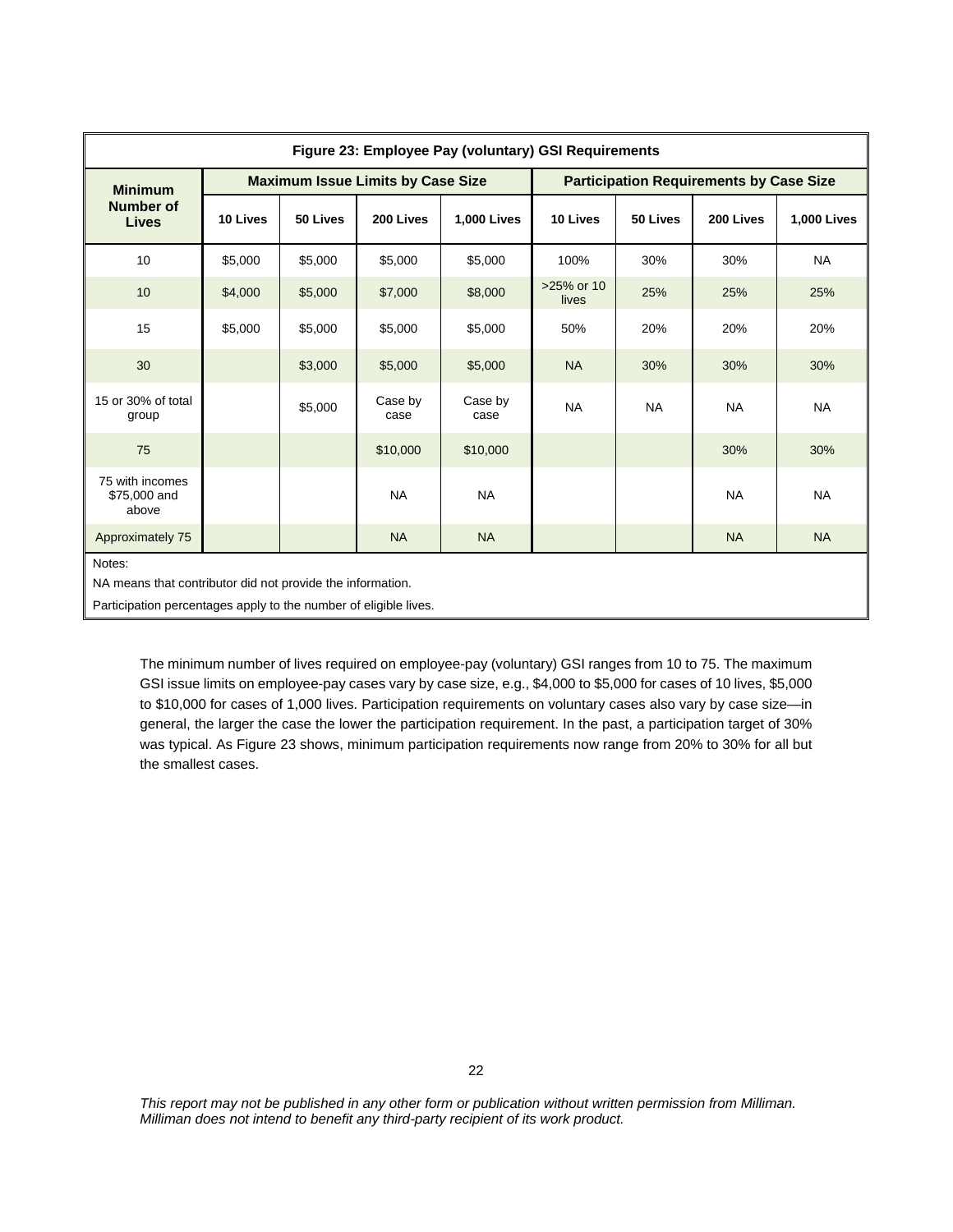| Figure 24: Employer Pay (mandatory) Requirements                 |           |           |                                          |                    |
|------------------------------------------------------------------|-----------|-----------|------------------------------------------|--------------------|
| <b>Minimum</b>                                                   |           |           | <b>Maximum Issue Limits by Case Size</b> |                    |
| <b>Number of</b><br><b>Lives</b>                                 | 10 Lives  | 50 Lives  | 200 Lives                                | <b>1,000 Lives</b> |
| 5                                                                | \$5,000   | \$7,000   | \$10,000                                 | \$10,000           |
| 5                                                                | \$5,000   | \$8,500   | \$10,000                                 | \$10,000           |
| 5                                                                | <b>NA</b> | <b>NA</b> | <b>NA</b>                                | <b>NA</b>          |
| 10                                                               | <b>NA</b> | <b>NA</b> | <b>NA</b>                                | <b>NA</b>          |
| 10                                                               | \$3,000   | \$8,000   | \$8,000                                  | \$8,000            |
| 10                                                               | \$2,500   | \$10,000  | \$10,000                                 | \$10,000           |
| 10                                                               | \$4,000   | \$7,500   | \$10,000                                 | \$15,000           |
| 15                                                               | \$5,000   | \$5,000   | \$5,000                                  | \$5,000            |
| 10, or 5 with<br>Group LTD                                       | \$8,000   | \$15,000  | Case by case                             | Case by case       |
| Note: NA means that contributor did not provide the information. |           |           |                                          |                    |

The minimum number of lives required on employer-pay cases, where participation of eligible lives is 100%, ranges from five to 15 lives. Because of a lower risk of anti-selection, the maximum GSI limits on employerpay cases tend to be higher than for employee-pay cases at the same sizes. One company currently offers a maximum GSI limit of \$15,000 for cases of 1,000 lives.

Minimum case sizes for GSI underwriting for both employer-pay and employee-pay cases have generally decreased over the years. Many contributors require a minimum number of participating lives in voluntary cases to ensure a high participation level in the smaller cases. For example, a company may require the larger of 10 eligible lives participating or 30% participation in a voluntary case before GSI underwriting is used.

Figures 25 shows the distribution of ESML new premium for issue years 2012 through 2016 by type of underwriting split between employee pay and employer pay.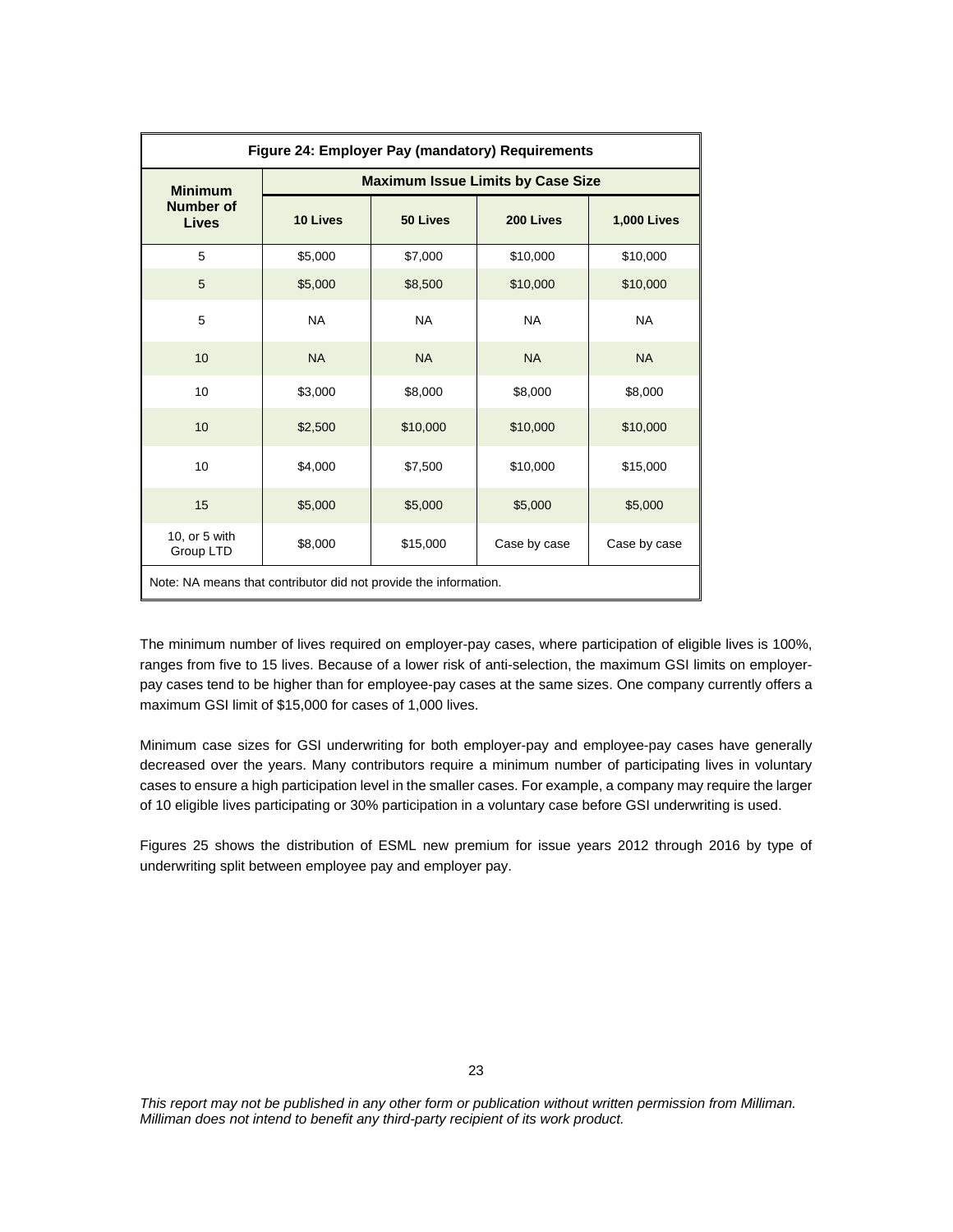| Figure 25: Distribution of ESML Premium by Type of Underwriting, Issue Years 2012-2016 |            |                     |                                                 |                     |            |                                                 |
|----------------------------------------------------------------------------------------|------------|---------------------|-------------------------------------------------|---------------------|------------|-------------------------------------------------|
|                                                                                        |            | <b>Employee Pay</b> |                                                 | <b>Employer Pay</b> |            |                                                 |
| <b>Issue Year</b>                                                                      | <b>GSI</b> | <b>GTI</b>          | Normal and<br><b>Simplified</b><br><b>Issue</b> | <b>GSI</b>          | <b>GTI</b> | Normal and<br><b>Simplified</b><br><b>Issue</b> |
| 2012                                                                                   | 35.5%      | 0.3%                | 64.2%                                           | 74.1%               | 2.3%       | 23.6%                                           |
| 2013                                                                                   | 37.3%      | 1.6%                | 61.2%                                           | 73.3%               | 3.4%       | 23.3%                                           |
| 2014                                                                                   | 34.1%      | 1.9%                | 64.1%                                           | 76.8%               | 2.5%       | 20.7%                                           |
| 2015                                                                                   | 32.5%      | 1.7%                | 65.8%                                           | 79.9%               | 1.7%       | 18.4%                                           |
| 2016                                                                                   | 33.7%      | 1.6%                | 64.7%                                           | 82.5%               | 2.0%       | 15.5%                                           |
| Average<br>2012-2016                                                                   | 34.6%      | 1.4%                | 64.0%                                           | 77.3%               | 2.4%       | 20.3%                                           |

From 2012 through 2016, GSI business averaged 35% of the employee pay ESML new premium and 77% of the employer-pay ESML new premium. The share of employee-pay ESML new premium that was issued using GSI underwriting has generally decreased over the last five years, whereas the GSI business share of employer-pay ESML new premium has increased, exceeding 82% in 2016.

Many contributors have expressed concern with the aggressive nature of some voluntary GSI offers, i.e., higher guaranteed benefit amounts and lower participation requirements. The Individual Disability Tables Working Group (IDTWG) of the Academy of Actuaries and Society of Actuaries, which developed the 2013 IDI Valuation Table, showed that claim incidence for ESML business has been 76% of individually sold business. However, the IDTWG observed significant differences in claim incidence of ESML business by underwriting type. The lowest incidence has been on employer-pay GSI business, while the incidence rate for employee-pay (voluntary) GSI business has been on average 68% higher than employer-pay GSI, and individually billed medical ESML business has been 41% higher than the incidence for employer-pay GSI. Interestingly, the incidence for employee-pay GSI was still 8% lower than that for individually sold business, including associations.

The contributing companies were asked to rate their satisfaction with the morbidity results of their employeepay (voluntary) GSI cases. Figure 26 compares the responses from the IDI market surveys in 2016 and 2017 of six contributors that have been active in this market. Ratings are from 1 to 5 in their responses, where a rating of 1 means the company is very dissatisfied with the morbidity results, a rating of 3 means morbidity is meeting expectations, and a rating of 5 means the company is very pleased.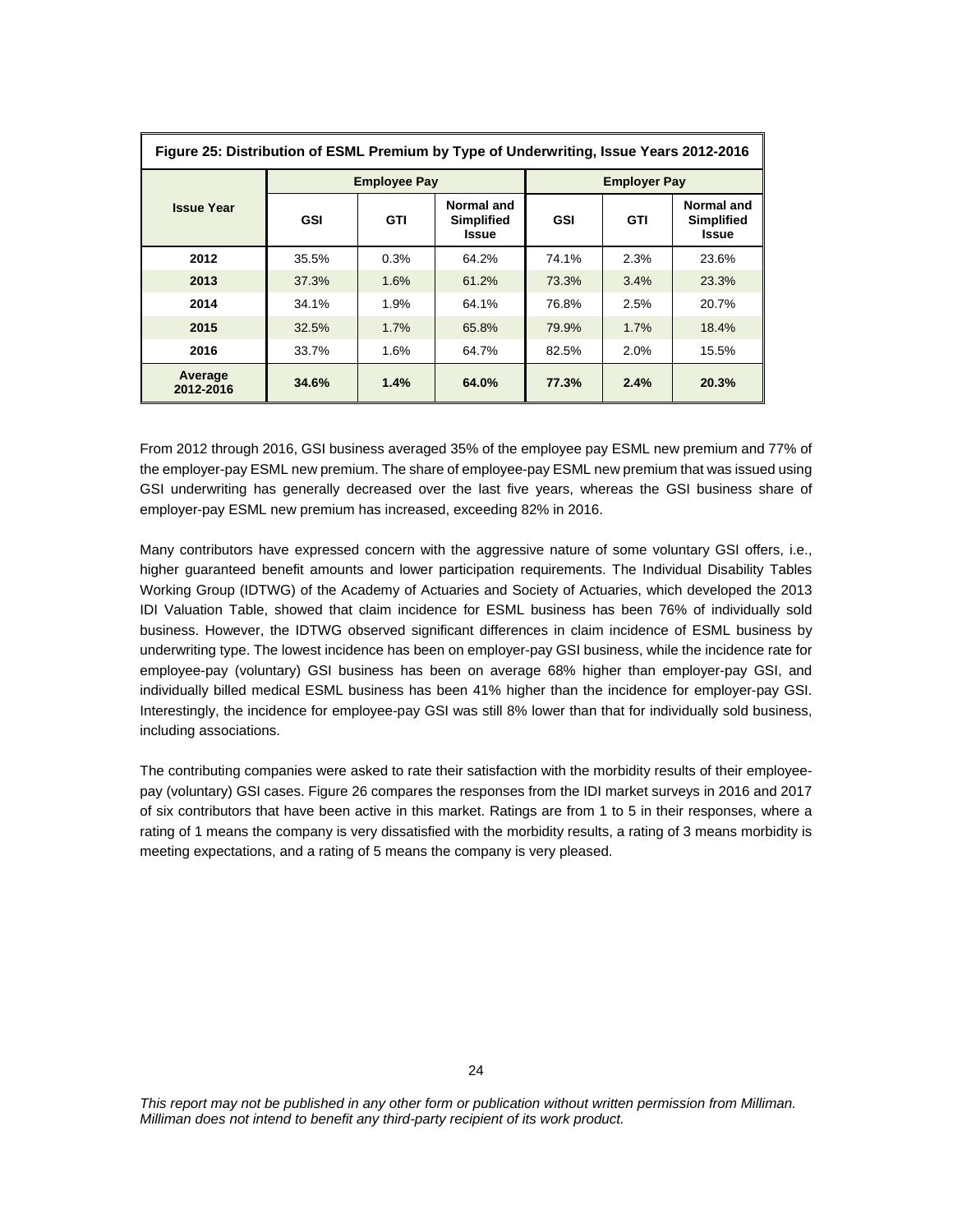| <b>Figure 26: Company Ratings of Voluntary GSI</b><br><b>Morbidity</b> |              |          |  |  |
|------------------------------------------------------------------------|--------------|----------|--|--|
| Rating                                                                 | 2016<br>2017 |          |  |  |
| 1 (least satisfied)                                                    |              |          |  |  |
| $\mathbf{2}$                                                           | 2            | 2        |  |  |
| 3                                                                      | 3            | 3        |  |  |
| 4                                                                      | O            | $\Omega$ |  |  |
| 5 (most satisfied)                                                     | O            | O        |  |  |
| Average                                                                | 2.3          | 2.3      |  |  |

The ratings for 2016 and 2017 remained the same. Three companies reported that their voluntary GSI morbidity experience meets their expectations, while the three other companies expressed dissatisfaction by giving ratings of 1 or 2 in both years.

## **Simplified underwriting programs**

One of the traditional impediments to IDI sales has been the extensive and time-consuming underwriting requirements, particularly when compared with individual life insurance underwriting. To overcome this obstacle, a number of IDI contributors have introduced simplified underwriting programs for the less risky segments. Under these programs, many of their routine underwriting requirements (e.g., medical tests and financial documentation) have been abbreviated or waived to speed up and simplify the IDI underwriting process.

Contributors were asked to describe any simplified underwriting programs that they used during the last year. Figure 27 describes the simplified underwriting programs of eight contributors.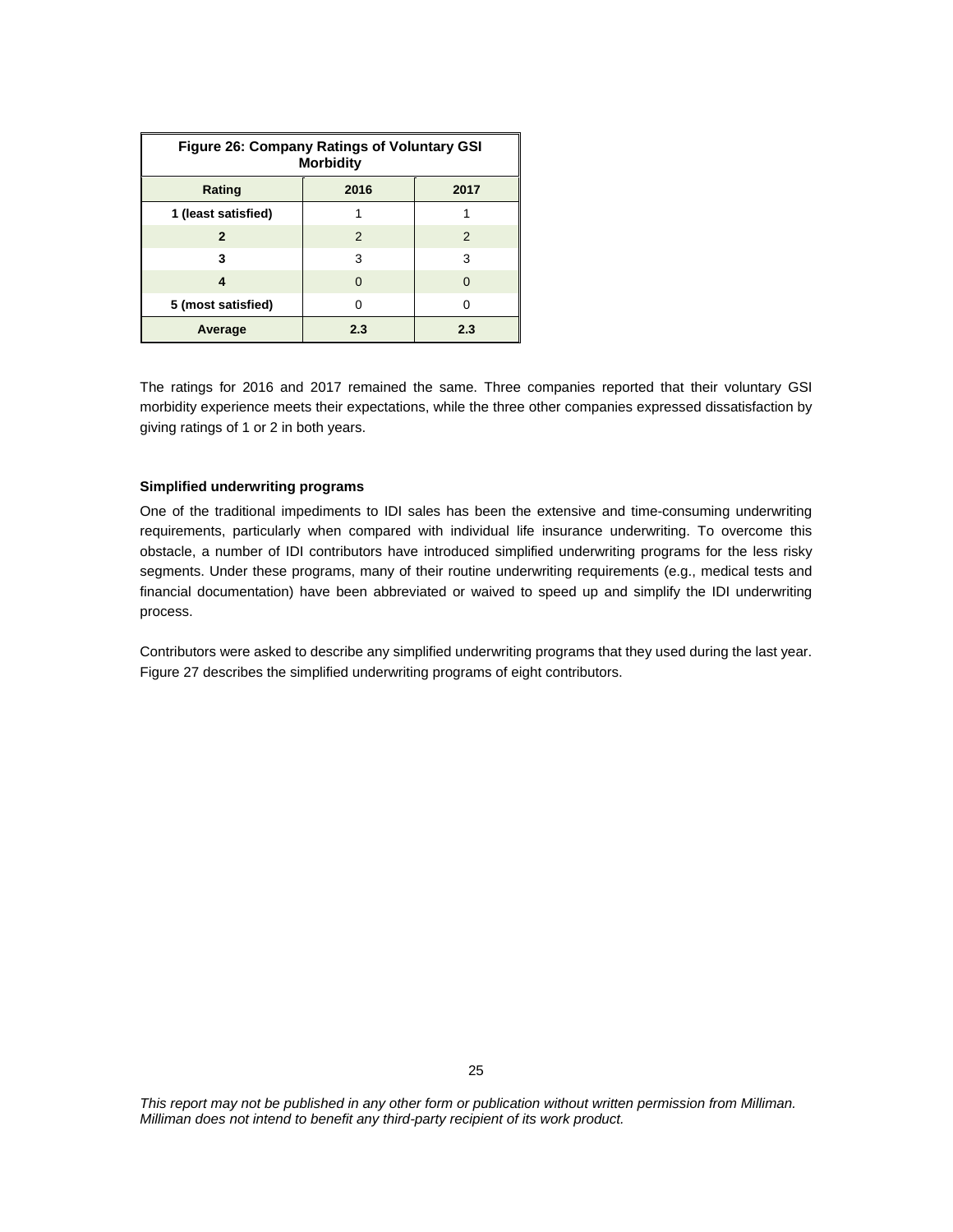| <b>Figure 27: Simplified Underwriting Programs</b>                                                                                                                                                                                                                                                                                                                                                                                                                                                                                                                                                                               |
|----------------------------------------------------------------------------------------------------------------------------------------------------------------------------------------------------------------------------------------------------------------------------------------------------------------------------------------------------------------------------------------------------------------------------------------------------------------------------------------------------------------------------------------------------------------------------------------------------------------------------------|
| We have a simplified DI product that use two occupation classes and limits the benefit to \$2500 per month for a<br>max benefit period of 2 years with a 90 day elimination period.                                                                                                                                                                                                                                                                                                                                                                                                                                              |
| We use tele-medical underwriting                                                                                                                                                                                                                                                                                                                                                                                                                                                                                                                                                                                                 |
| Occ Classes 3A and above, up to age 45 and up to \$5,000 a month of IDI coverage will forgo oral fluids and<br>financials. Will obtain RX check and order requirements for cause. BOE has same criteria but amount is<br>\$10,000.                                                                                                                                                                                                                                                                                                                                                                                               |
| Now offer an express/knockout underwriting short term disability product.                                                                                                                                                                                                                                                                                                                                                                                                                                                                                                                                                        |
| Offer simplified underwriting if a DI application is submitted in conjunction with a qualifying life insurance policy.<br>Life policy has certain minimum face amount standards and the issue age has to be within a certain age group.                                                                                                                                                                                                                                                                                                                                                                                          |
| Require no labs, or financial doc, up through age 50 up through \$6,000.                                                                                                                                                                                                                                                                                                                                                                                                                                                                                                                                                         |
| No lab tests or income documentation for Issue ages 18-50 up through \$6,000 with tele-applications. Not<br>available to occupation classes A and B (our two lowest classes). Response guaranteed in 48 hours.                                                                                                                                                                                                                                                                                                                                                                                                                   |
| Individuals are eligible for a simplified DI contract (\$1,000/\$2000 monthly benefit, 90-day deductible period, 60-<br>month maximum period, no additional riders) if they meet the following criteria:<br>-Are applying for or have been approved in the last 45 days for, \$100,000 or more of underwritten life<br>insurance.<br>-Receive a standard or better rating on their life insurance.<br>-Have no individual DI coverage in force or pending. (If they have group DI the monthly benefit reduces to<br>\$500)<br>-Are employed 10 hours or more per week.<br>-Answer No to eight simplified underwriting questions. |

#### **Changes in underwriting program since the last survey**

Survey contributors were asked to briefly describe any changes in their underwriting programs since the last IDI market survey. The volume of responses was light compared to prior years. Figure 28 shows the four responses.

#### **Figure 28: Changes in Underwriting Requirements Over the Last Year**

For ages 46 -64 and amounts \$5,001 to \$7,500, changed from paramedical exams to physical measurements.

Higher amounts available.

Lab limit raised for monthly benefits over \$6,000 for simplified underwriting. Previous limit was \$4,000. Prescription check is now required on all clients. Previously only on M.D. physicians or for cause.

Higher employer-pay limits for GSI.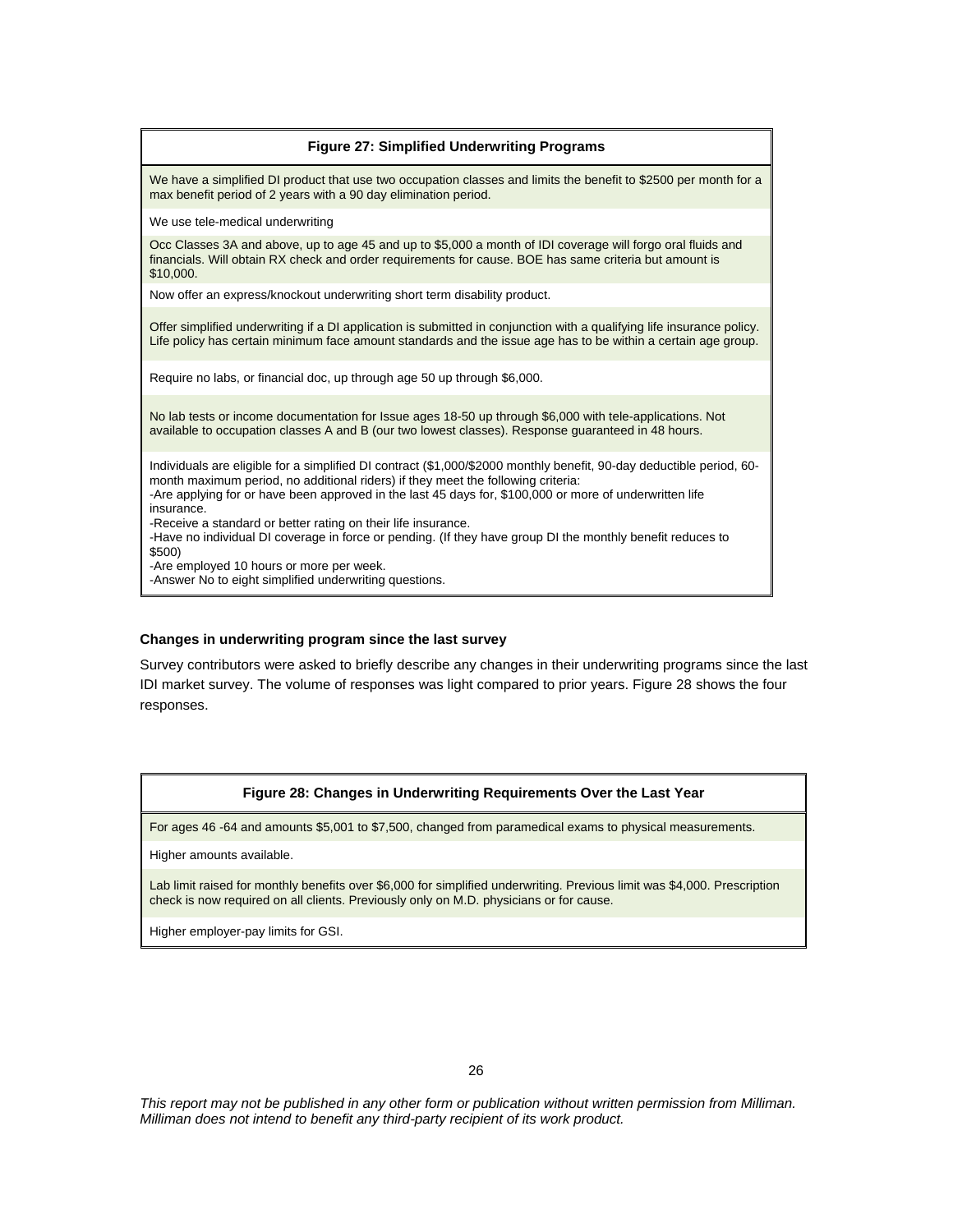## **Underwriting decisions**

Survey contributors were asked to provide the distribution of their underwriting decisions for years 2013 through 2016 in the following categories:

- Issued as applied
- Rated and/or waived
- Modified (e.g., issued with a shorter benefit period than originally applied for)
- Declined

Figure 29 compares the average underwriting decisions among the 13 contributors for all policies for which an underwriting decision was made from 2013 through 2016, i.e., this analysis is intended to exclude applications with missing information or that were withdrawn by the applicants. The "Other" category combines rated, waived, and modified underwriting decisions because some contributors were not able to distinguish between these types of decisions in their data.

| Figure 29: Average Underwriting Decisions, From 2013 Through 2016 |                                    |                 |       |
|-------------------------------------------------------------------|------------------------------------|-----------------|-------|
| <b>Issue Year</b>                                                 | <b>Issued As</b><br><b>Applied</b> | <b>Declined</b> | Other |
| 2013                                                              | 50.3%                              | 16.4%           | 33.2% |
| 2014                                                              | 51.2%                              | 16.3%           | 32.5% |
| 2015                                                              | 50.9%                              | 17.2%           | 32.0% |
| 2016                                                              | 49.0%                              | 18.5%           | 32.5% |
| Average                                                           | 50.4%                              | 17.1%           | 32.5% |

Other than the average percentage of declines that had increased slowly over the four years, there has not been a significant shift in the distribution of underwriting decisions. However, the distributions vary considerably from company to company, as illustrated in Figure 30, which shows the distribution of the average underwriting decisions from 2013 through 2016 for each of the 13 contributors, arranged from the lowest to the highest with respect to their average issued-as-applied percentages.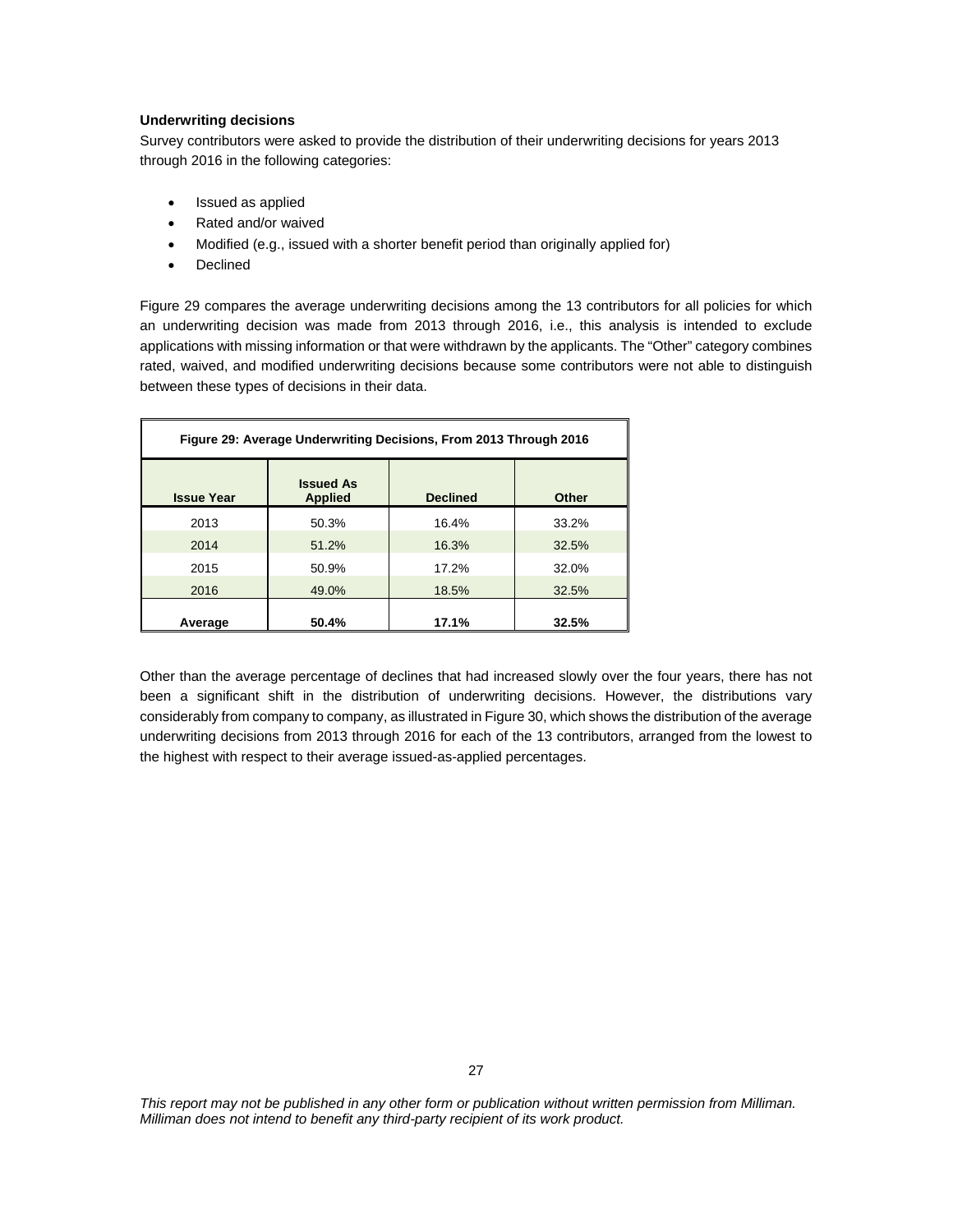

**Figure 30: Distribution of Average Underwriting Decisions by Company, 2013-2016** 

The average issued as applied percentages ranged from 30.7% to 66.0%, the average declined percentages ranged from 8.5% to 44.2%, and the average rated, waived, or modified percentages (combined) ranged from 22.0% to 48.4%.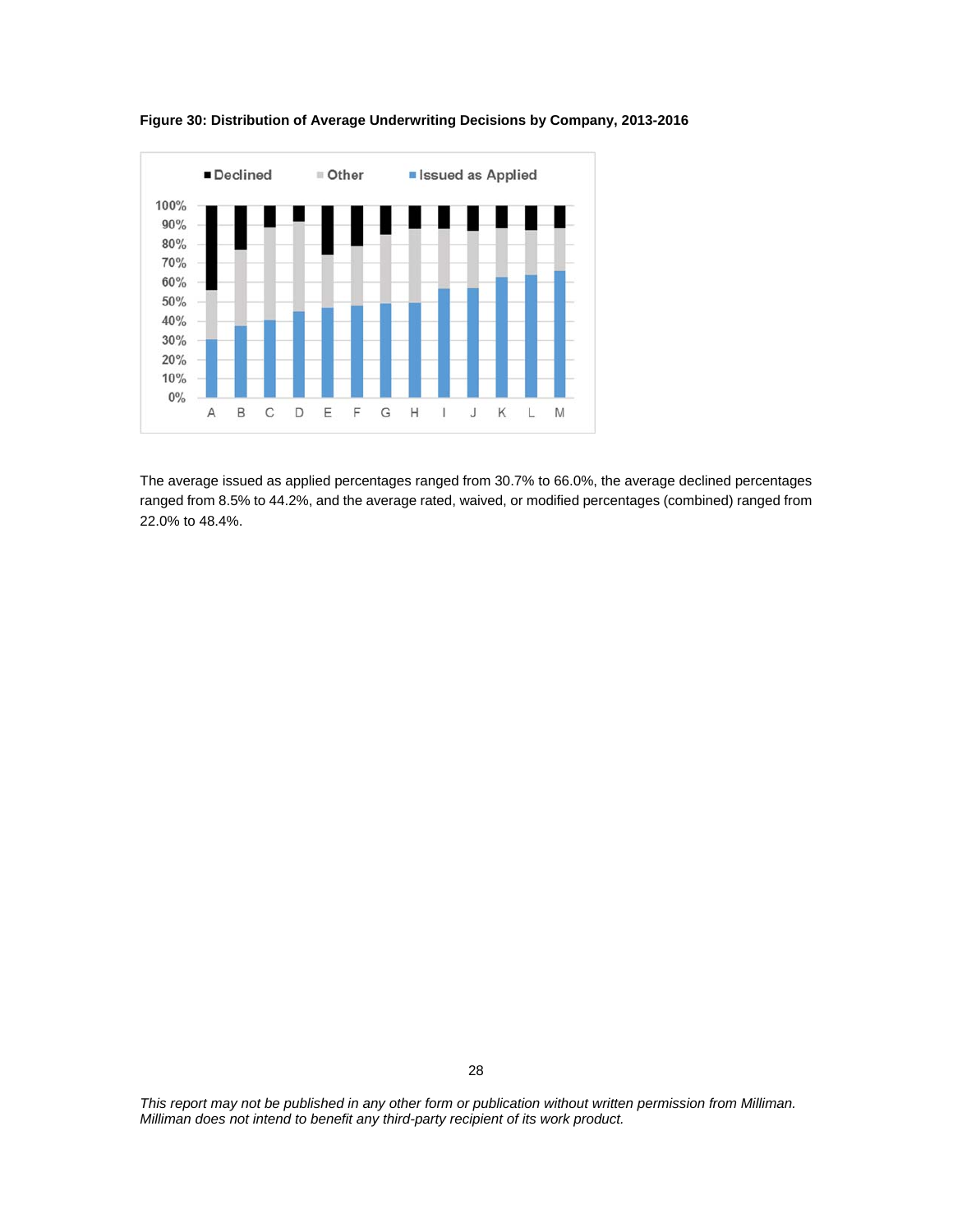## **Section V: Product and pricing**

This section of the survey explores the range of product development and pricing activity in recent years and the availability of certain types of coverages. Thirteen of the 14 survey contributors responded to the productrelated section of the survey.

#### **New product and premium rate changes since the last survey**

Contributors were asked to describe product and premium rate changes they have introduced since the last survey. Eight of the 13 contributors reported either product or rate changes implemented since the last survey.

#### **Figure 31: Product Changes Since the Last IDI Market Survey**

Increased issue limit to \$6,000 for medical residents; increased maximum participation limit to \$30,000 (w/IDI) and \$35,000 (w/Group LTD) for top nonmedical classes.

Released IDI in New York in early 2017.

Released new IDI fully underwritten policy form with additional features: Student Loan Rider, to age 70 benefit period option, new Benefit Increase Rider.

Introduced a simplified DI product.

Released a new product series reflecting updates to pricing, new definitions of disability, and total disability only policies (no partial benefits) for some new markets.

Introduced the new IDI product in September of 2016. This product includes a pure own occupation rider available to all classes. It also includes a rider that removes the MN limitation. This product also includes a rider that provides coverage using an YRT premium scale.

Released a new flagship IDI product in January 2017 and will release a new GSI product in April or May. We introduced a student loan rider, which provides additional benefits to pay off any student loan obligation. We also introduced a managerial duties endorsement, which specifies that only the individual's managerial duties are covered; manual duties are not covered. Finally, we introduced a zero-cost benefit increase option, which can be exercised once every three years and terminates if unused. Otherwise, the new product's benefits are similar to its predecessors, although we are now offering many of the benefits as optional riders rather than putting them into the base contract.

In January 2017, introduced issue limits for homemakers and stay-at-home spouses, applications based on mortgage payments, and simplified issue applications.

#### **Premium rate changes since the last IDI market survey**

Seven contributors reported making premium rate changes since the last IDI market survey. Figure 32 summarizes their responses.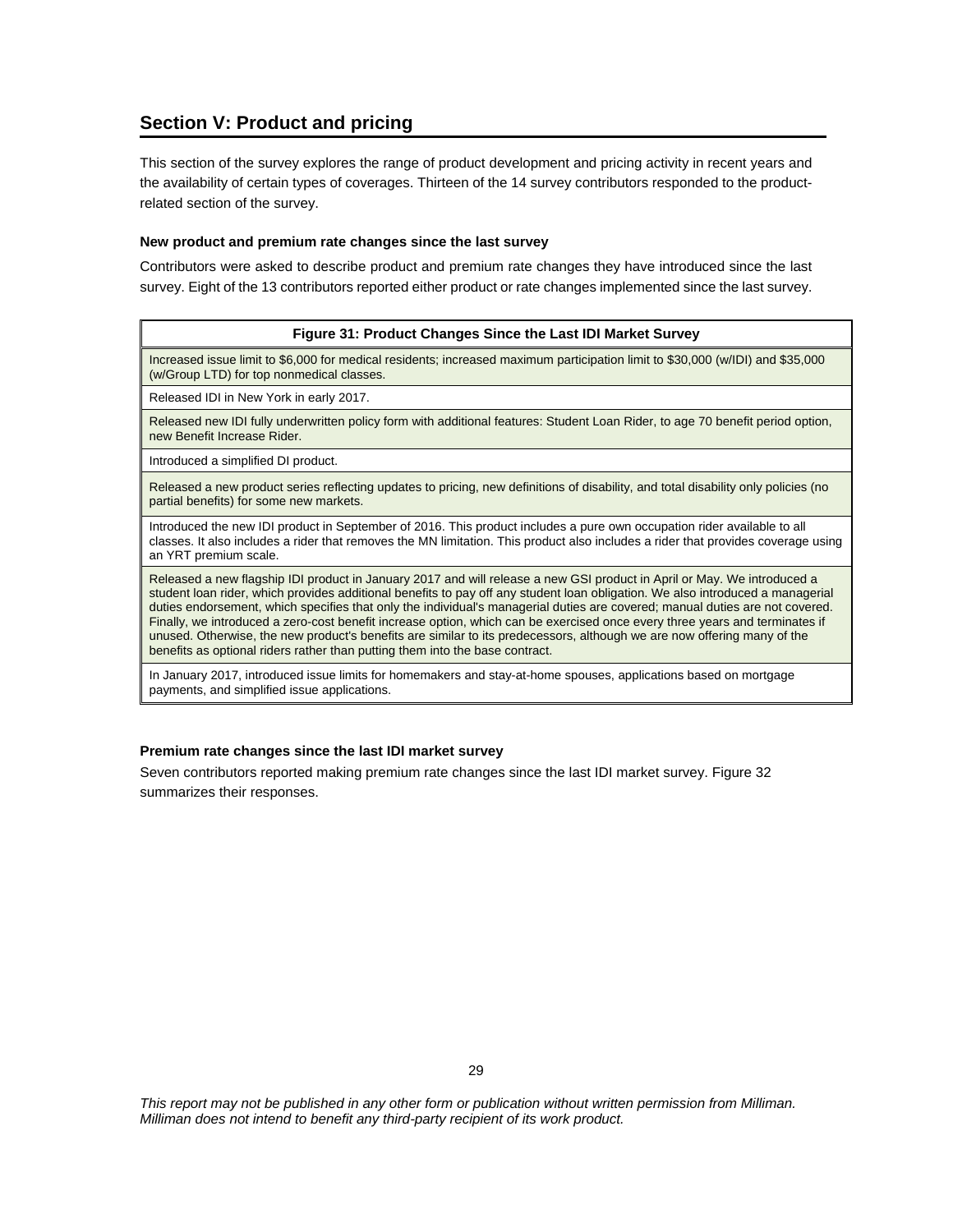#### **Figure 32: Premium Rates Changes Since the Last IDI Market Survey**

Changed veterinarians from a medical occ class to a nonmedical occ class.

Decreased graded benefit IDI rates in Florida in 2016.

Introduced more refined occupation classes with additional price points in our new IDI policy. Some occupations have been reclassified over the last year with some priced lower and others higher.

Reduced gross premiums to reflect favorable morbidity experience. Reduced the premium discount available to multilife business from 15% to 10% reflecting less favorable experience in this market.

Reduced rates (generally) for our new IDI product below rates for the previous product. Multi-life discounts of 15%, 25% and 35% are available on multi-life (including GSI) sales. A 10% life + DI combination discount is available, and a 10% affinity group discount is available.

Updated a few occupation classifications, which would affect rate levels for those occupations. The resident program discount has been changed to 10% with sex-distinct rates.

Introduced wholesale rate changes for the new IDI product. In general, rate decreases for medical occupations and increases for non-medical occupations, but there are lots of variation. We introduced a discount for when three or more applications are received from members of a common medical residency program.

#### **Geographical pricing**

Contributors were asked to list all states for which they charge premium surcharges on issued policies due to higher claim costs. Figure 33 shows the results after companies were ordered by the number of states with premium surcharges.

| <b>Figure 33: Number of Companies with State</b><br><b>Premium Surcharges</b> |                            |  |
|-------------------------------------------------------------------------------|----------------------------|--|
| Number of States With<br>Surcharge                                            | <b>Number of Companies</b> |  |
|                                                                               |                            |  |
| 1                                                                             | 3                          |  |
| 2                                                                             | 5                          |  |
| 3                                                                             | 1                          |  |
| 4                                                                             |                            |  |
| 8                                                                             | 1                          |  |
| 12                                                                            |                            |  |
| <b>Total</b>                                                                  | 13                         |  |

Five of the 13 companies have two states with premium surcharges, while one company has no premium surcharge in any state and one company has premium surcharges in 12 states.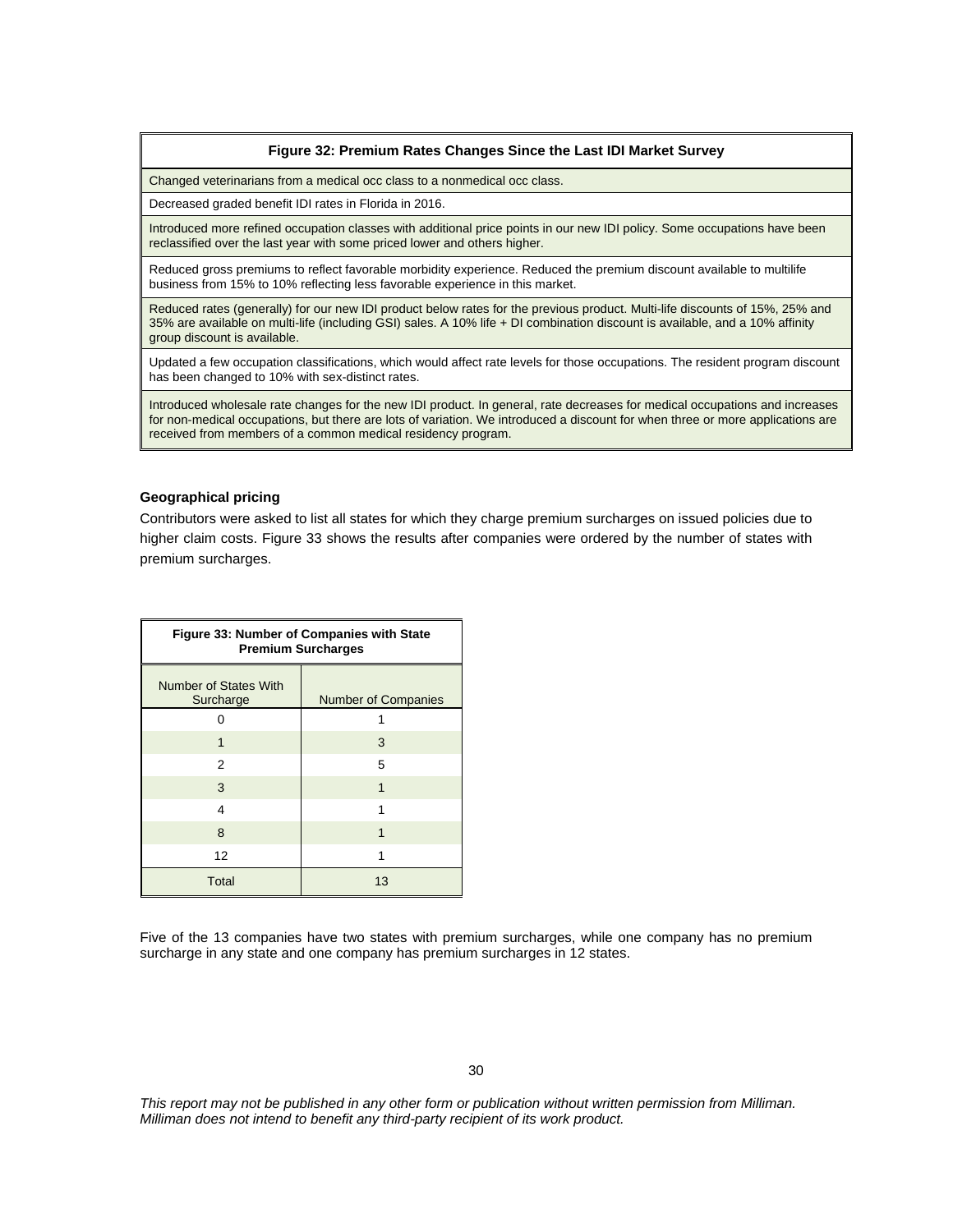Figure 34 shows how many of the 13 companies have premium surcharges in the designated states. Puerto Rico (PR) has been included among the list of states.



**Figure 34: Number of Companies with Premium Surcharges by State of Issue** 

California and Florida are the most common states to have premium surcharges, with 10 and nine companies, respectively. However, it appears that many companies are expanding their lists of states with premium surcharges. Companies generally base their surcharges upon observed differences in morbidity experience, but that may not be the only reason. One company noted that it had to introduce a premium surcharge in Vermont after the state would not approve its two-year mental/nervous limitation.

Figure 35 shows the average premium surcharges for each state (among all companies with surcharges) as percentages of the base premiums charged by companies.



#### **Figure 35: Average Premium Surcharges by State of Issue**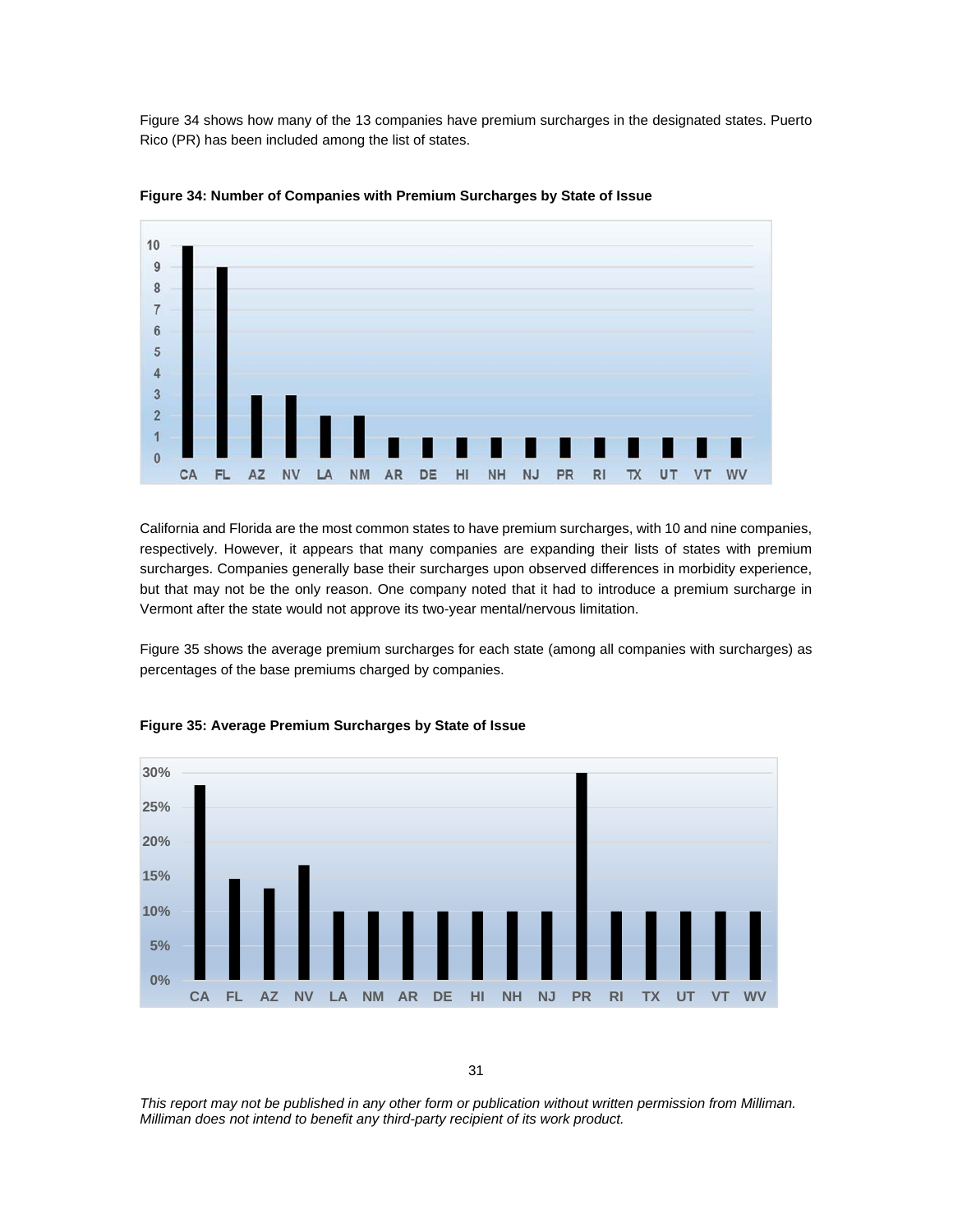The premium surcharges ranged from 20.0% to 39.0% for California, from 7.5% to 25% for Florida, and from 10.0% to 20.0% for Arizona and Nevada. Only one company has a premium surcharge, which is 30%, in Puerto Rico.

#### **Premium surcharge for tobacco use**

All 13 companies have a premium surcharge for tobacco use. Eight companies charge additional premium for any tobacco use. The following are descriptions of when the surcharge applies for the other five companies:

- Nicotine use
- Tobacco or nicotine use
- Cigarette, electronic cigarette, nicotine cessation products, chewing tobacco, cigars, and marijuana
- Tobacco or other nicotine-based products
- All forms of nicotine, tobacco, and marijuana use

Interestingly, one company includes marijuana along with tobacco.

The table in Figure 36 shows the range of premium surcharges for tobacco use among the 13 companies.

| Figure 36: Tobacco Use Premium Surcharges<br><b>Among 13 Companies</b> |       |  |
|------------------------------------------------------------------------|-------|--|
| Average                                                                | 25.6% |  |
| Median                                                                 | 25.0% |  |
| Low                                                                    | 20.0% |  |
| Hiah                                                                   | 35.0% |  |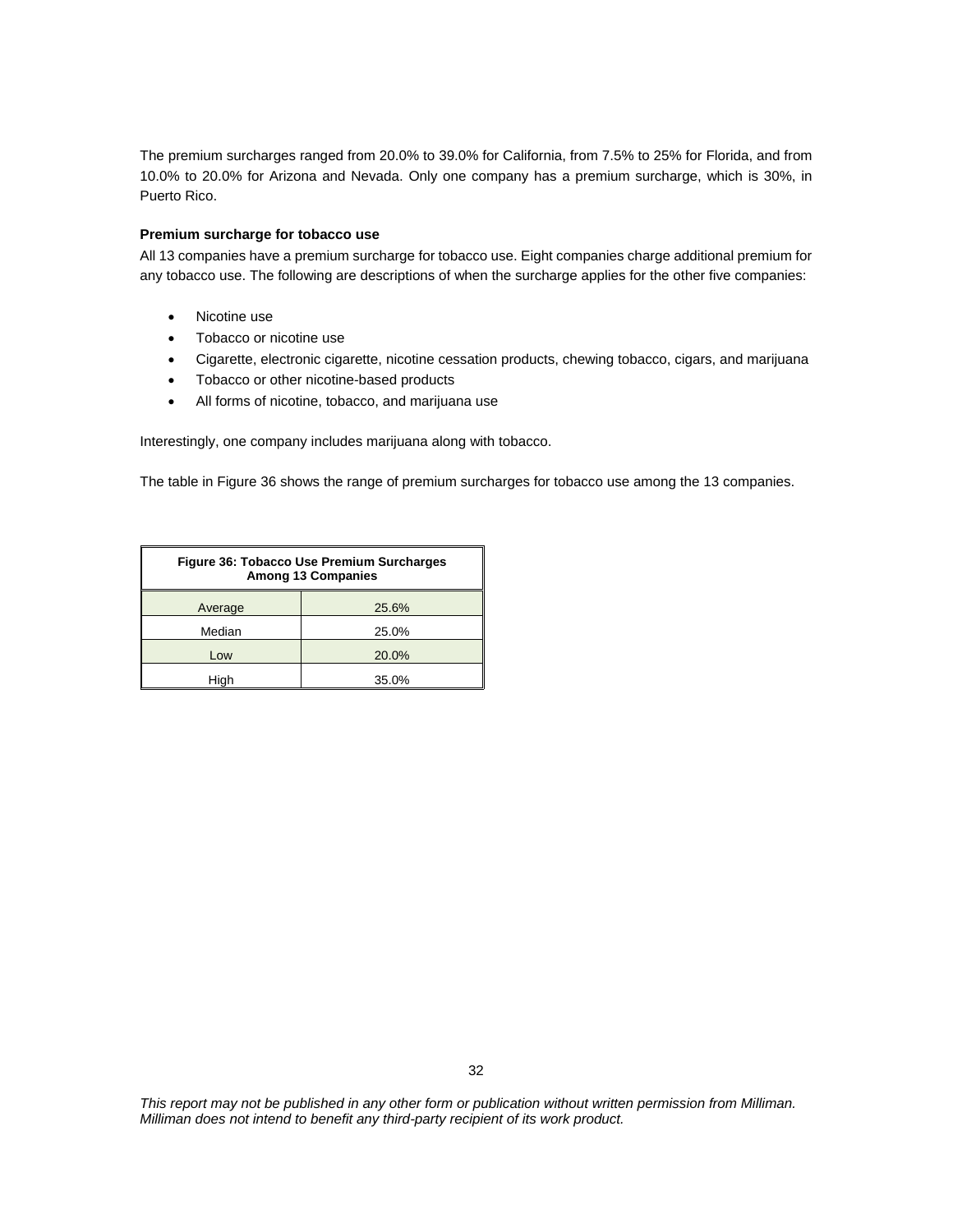## **Section VI: General trends**

This section explores more general trends that are indicative of the health of the IDI business. Thirteen companies contributed to this section of the survey.

#### **How satisfied are contributors with their results?**

Contributors were asked to rate their overall satisfaction with the profitability and sales performances of their IDI businesses, ranking from 1 to 5, where a rank of 1 indicates that the contributor is very dissatisfied and a rank of 5 indicates that the contributor is very satisfied. Figure 37 compares this year's responses from the 13 contributors with their responses from last year's survey.

| Ranking               | <b>Overall Profitability</b><br>2017 Survey<br>2016 Survey |     | <b>Overall Sales Results</b> |                |  |
|-----------------------|------------------------------------------------------------|-----|------------------------------|----------------|--|
|                       |                                                            |     | 2016 Survey                  | 2017 Survey    |  |
| 1 (very dissatisfied) |                                                            | 0   | 2                            |                |  |
| $\overline{2}$        | 2                                                          |     | $\overline{4}$               | 3              |  |
| 3                     | 5                                                          | 4   |                              | 5              |  |
| 4                     | $\overline{4}$                                             | 5   | $\Omega$                     | $\overline{4}$ |  |
| 5 (very pleased)      | $\mathcal{P}$                                              | 3   | $\Omega$                     | $\Omega$       |  |
| Average               | 3.5                                                        | 3.8 | 2.4                          | 2.9            |  |
| <b>Median</b>         | 3.0                                                        | 4.0 | 3.0                          | 3.0            |  |

#### **Figure 37: Satisfaction Results**

Contributors in general are quite pleased with the overall profitability of their IDI business, and this sentiment appears to have improved since last year. Contributors appear less satisfied with the sales performances of their IDI businesses than with the profitability. Four companies indicated that their sales were better than expected, which probably reflects results in YTD sales in 2017 rather than in 2016.

#### **Making the IDI sale easier**

IDI coverage is difficult to sell when compared with individual life or annuity products. Many contributors are looking to simplify the process with the hope of improving sales. Survey contributors were asked to list the steps they have taken over the last year to make the IDI sale easier. Figure 38 lists the responses. Companies mentioned a wide range of actions designed to facilitate the sales, issue, and underwriting processes.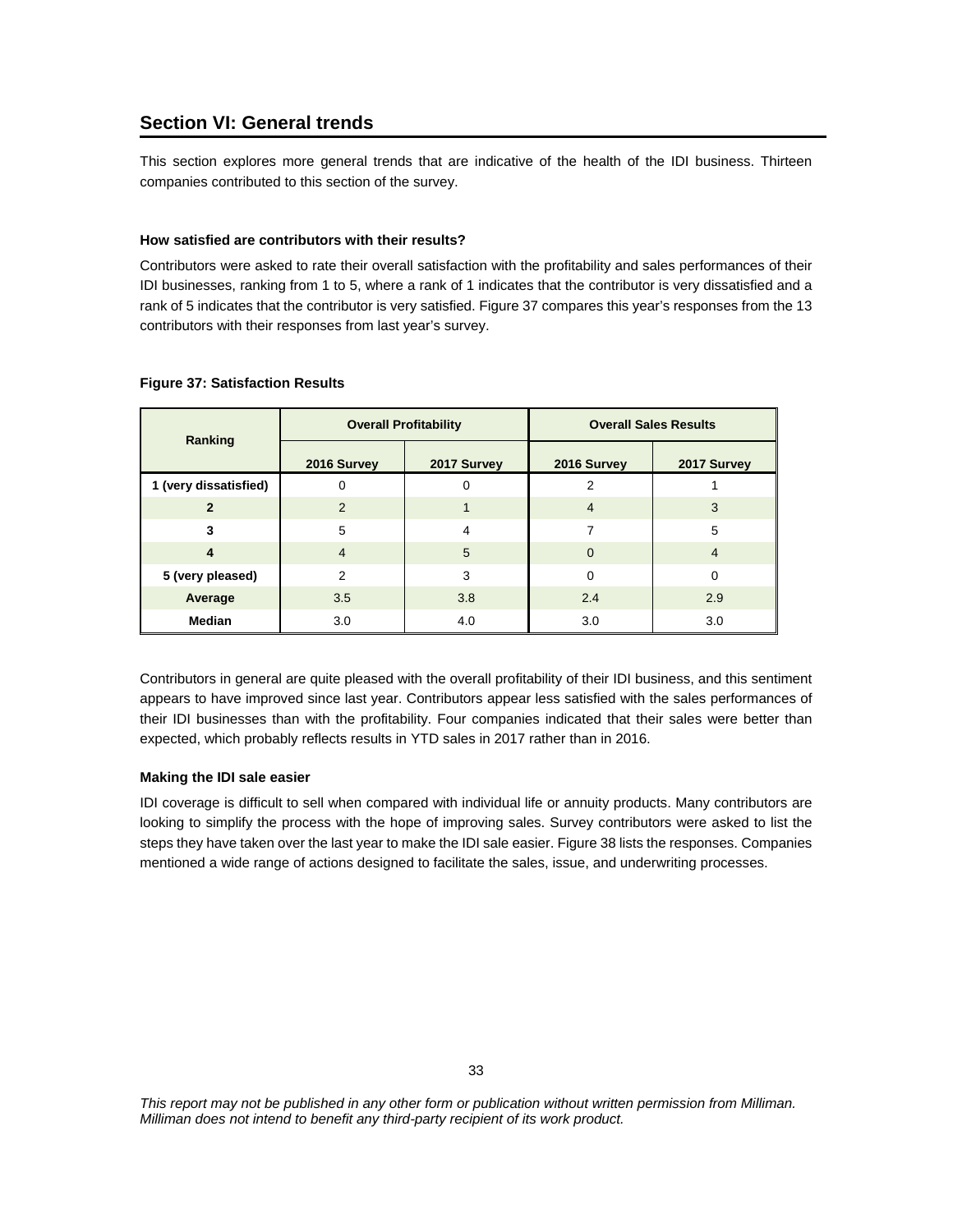| Figure 38: Steps Taken by Contributors to Facilitate the Sales Process                    |
|-------------------------------------------------------------------------------------------|
| <b>Higher Issue Limits</b>                                                                |
| Increased issue limits for homemakers / stay-at-home spouses                              |
| Increased issue limits on simplified program                                              |
| Increased issue limits when applying based on mortgage payments                           |
| Increased maximum issue limits                                                            |
| Increased Simplified Issue DI issue limits (requires purchase of Thrivent life insurance) |
| <b>Revisions to Underwriting Process or Requirements</b>                                  |
| Introduced a streamlined underwriting process                                             |
| Offered nonmedical underwriting in California                                             |
| Prequalified individual life sales for IDI                                                |
| Simplified underwriting program for eligible applicants                                   |
| Streamlined medical underwriting requirements                                             |
| Increased GSI offer amounts                                                               |
| Revised multi-life offering                                                               |
| <b>Electronic Applications</b>                                                            |
| Continued enhancements to electronic application                                          |
| Enhanced our electronic application.                                                      |
| <b>Revisions to Occupation Class Assignment</b>                                           |
| Improved occ classes for some occupations                                                 |
| Upgraded several physician specialties                                                    |
| <b>Product Revisions</b>                                                                  |
| Introduced a new product designed for simplified UW                                       |
| Introduced a new product with flexible features                                           |
| Introduced a residency discount                                                           |

## **Favorable trends in the IDI market**

Contributors were asked to list favorable trends that they are seeing in the IDI market. Figure 39 lists the responses.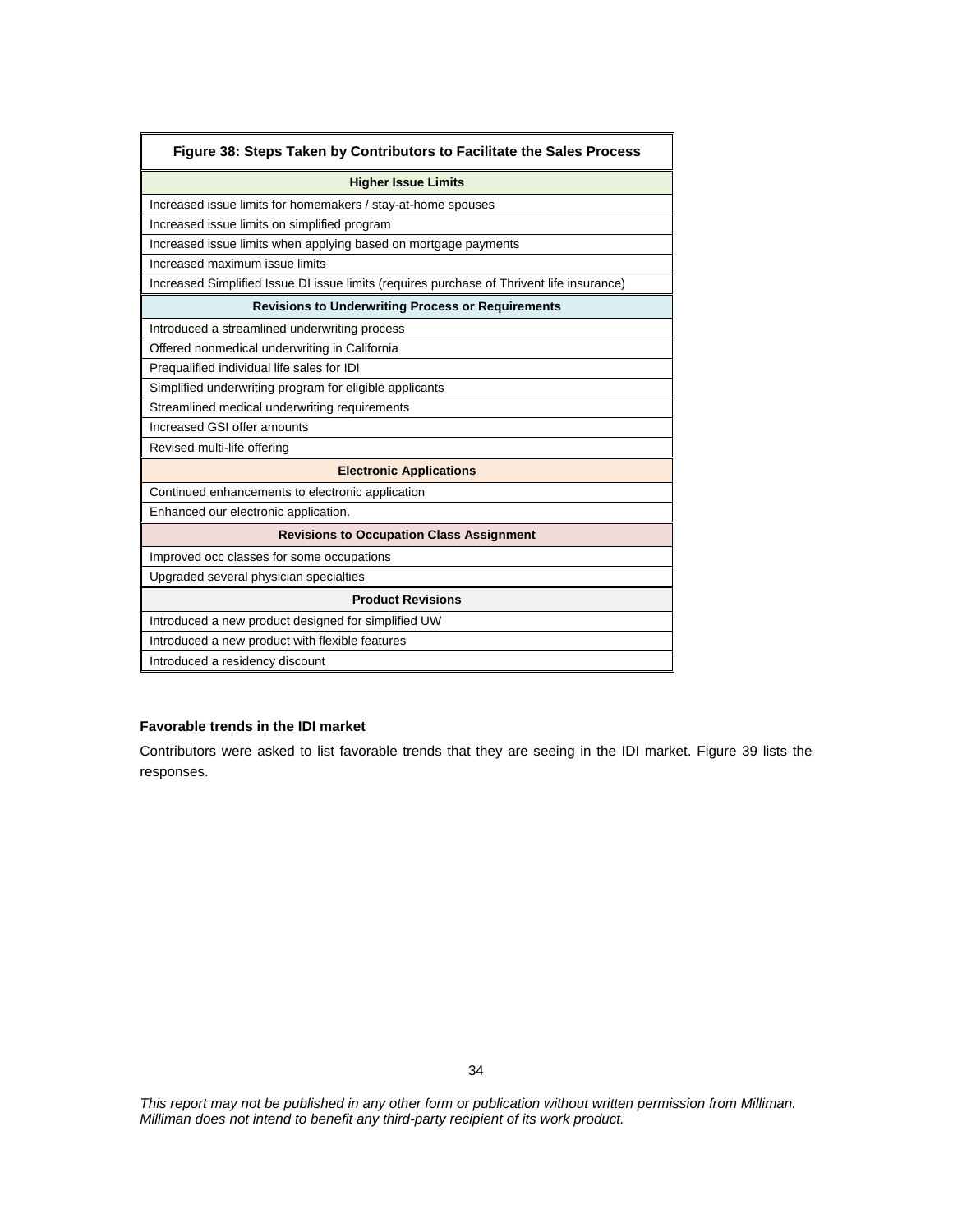| Figure 39: Observed Favorable Trends in the IDI Market                                                                                   |
|------------------------------------------------------------------------------------------------------------------------------------------|
| <b>Improving Sales and Distribution</b>                                                                                                  |
| More submitted business and more sales over most recent 4-5 months                                                                       |
| Higher sales volume in the fully underwritten block                                                                                      |
| New distribution opportunities more willing to expand product portfolio                                                                  |
| Strong sales growth                                                                                                                      |
| Increased focus on recurring premium risk products                                                                                       |
| Growing penetration with distribution                                                                                                    |
| New relationships are also contributing to increasing sales                                                                              |
| Continued sales growth                                                                                                                   |
| Focus on training and education of producers on IDI, three in-house DI specialists to focus on DI<br>vs. other internal life wholesalers |
| Increase in nonmedical occ sales offset by slight decrease in medical occupation sales                                                   |
| Growth from national accounts                                                                                                            |
| New product is generating an increase in sales                                                                                           |
| Using financial planning approach to sell IDI policies                                                                                   |
| Growing interest in return of premium riders                                                                                             |
| More interest in business overhead expense                                                                                               |
| <b>Experience</b>                                                                                                                        |
| Termination rates continue to be higher                                                                                                  |
| Incidence rates continue to be lower                                                                                                     |
| Incidence continues to remain low                                                                                                        |
| Good loss ratios past 15 months                                                                                                          |
| Good persistency                                                                                                                         |
| Claims continue to be very favorable                                                                                                     |
| Strong claims department                                                                                                                 |
| Interest rates trending up                                                                                                               |
| <b>Other Trends</b>                                                                                                                      |
| Additional management support and focus                                                                                                  |
| Met Life exiting IDI business                                                                                                            |
| The time to process applications is decreasing thanks to technology                                                                      |
| Strong enrollment system for multi-life                                                                                                  |
| Improved technology, e.g., online quoting                                                                                                |

Unlike prior years, observations regarding favorable sales and distribution trends were more common. Observations regarding favorable claim experience trends were also frequently mentioned. One company noted the exiting of MetLife as a favorable trend, which presumably is in reference to the individual sales opportunities that MetLife's departure from the individually sold market presented to other IDI companies.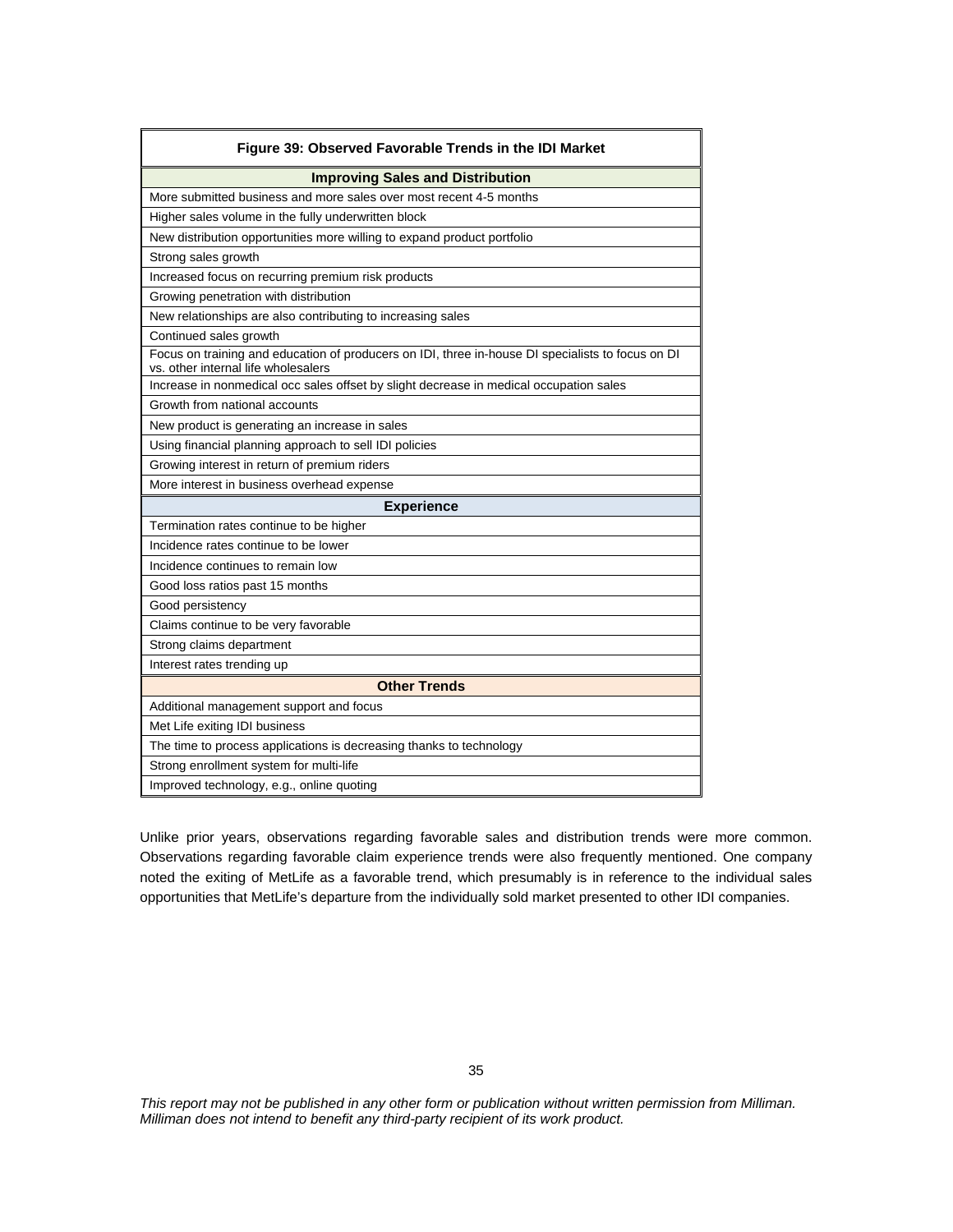### **Unfavorable trends in the IDI market**

Contributors were asked to list the unfavorable trends that they are seeing in the IDI market. Figure 40 lists the various responses.

| Figure 40: Observed Unfavorable Trends in the IDI Market                                           |
|----------------------------------------------------------------------------------------------------|
| <b>Sales Growth and Mix</b>                                                                        |
| High percentage of sales to medical occupations                                                    |
| Medical market is both highly competitive and highly penetrated                                    |
| Increasing proportion of sales in medical occupations                                              |
| Competing priorities with larger markets                                                           |
| Competitive changes                                                                                |
| Sales have not met our expectations                                                                |
| Client belief that IDI not necessary (e.g. "I have group coverage, don't need more")               |
| Stagnant industry growth                                                                           |
| Commodity mindset with consumers                                                                   |
| Low placement rates                                                                                |
| <b>Distribution</b>                                                                                |
| Lack of distribution asking consumers about income protection                                      |
| Producer belief that IDI not necessary or too complicated, or lack of knowledge of how to sell IDI |
| Lack of distribution focusing on middle income DI clients                                          |
| Agent force is aging and younger agents are harder to attract to DI                                |
| Aging client base with focus on retirement not protecting current earnings                         |
| Aging agent force with less emphasis by new agents                                                 |
| Distribution growth                                                                                |
| <b>Claims and Persistency</b>                                                                      |
| Higher claim costs in the fully underwritten block                                                 |
| Our systems limitations make it difficult to get good claims data for experience studies           |
| High lapse rates                                                                                   |
| Strong persistency of older block                                                                  |
| <b>Interest Rates</b>                                                                              |
| Declining portfolio yields and low interest rates (mentioned four times)                           |
| <b>Underwriting</b>                                                                                |
| Aggressive underwriting guidelines                                                                 |
| Aggressive GSI offers                                                                              |
| Increase in rate of underwriting declines                                                          |
| <b>Other</b>                                                                                       |
| Exit of large IDI carrier from individual segment of the market                                    |

Many of these observations pointed out the slow growth in the IDI market or the disproportion of sales to the medical occupations. Compared to prior years, there were fewer comments regarding excessive competitive activity in the IDI market. One company noted the exiting of MetLife as an unfavorable trend, which may be referencing the long-term impact of having one less competitor in the IDI market.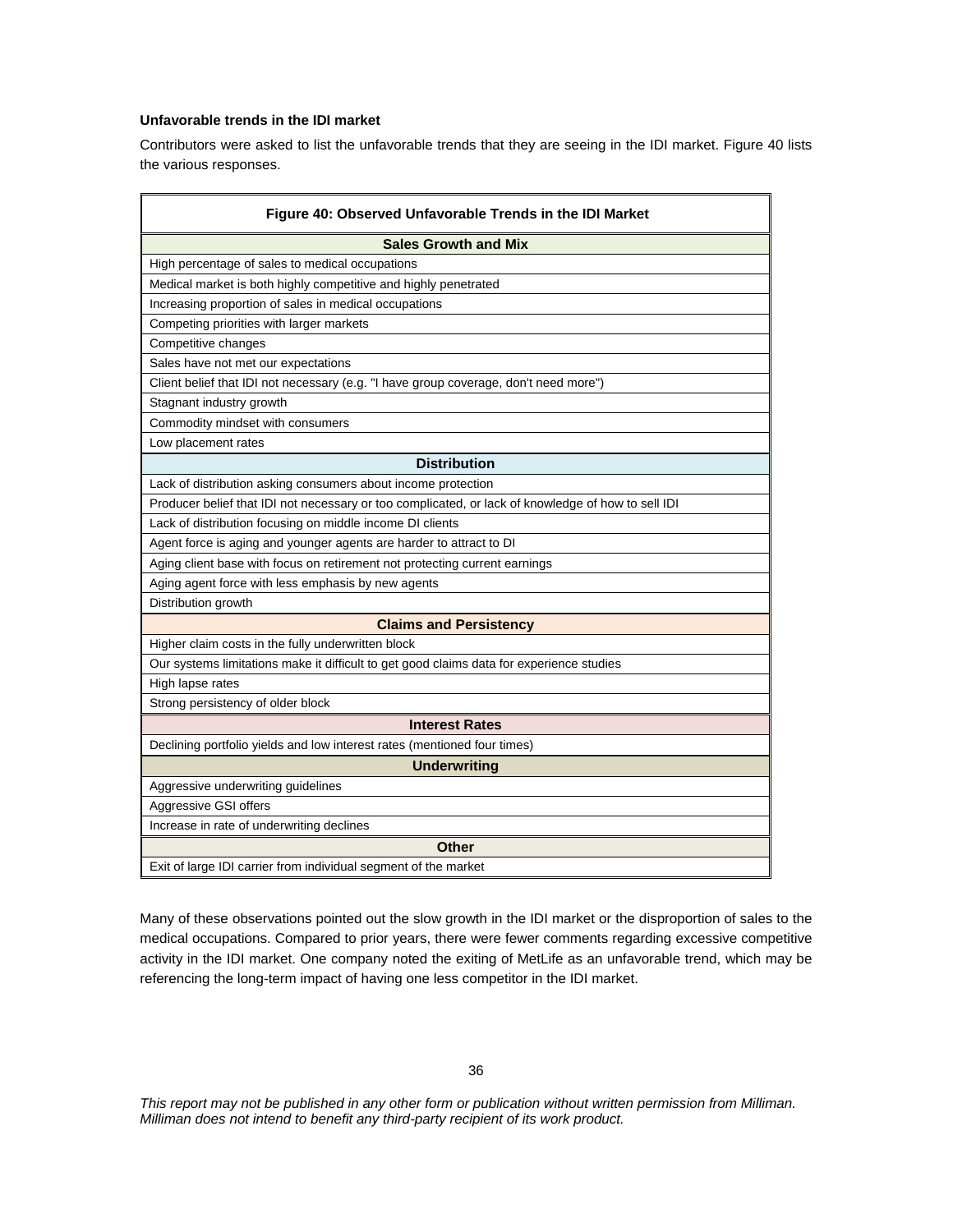## **Obstacles to the long-term financial health of the IDI market**

Contributors were asked to list obstacles in the IDI market that could impede future growth and profitability. Figure 41 lists the various responses.

| Figure 41: Obstacles to the Long-term Financial Health of the IDI Market                         |
|--------------------------------------------------------------------------------------------------|
| <b>Distribution</b>                                                                              |
| Lack of agent training for IDI                                                                   |
| Difficulty attracting younger agents and consumers makes growth challenging                      |
| Aging IDI producers (mentioned four times)                                                       |
| Lack of succession planning among IDI producers                                                  |
| Young producers focusing on asset management products and not IDI                                |
| Producers not engaged                                                                            |
| <b>Market</b>                                                                                    |
| Market size and achieving scale within a company                                                 |
| Inability to expand markets outside traditional occupations                                      |
| Reaching and selling to new and underserved markets                                              |
| Concentration of sales in traditional DI markets                                                 |
| Stagnant industry growth                                                                         |
| Lack of consumer awareness                                                                       |
| Consumers recognizing the need for IDI                                                           |
| <b>Requlators</b>                                                                                |
| Changing regulatory environment                                                                  |
| Regulatory climate                                                                               |
| <b>Product Development</b>                                                                       |
| Lack of innovation                                                                               |
| Lack of product innovation                                                                       |
| <b>Risk Management</b>                                                                           |
| Possible excessive liberalization of underwriting with automation and other streamlining efforts |
| Profitability challenges in the voluntary GSI business                                           |
| Intense competition leading to relaxed risk controls                                             |
| <b>Economy</b>                                                                                   |
| Low interest rates (mentioned five times)                                                        |
| Potential future economic downswings                                                             |
| <b>Other</b>                                                                                     |
| Met Life exiting IDI business                                                                    |
| Short-term view                                                                                  |
| Potential impact of government-sponsored plans under health care reform                          |

Some of the more common obstacles mentioned among the contributors were aging IDI producers, lack of interest in IDI among younger producers, and the difficulties of expanding the IDI market beyond the traditional occupations. Low interest rates were mentioned multiple times.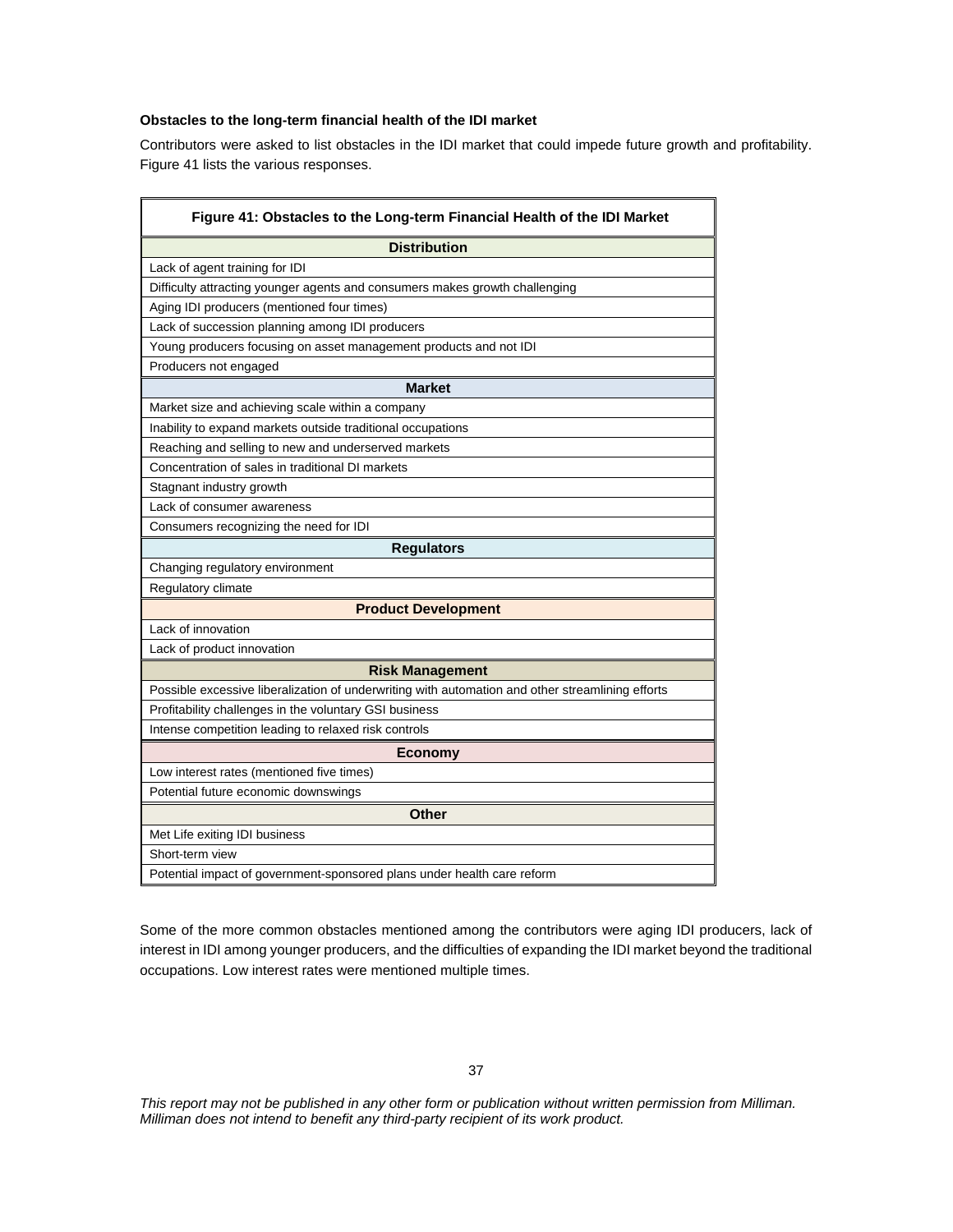## **Opportunities for growth**

Contributors were asked to list opportunities for long-term growth in the IDI market. Figure 42 lists the various responses.

| Figure 42: Opportunities for Growth in the IDI Market                          |
|--------------------------------------------------------------------------------|
| <b>Nonmedical Market</b>                                                       |
| Middle market                                                                  |
| Mid income, white collar                                                       |
| Upper middle market                                                            |
| Self-employed                                                                  |
| Skilled trades                                                                 |
| Non-physician professionals                                                    |
| Professional occupations                                                       |
| Sales linked to a financial plan                                               |
| Small and medium sized businesses                                              |
| <b>Business market</b>                                                         |
| <b>Employer-Sponsored Market</b>                                               |
| Employer sponsored multilife (mentioned twice)                                 |
| Workplace marketing                                                            |
| <b>GSI market</b>                                                              |
| Mandatory GSI                                                                  |
| <b>Medical Market</b>                                                          |
| <b>Medical associations</b>                                                    |
| <b>Doctors</b>                                                                 |
| Non-surgical physicians                                                        |
| Medical residency programs                                                     |
| <b>Distribution</b>                                                            |
| Dedicated wholesalers specializing in IDI to simplify process & educate agents |
| Younger producers                                                              |
| <b>Other</b>                                                                   |
| Millennials (mentioned three times)                                            |
| <b>New York</b>                                                                |
| Life insurance owners                                                          |
| Multi-cultural                                                                 |
| Direct to consumer                                                             |
| Increased focus on recurring premium risk products                             |

Although several contributors mentioned the ESML market, there appears to be more interest in expanding the nonmedical occupation market than observed in prior surveys.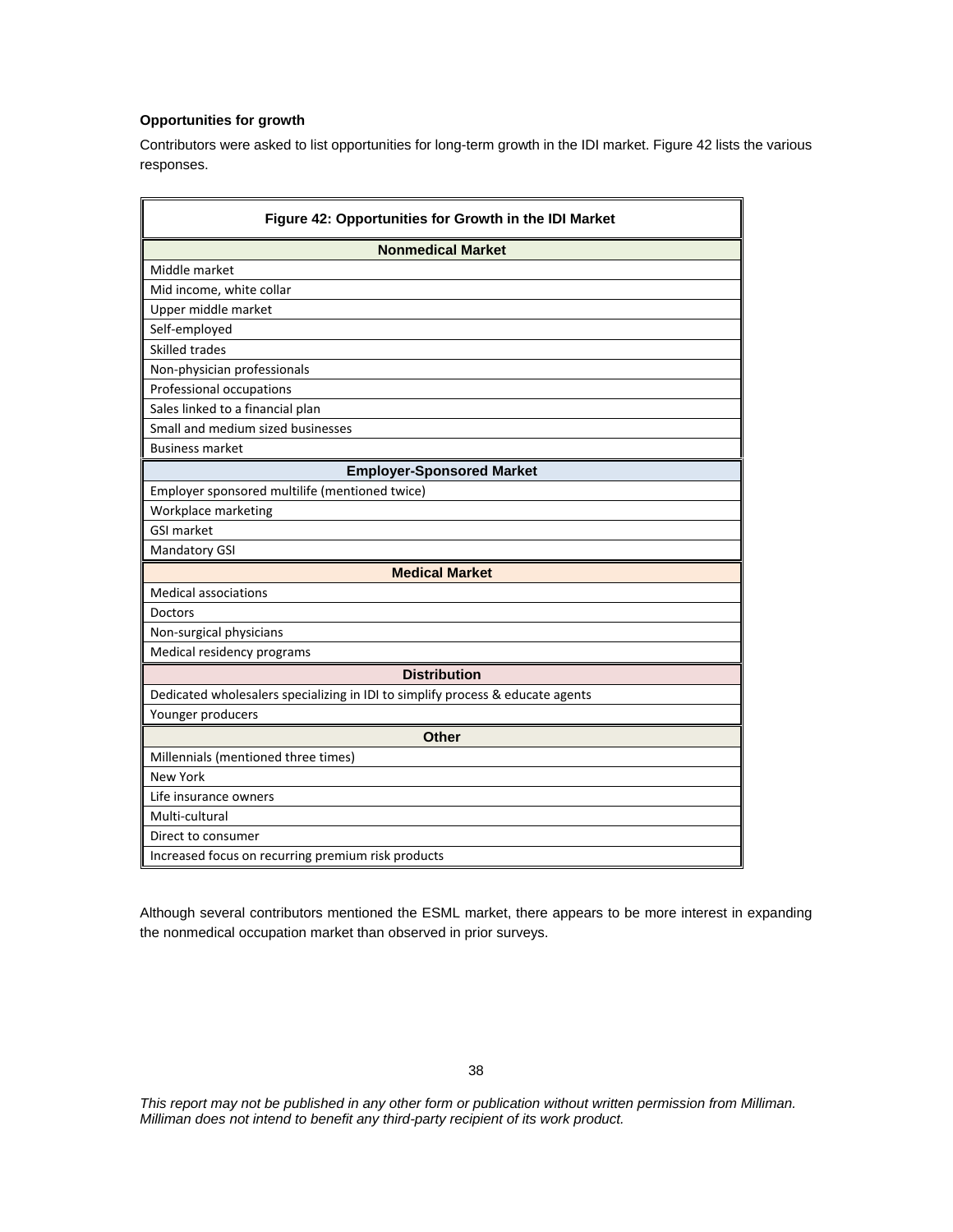#### **Changes in IDI claim patterns**

While the overall financial results may indicate continued profitability for many contributors, attention to changes in claim patterns can identify early indicators of future unfavorable morbidity results and enable contributors to address potential claim issues before they become unmanageable. Contributors were asked to describe any changes to their historical claim patterns. Figure 43 lists the various responses.

| Figure 43: Changing Claim Patterns in the IDI Market                                                              |
|-------------------------------------------------------------------------------------------------------------------|
| We had experienced a slight up-tick in our loss ratios in 2014 and 2015. This reversed in 2016 and so far in 2017 |
| Claim patterns have been stable                                                                                   |
| Higher claim costs in the fully underwritten block                                                                |
| More volatility in claim incidence                                                                                |
| Increasing claim incidence - not tied to any particular occupation / market segment                               |
| Unfavorable claim termination experience                                                                          |
| Fewer litigated claims                                                                                            |

This year, there were relatively few observations regarding changes in IDI claim patterns, indicating that overall companies' claim experience may be running fairly close to their expectations.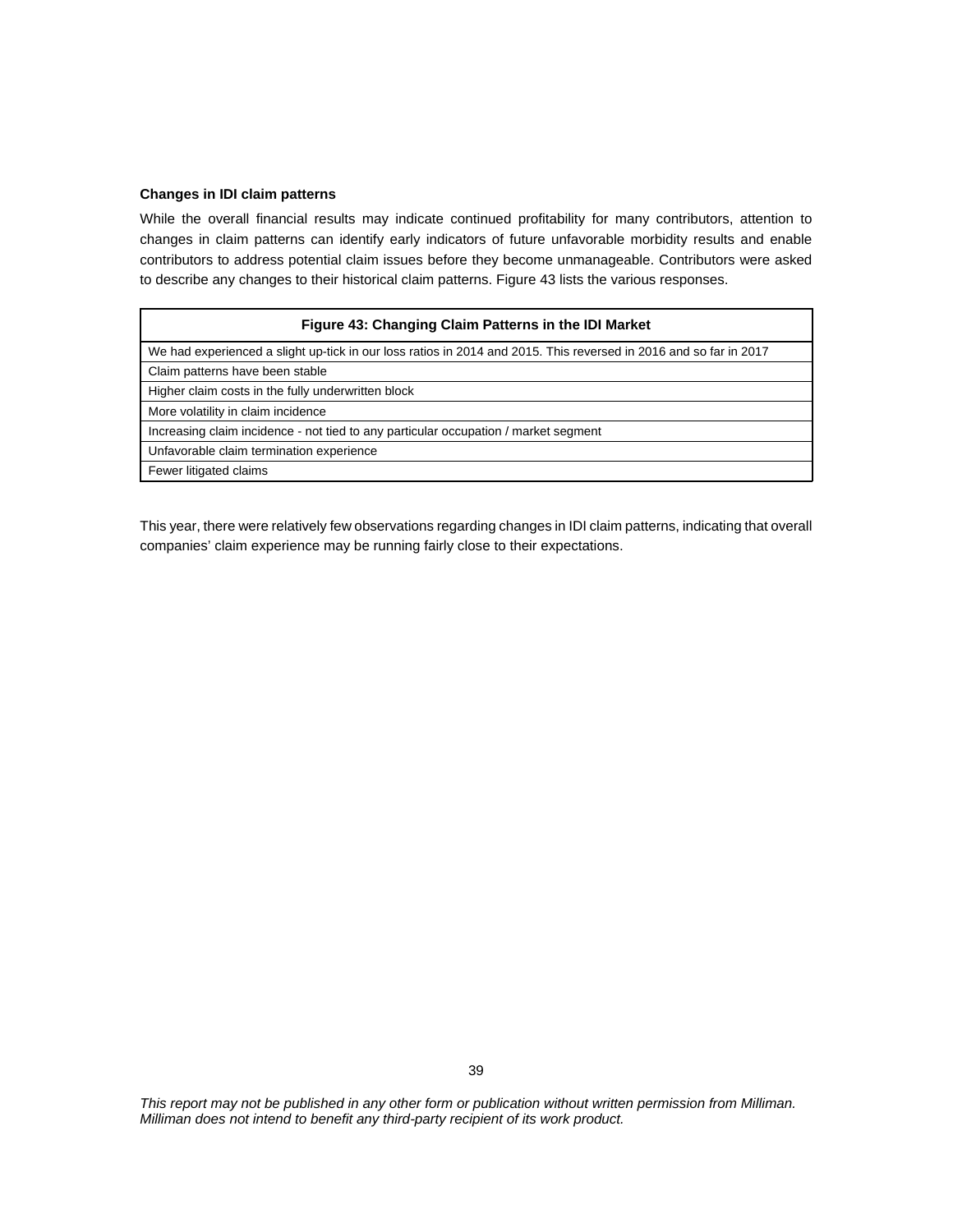## **Section VII: Implementation of the 2013 IDI Valuation Table**

In August 2016, the National Association of Insurance Commissioners (NAIC) adopted the 2013 IDI Valuation Table as the new statutory minimum reserve basis for IDI policies and claims, replacing the 1985 Commissioner Individual Disability A and C tables. Companies may implement the table as early as 2017, but no later than 2020. The 2013 IDI Valuation Table is more complex than the older tables, with the introduction of a separate class for medical occupations and claim incidence and termination rate modifiers. We asked the survey contributors a range of questions this year regarding their implementations of the new valuation table. All 14 contributors responded.

## *Describe your company's IDI active life and claim reserve systems.*

Some companies have built their own active life and claim reserve systems, while others have purchased their reserve systems from software vendors or third-party administrators (TPAs). Companies acquiring software for reserve systems may be responsible for maintaining the systems themselves, or maintenance may fall totally on TPAs. Where a TPA maintains the systems, companies will still need to pass the appropriate policy and claim data to the TPA, including assignments to the new occupation class structure.

Figure 44 describes the origin and maintenance of the active life and claim reserve systems among the survey contributors. For a majority of companies, TPAs or vendors developed their reserve systems, including three companies that currently maintain the purchased systems.

| <b>Description of Reserve Systems</b>                                             | <b>Active Life Reserves</b> | <b>Claim Reserves</b> |
|-----------------------------------------------------------------------------------|-----------------------------|-----------------------|
| Our system was developed by our company<br>and is maintained by our company       | 4                           | 5                     |
| Our system was developed by a TPA and is<br>maintained by the TPA                 |                             | h                     |
| Our system was developed by a TPA (or<br>vendor) but is maintained by our company | 3                           | 3                     |
| Total                                                                             | 14                          |                       |

## **Figure 44: Active Life and Claim Reserves**

## *Describe your company's IDI claim termination rate study system.*

The actuarial guidelines accompanying the 2013 IDI Valuation Table require that companies measure their claim termination rate experiences relative to the new table at least annually and apply credibility adjustments to the new table's claim termination rates to reflect company experience. As a result, companies must modify their claim termination rate study systems to use the 2013 IDI Valuation Table as the expected basis. Thirteen of the 14 contributors have developed their own claim termination rate study systems, and one is working to complete the system. Figure 45 shows how many companies have already studied their own experience of claim termination rates relative to the 2013 IDI Valuation Table.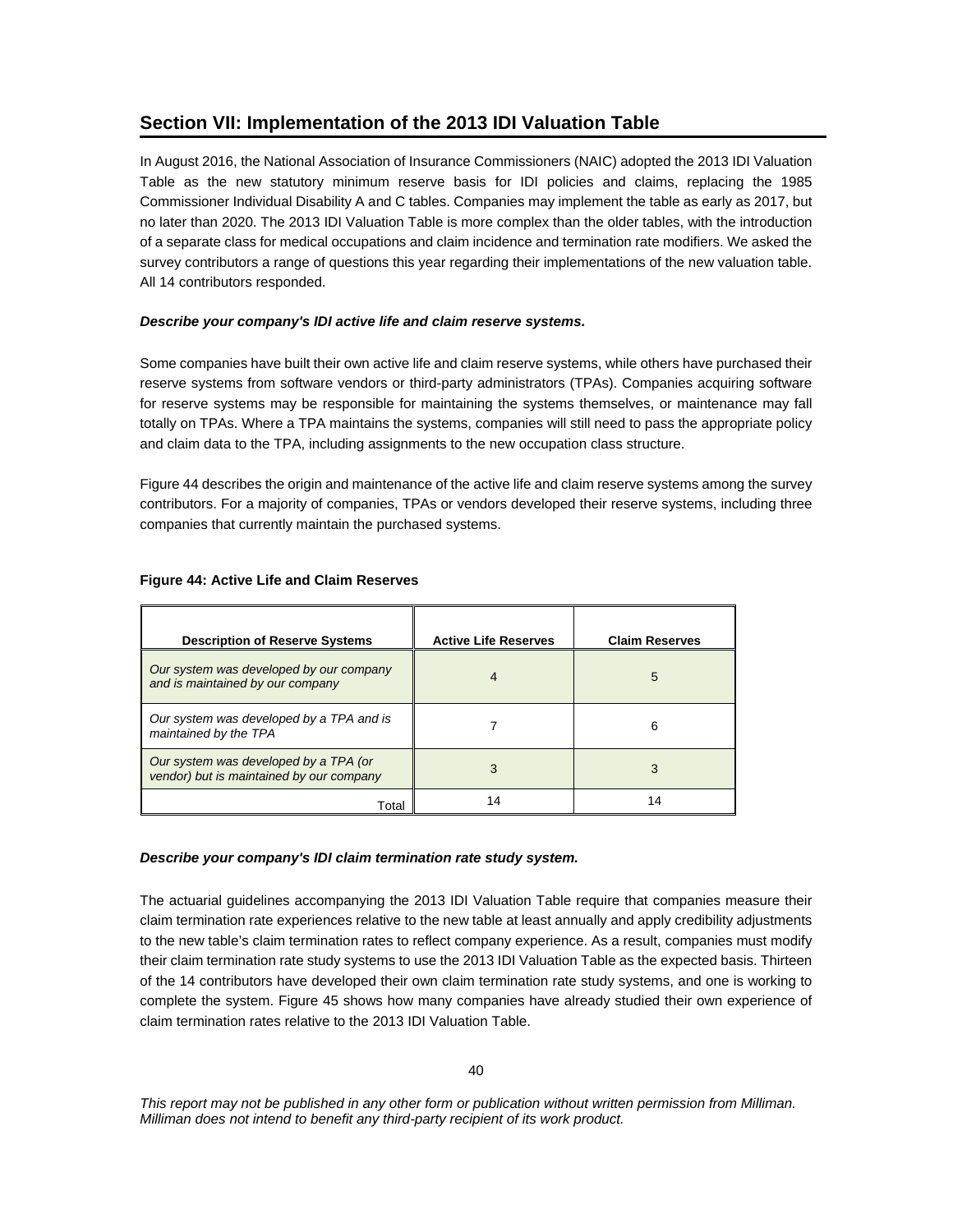#### **Figure 45: Claim Termination Rates Experience and the 2013 IDI Valuation Table**

| Have studied own experience<br>relative to 2013 IDI Valuation<br>Table | # of Companies |
|------------------------------------------------------------------------|----------------|
| Yes                                                                    |                |
| No                                                                     |                |
| Currently working on it                                                |                |
| T∩tal                                                                  | 1⊿             |

#### *When does your company plan to implement the 2013 IDI Valuation Table?*

Figure 46 shows the years that the 14 companies are planning to implement the 2013 IDI Valuation Table.

| Year of Implementation | # of Companies |
|------------------------|----------------|
| 2018                   |                |
| 2019                   |                |
| 2020                   |                |
| Do not know            |                |
| Total                  | 14             |

**Figure 46: Planned Implementation Years** 

## *Does your company plan to implement the retroactive provision of the new regulation that allows companies to apply the new table to all policies and claims?*

When there is a new statutory minimum reserve basis adopted by the NAIC, companies apply the new basis to all IDI policies issued on or after their selected effective dates and all IDI claims incurred on or after the effective dates (regardless of the policy issue date). The new NAIC regulations allow companies to either implement the new table based on their selected effective dates (between 2017 and 2020) or use a retroactive provision that allows companies to apply the new table to all IDI policies and claims. Figure 47 shows whether the 14 companies are planning to invoke or are considering the retroactive provision.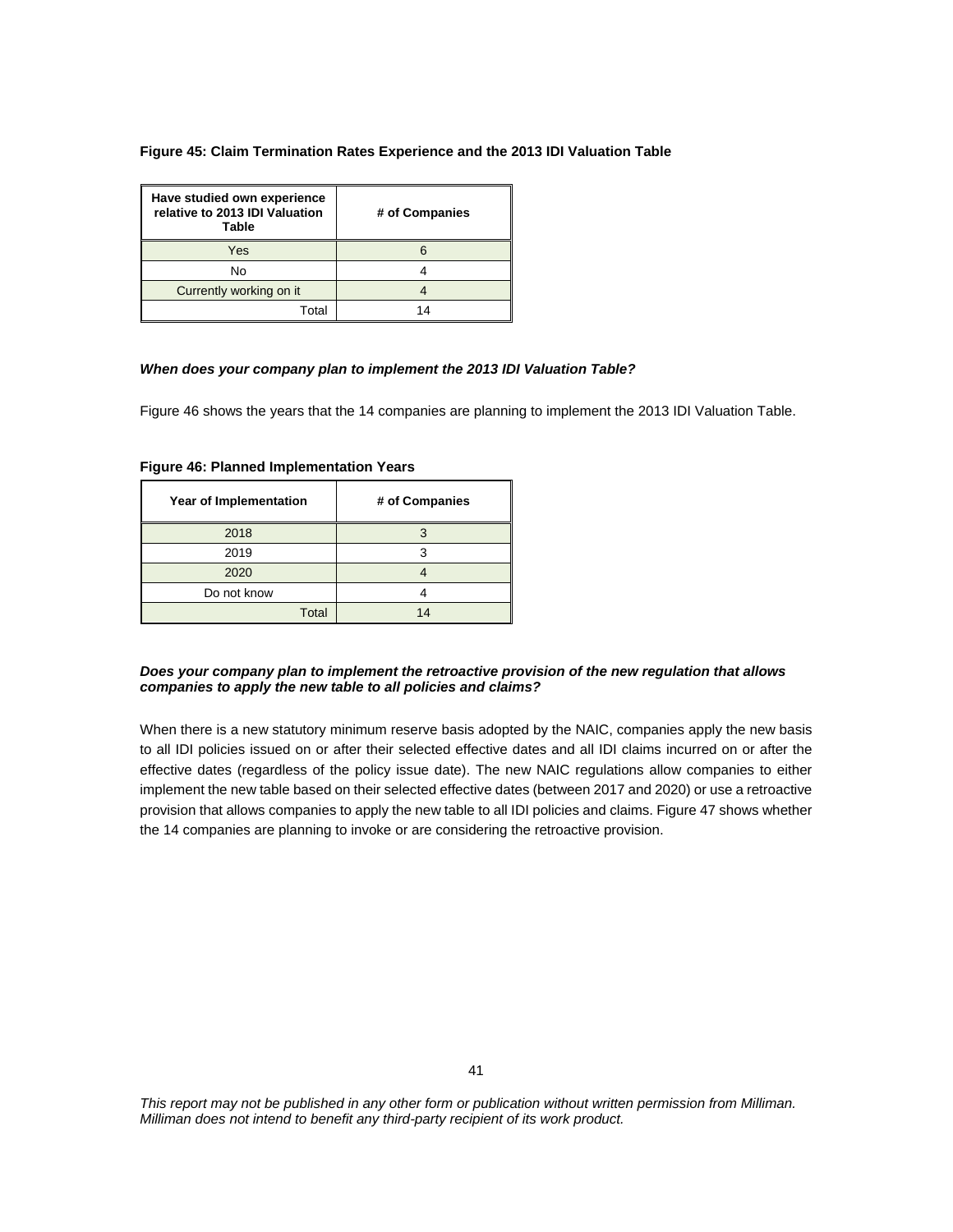### **Figure 47: Consideration of Retroactive Provision**

| <b>Planning to Use the Retroactive</b><br><b>Provision</b> | # of Companies |
|------------------------------------------------------------|----------------|
| <b>No</b>                                                  |                |
| Yes                                                        |                |
| Have not discussed it                                      | 5              |
| Currently discussing it                                    |                |
| No response                                                |                |
| Total                                                      | 14             |

#### *Describe the current status of the 2013 IDI Valuation Table implementation process at your company*

Figure 48 summarizes the status of the 2013 IDI Valuation Table implementation process among the 14 companies around May or June of this year. One company noted that its TPA has completed making the necessary changes to its valuation systems; one noted that its TPA had not begun making the changes, and two companies that maintain their own systems noted they had not begun the implementation process. The other companies or their TPAs are currently working on implementation.

#### **Figure 48: Current Status of Implementation Process**

| <b>Current Status of Implementation Process</b>                                                               | # of Companies |
|---------------------------------------------------------------------------------------------------------------|----------------|
| Our TPA has completed making changes to its valuation systems<br>to comply with 2013 IDI Valuation Table.     |                |
| Our TPA is currently working on changing its valuation systems<br>to comply with 2013 IDI Valuation Table.    | 4              |
| Our TPA currently has not begun updating its valuation systems<br>to comply with 2013 IDI Valuation Table.    |                |
| My company has completed making changes to our valuation<br>systems to comply with 2013 Valuation Table.      | 0              |
| My company is currently working on changing our valuation<br>systems to comply with 2013 IDI Valuation Table. | 6              |
| My company currently has not begun updating its valuation<br>systems to comply with 2013 IDI Valuation Table. | 2              |
| Total                                                                                                         | 14             |